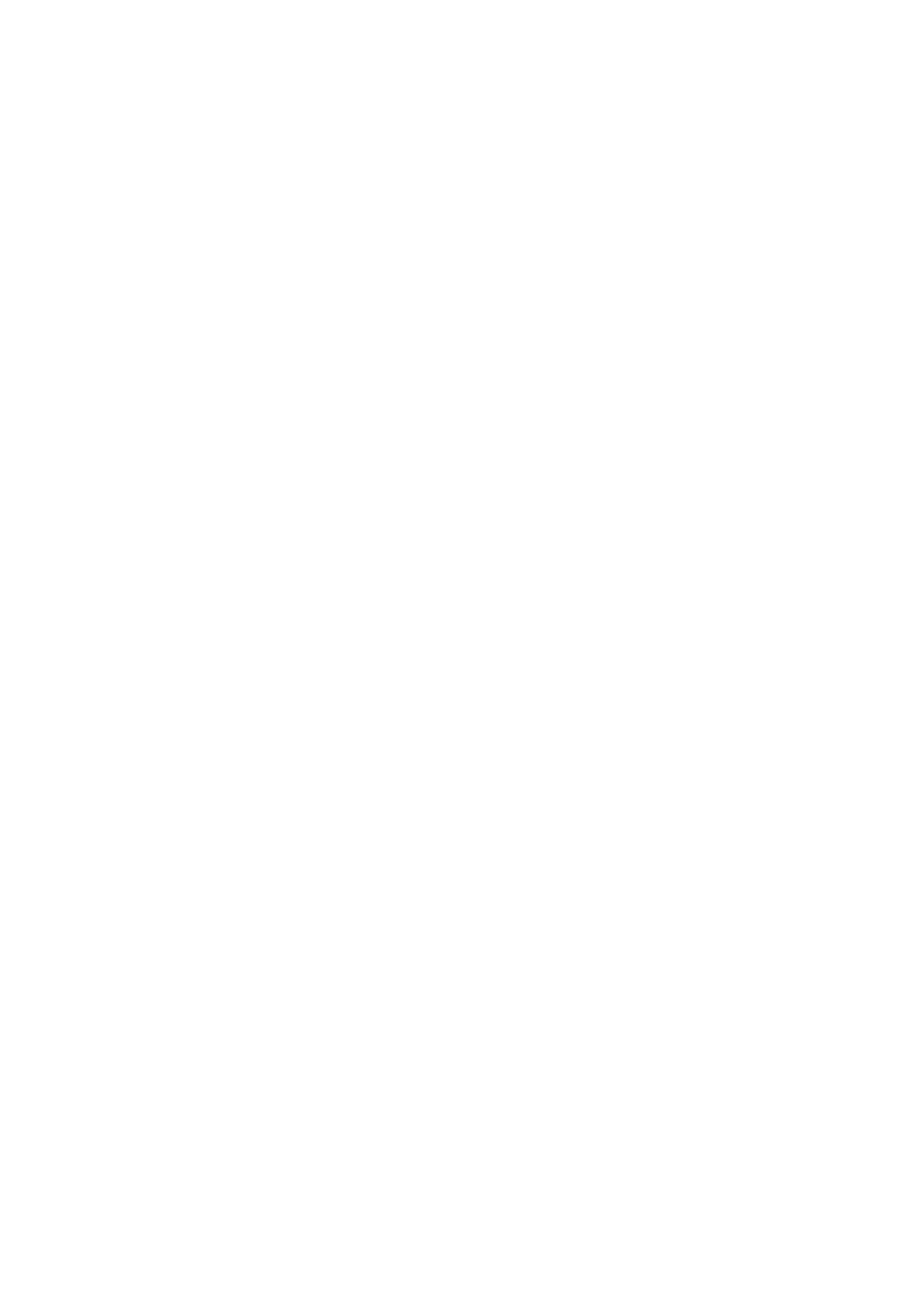Thurrock Council

# Waste Arisings and Capacity Study for Thurrock

May 2007

Final Draft

Prepared by: Philip Short and Simon Aumônier

| For and on behalf of                      |  |  |  |  |  |  |  |
|-------------------------------------------|--|--|--|--|--|--|--|
| <b>Environmental Resources Management</b> |  |  |  |  |  |  |  |
| Approved by: Simon Aumônier<br>James      |  |  |  |  |  |  |  |
| Signed: _________                         |  |  |  |  |  |  |  |
| Position: Partner                         |  |  |  |  |  |  |  |
| Date: 25th May 2007                       |  |  |  |  |  |  |  |

This report has been prepared by Environmental Resources Management the trading name of Environmental Resources Management Limited, with all reasonable skill, care and diligence within the terms of the Contract with the client, incorporating our General Terms and Conditions of Business and taking account of the resources devoted to it by agreement with the client.

We disclaim any responsibility to the client and others in respect of any matters outside the scope of the above.

This report is confidential to the client and we accept no responsibility of whatsoever nature to third parties to whom this report, or any part thereof, is made known. Any such party relies on the report at their own risk.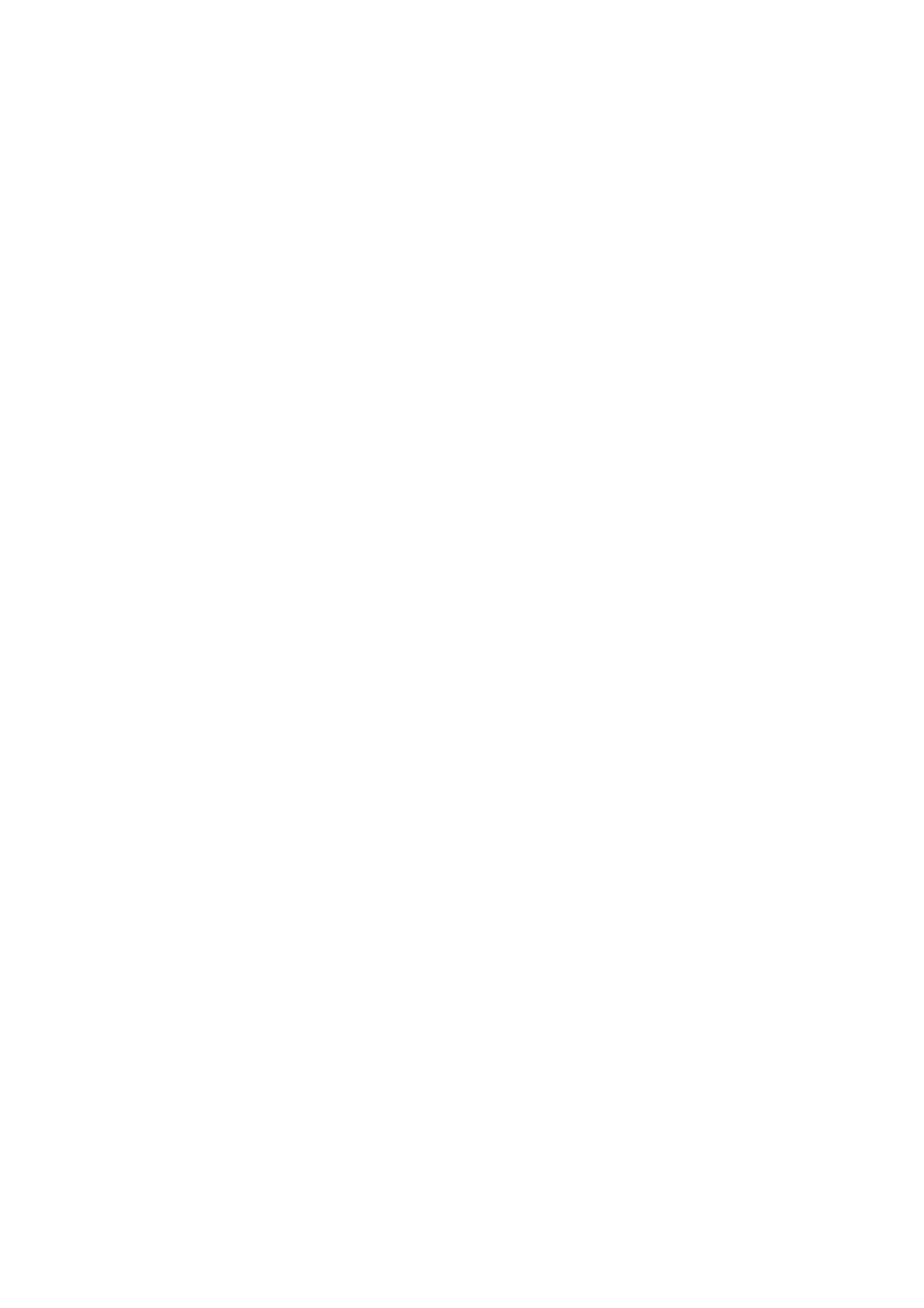*CONTENTS* 

| $\mathbf{1}$   | <b>INTRODUCTION</b>                       | $\boldsymbol{1}$ |
|----------------|-------------------------------------------|------------------|
| 1.1            | <b>BACKGROUND TO STUDY</b>                | $\boldsymbol{1}$ |
| 1.2            | <b>STRUCTURE OF THE DOCUMENT</b>          | $\mathbf{1}$     |
| $\overline{2}$ | <b>ARISINGS SECTION</b>                   | $\overline{2}$   |
| 2.1            | <b>INTRODUCTION AND METHODS</b>           | $\overline{2}$   |
| 2.2            | <b>MUNICIPAL SOLID WASTE</b>              | $\overline{2}$   |
| 2.3            | <b>C&amp;I WASTE</b>                      | $\overline{7}$   |
| 2.4            | <b>C&amp;D WASTE</b>                      | 13               |
| 2.5            | <b>HAZARDOUS WASTE</b>                    | 15               |
| 2.6            | <b>AGRICULTURAL WASTE</b>                 | 22               |
| 2.7            | <b>WASTE IMPORTS FROM LONDON</b>          | 25               |
| 2.8            | <b>TOTAL WASTE ARISINGS FORECASTS</b>     | 26               |
| 2.9            | <b>WASTE ARISINGS BY DESTINATION</b>      | 28               |
| $\mathfrak{Z}$ | <b>CAPACITY SECTION</b>                   | 29               |
| 3.1            | <b>METHOD</b>                             | 29               |
| 3.2            | <b>CAPACITY SCENARIOS</b>                 | 30               |
| 3.3            | <b>RECOVERY CAPACITY</b>                  | 31               |
| 3.4            | <b>LANDFILL CAPACITY</b>                  | 32               |
| 4              | <b>CAPACITY GAP ANALYSIS</b>              | 34               |
| 4.1            | <b>METHOD</b>                             | 34               |
| 4.2            | <b>RESULTS</b>                            | 34               |
| 5              | <b>CONCLUSIONS AND RECOMMENDATIONS</b>    | 45               |
| ANNEX A        | <b>MSW ARISINGS FIGURES</b>               |                  |
| ANNEX B        | <b>WASTE SITE CAPACITY FIGURES</b>        |                  |
| ANNEX C        | CAPACITY GAP ANALYSIS                     |                  |
| <b>ANNEX D</b> | <b>APPORTIONMENT SENSITIVITY ANALYSIS</b> |                  |
| <b>ANNEX E</b> | <b>C&amp;D ARISINGS FIGURES</b>           |                  |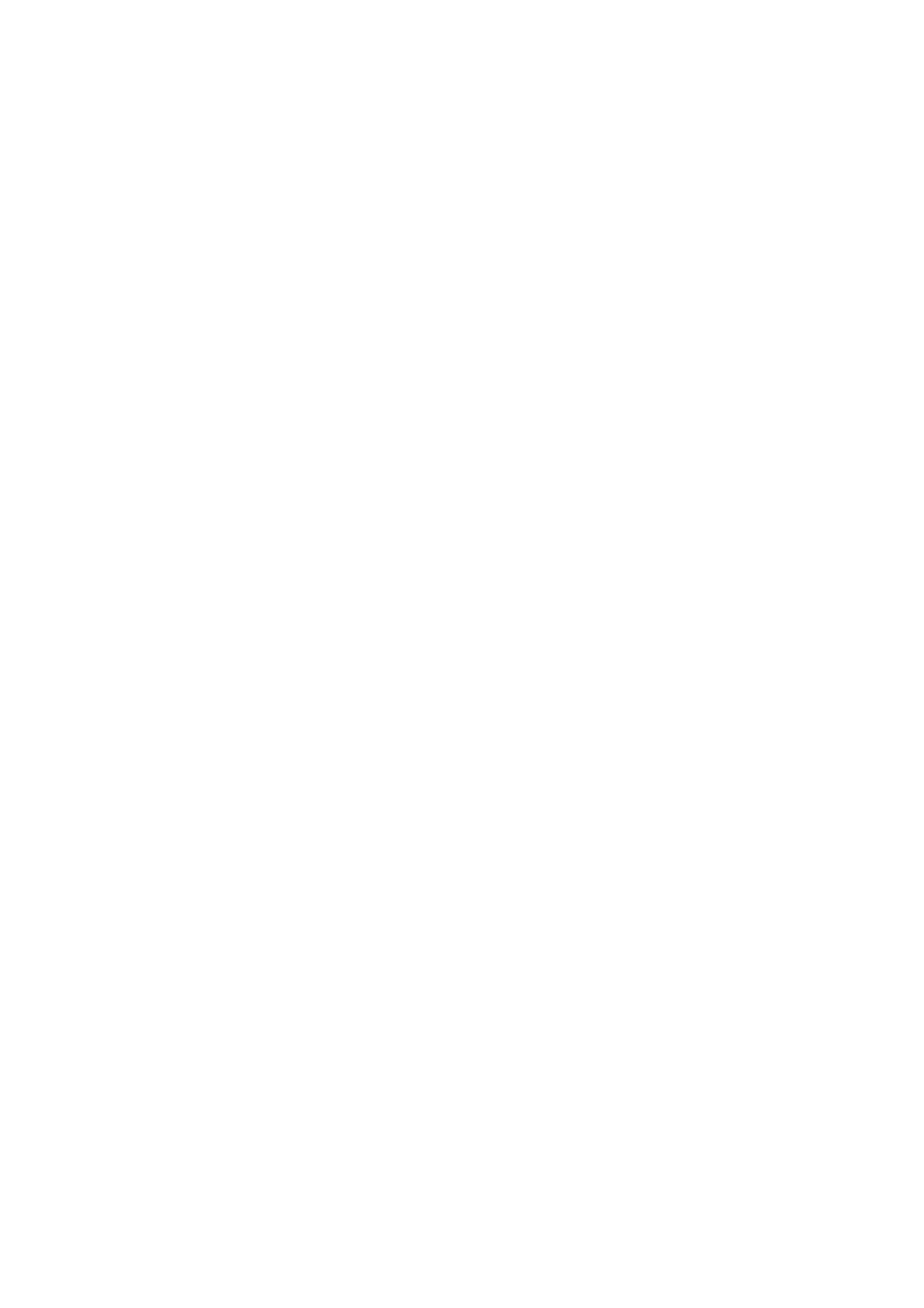#### *1 INTRODUCTION*

#### *1.1 BACKGROUND TO STUDY*

As a unitary authority, Thurrock Council is responsible for both the collection and disposal of municipal solid waste, as well as being the waste planning authority. Thurrock's Municipal Waste Strategy and Position Statement establishes the framework for the management of municipal waste for the period 2005-2010. Thurrock Council is currently producing a new and longer term Municipal Waste Strategy, which forms the basis for some of the assumptions and scenarios in this report relating to municipal solid waste.

The following report is a need assessment for the period 2006-2021. It provides an assessment of the capacity of existing and planned waste management infrastructure in Thurrock. It assesses the need for further facilities in order to inform the preparation of policy in Local Development Documents (LDD) and to meet the various targets set for Thurrock (see *Section 2.2.5*).

In order to demonstrate the additional capacity required to manage expected future arisings by treatment type, the study includes predictions of existing and planned capacity at sub-regional level and compares these with estimates of waste arisings, intra-authority movements, and the apportionment of imports to the East of England region.

The objectives of the study were to:

- assess current site capacity;
- produce a need assessment for Thurrock, looking at the potential requirements for waste management facilities for the period 2006-2021; and
- develop policy recommendations for the emerging Local Development Framework.

#### *1.2 STRUCTURE OF THE DOCUMENT*

This report is set out according to the following structure:

- *Section 2* Arisings section;
- *Section 3* Capacity section;
- *Section 4* Capacity gap analysis; and
- *Section 5* Conclusions.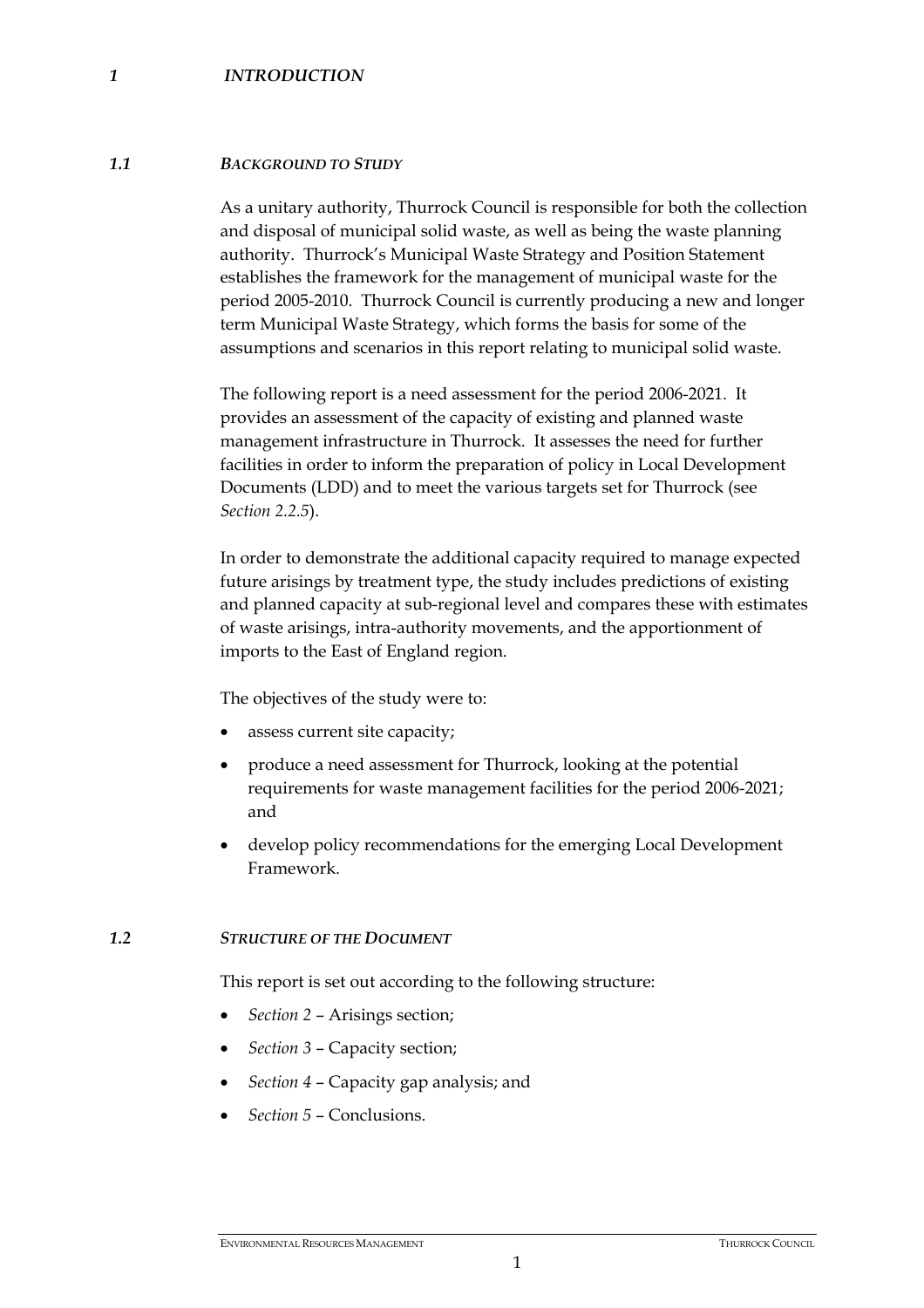#### *2 ARISINGS SECTION*

#### *2.1 INTRODUCTION AND METHODS*

Arisings data is provided for municipal solid waste (MSW), commercial and industrial (C&I) waste, construction and demolition (C&D) waste and hazardous waste. The data was provided where possible by Thurrock Council. The MSW data provided is also being used in the Thurrock Municipal Waste Management Strategy (MWMS) to ensure that both documents are consistent and use the same baseline data. The growth rates used in Thurrock Council's own work were applied to this baseline data.

C&I data for Greater Essex that was used in the SWMA was disaggregated for Essex, Thurrock and Southend-on-Sea. The data was split by ERM using a breakdown of the number of businesses and their relative size in the three areas. This resulted in an 80%/11%/9% split for Essex/Thurrock/Southendon-Sea (1). C&D data was taken from the latest Symonds survey from 2005 (2).

C&I and C&D data were drawn from a number of different sources. Growth forecasts were based on local economic data. S*ection 2.2* shows how these were developed. Baseline data for C&I and hazardous wastes were taken from Environment Agency (EA) data, in the form of the Strategic Waste Management Assessment (SWMA) survey data from 2003. The relative size of the businesses in each area was assumed to be relative to the number of employees. On average Thurrock had 'larger' businesses, and, as such, the proportion of waste arising in the three areas was adjusted to reflect this.

The following section takes each waste stream in turn and explains the method that was employed to create a growth forecast. This forecast was then applied to the baseline arisings.

#### *2.2 MUNICIPAL SOLID WASTE*

#### *2.2.1 Description*

**Municipal solid waste** is waste which is collected by local authorities. It is mainly composed of household waste, but also includes street sweepings, waste from reuse and recycling centres, as well as local authority collected commercial and industrial waste.

(1) http://www.nomisweb.co.uk/reports/lmp/la/2038431778/report.aspx

<sup>(2)</sup> Survey of Arisings and Use of Alternatives to Primary Aggregates in England, 2005 Construction, Demolition and Excavation Waste, Symonds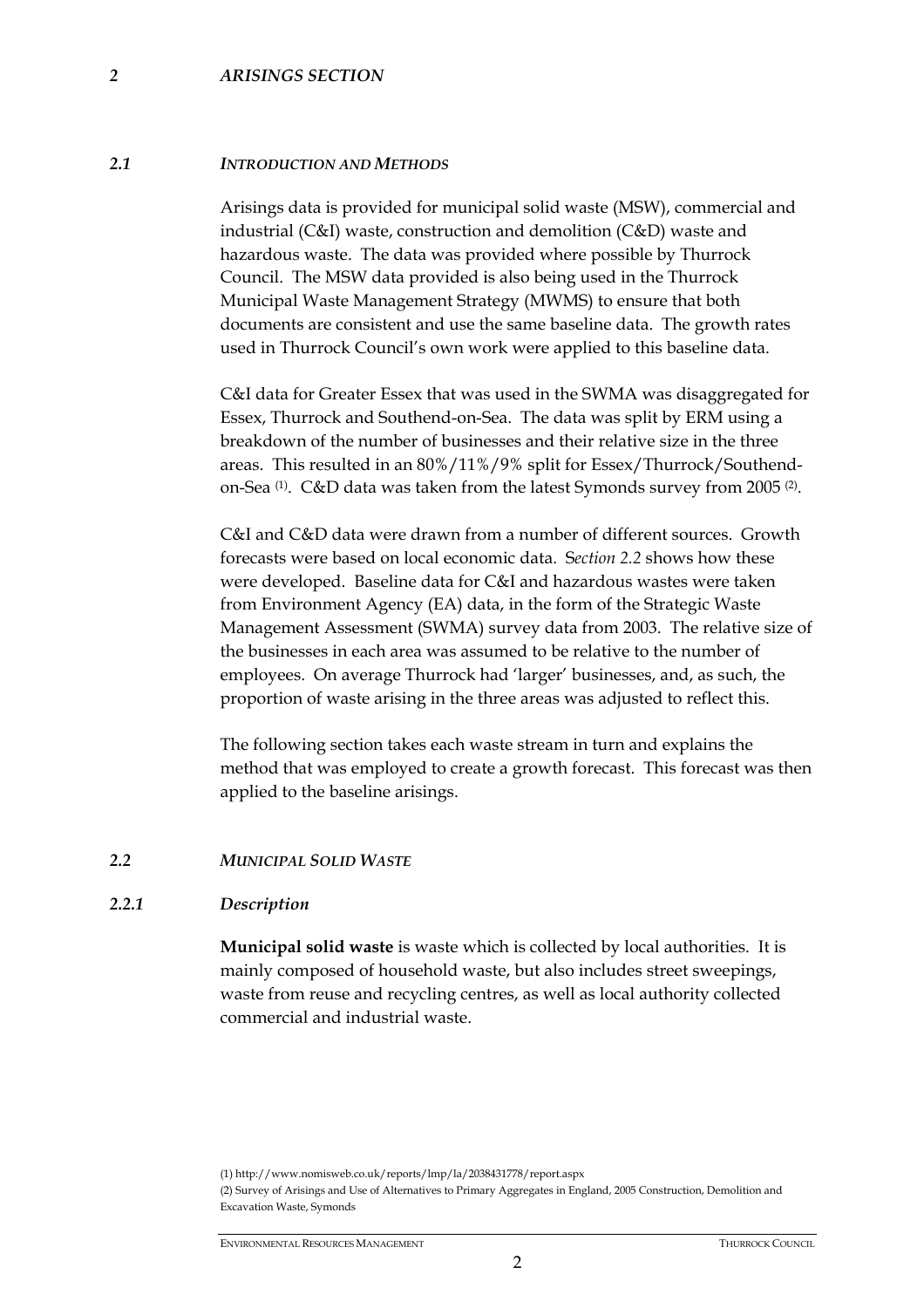# *2.2.2 Waste Arisings*

The baseline used for this study comes from 2005/06. The figure provided by Thurrock Council for MSW produced in that year was 72,670 tonnes. Of this, 70,900 was household waste.

The trend in MSW arisings in Thurrock since 2002 has been a gradual decrease*.* The recycling and composting rate in Thurrock has increased by over 10% in the same period.

# *Table 2.1 Municipal Solid Waste Produced in Thurrock 2000 - 2006*

|                           | 2001/2002 | 2002/2003 | 2003/2004 | 2004/2005 | 2005/2006 |
|---------------------------|-----------|-----------|-----------|-----------|-----------|
| Waste arisings (including |           |           |           |           |           |
| fridge/freezer tonnage    |           |           |           | 73.930    | 72,670    |
| Change in arisings        |           |           |           |           | $-1,260$  |
| Recycling and composting  |           |           |           |           |           |
| rate (%)(included         |           |           |           |           |           |
| soil/hardcore in 2001/02) | 11.3      | 9.8       | 11.5      | 16.5      | 20.0      |

Projections of future arisings were made using this MSW baseline figure. *Section 2.2.3* discusses the various growth scenarios used to make these projections.

# *2.2.3 Growth Forecast Development*

Three MSW growth scenarios were developed. The growth scenario used by Thurrock is based upon the data and scenario in the emerging Municipal Waste Strategy (of 2007) and assumes an increase growth rate over the strategy period to 2021. The other two growth rates are taken from previous work carried out by ERM in the East of England Region<sup>(1)</sup>. This study used a range of scenarios for MSW, with best and worst case scenarios established to provide the bounds of the potential range in outcomes. The scenarios are shown in *Table 2.2*.

(1) Waste Management Capacity and Future Needs in the East of England, 2005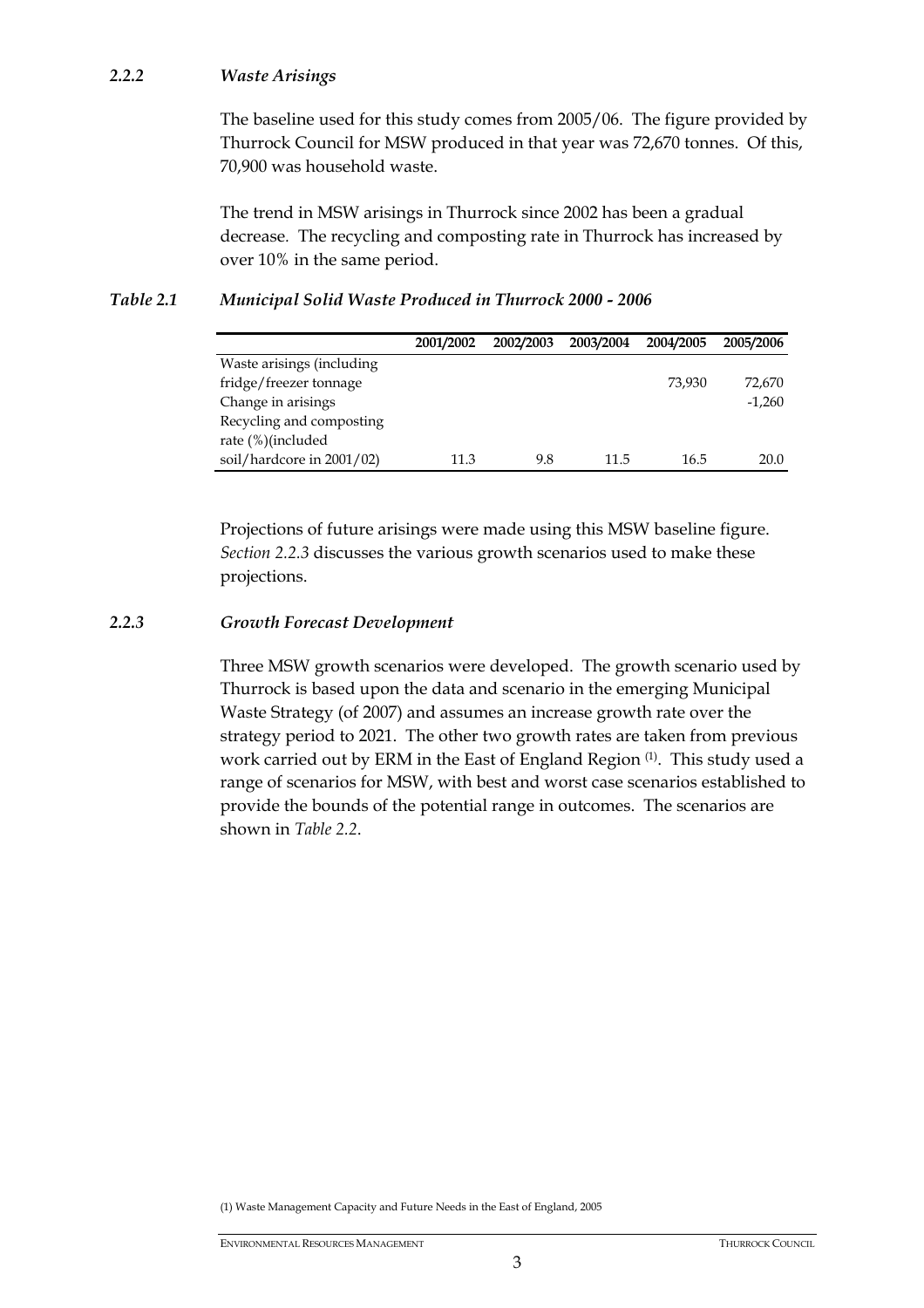| Scenario            | Description                                                                                                                                                                                          |
|---------------------|------------------------------------------------------------------------------------------------------------------------------------------------------------------------------------------------------|
| Best case scenario  | A 0% growth rate in housing and waste production was modelled<br>to give a static arisings growth profile                                                                                            |
| MWMS scenario       | Waste growth is estimated to be at 0.5% per annum in the<br>MWMS. This made up of an estimated 1.5% increase in housing<br>per annum and a 1% decrease in waste arisings per household per<br>annum. |
| Worst case scenario | Predicted housing increase from previous ERM study* plus a<br>constant 2% waste growth                                                                                                               |

\*This housing increase is not at the same level as in the MWMS scenario as the housing increase was aggregated for the regional study. The level was 1%, decreasing to 0.9% after 2012.

The results for MSW are shown for all three scenarios in the following section. These results are intended to show the range of arisings that could be seen in the Thurrock area over the strategy period.

Following the application of these growth scenarios, the next stage assesses what treatment methods will be required/ selected in the area. It was assumed that the treatment processes may produce up to 30% residual material by mass that, depending on the treatment process, may be unsigned to non-hazardous or inert landfill. The arisings and capacity sections of the report have taken this tonnage into account.

#### *2.2.4 Results*

The results from the growth forecasts are shown in *Figure 2.1* (1).

*Figure 2.1 MSW Growth Forecast Results (tonnes)* 



(1) The emerging Thurrock MWMS may present a short term solution by 2009/10, this will increase recovery capacity.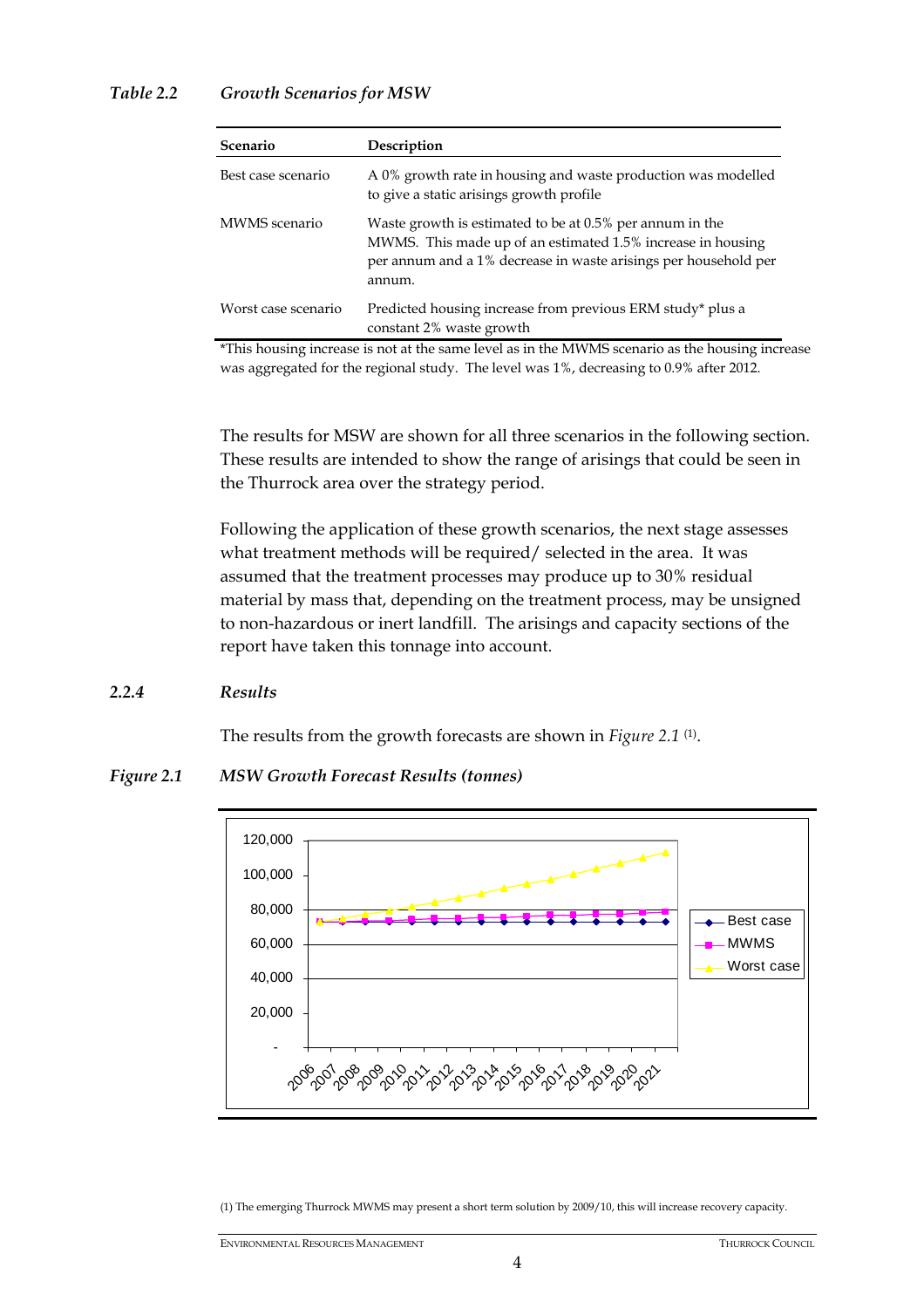For all growth scenarios, new treatment capacity is assumed to come online in 2008/09, in line with the Thurrock Council MWMS. *Table 2.3* shows the effect of the growth scenarios on predicted arisings of residual waste for landfill for certain years. A full table can be found in *Annex A*.

| <b>MSW</b>        | 2006   | 2010   | 2013   | 2017   | 2021  |
|-------------------|--------|--------|--------|--------|-------|
| Best case         | 64,000 | 36,000 | 27,000 | 16,000 | 1,400 |
| <b>MWMS</b>       | 64,000 | 37,000 | 27,000 | 16,000 | 1,600 |
| <b>Worst case</b> | 64,000 | 41,000 | 27,000 | 22,000 | 2,200 |

# *Table 2.3 Residual Waste for Landfill by Growth Scenario (tonnes)*

The table and figure above show that there is a significant difference between the outcomes of the different growth scenarios in the amount of landfill voidspace that will be needed. The residual MSW consigned to landfill in 2021 varies from 1,500 tonnes to 2,300 tonnes. These figures are compared to the capacity data found in *Section 3* to provide the Capacity Gap Analysis in *Section 4*. In arriving at these figures, it is assumed that Thurrock will meet both its Landfill Allowance Trading Scheme (LATS) and regional recovery targets in the Regional Spatial Strategy (RSS) (1).

# *2.2.6 Targets*

In comparing waste arisings with capacity, consideration was given to different capacity types and the destination of different components of the waste stream. RSS Recovery and MWMS Recycling and composting targets were used to determine how much waste was to be sent to these facilities, and Thurrock's LATS target was used to determine how much should be set against landfill capacity.

The figures below are examples of the split of waste to different facility types. The three facility types assessed are landfill, recycling/composting and recovery. *Annex A* contains a full set of figures for projections of arisings projected to go to the different facility types.

All scenarios assume a level of recovery rising from current levels to 50% by 2010, 70% by 2015 and 98% by 2021, in line with the RSS targets. Additionally, recycling targets proposed in the MWMS are used in the same way. These targets are 25.5% recycling and composting by 2007/08, 29% by 2008/09 and 35% by 2009/2010. The final target is used for the remainder of the modelling (up to 2021).

<sup>(1)</sup> Figures for 2006 may not be accurate to the amount that was landfilled as they were based on the assumptions listed, not actual data.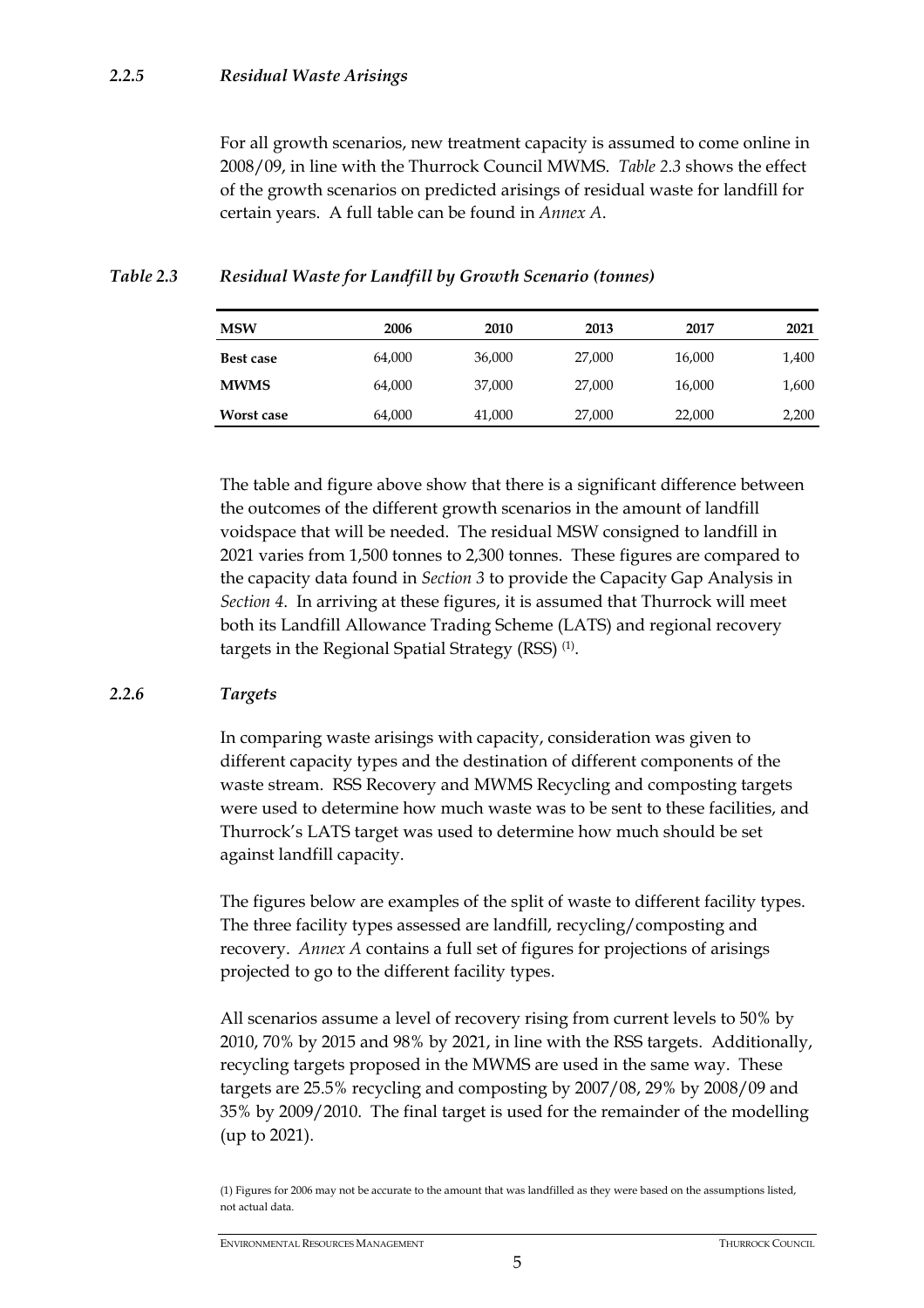*Figure 2.2* shows that, under the best case scenario, waste production stays static. Recycling has to increase dramatically in the short term to allow LATS targets to be met for the landfilling of waste. Treatment capacity comes online in 2008/09, and, at this point, recycling can fall back to its target rate due to the assumption that Thurrock will landfill up to its LATS allowance.



## *Figure 2.2 Destination of Waste Assuming Best Case Growth Scenario (tonnes)*

*Figure 2.3* and *Figure 2.4* show the split in destinations for the arisings, for the other two growth scenarios.

*Figure 2.3 Destination of Waste Assuming MWMS Growth Scenario (tonnes)* 

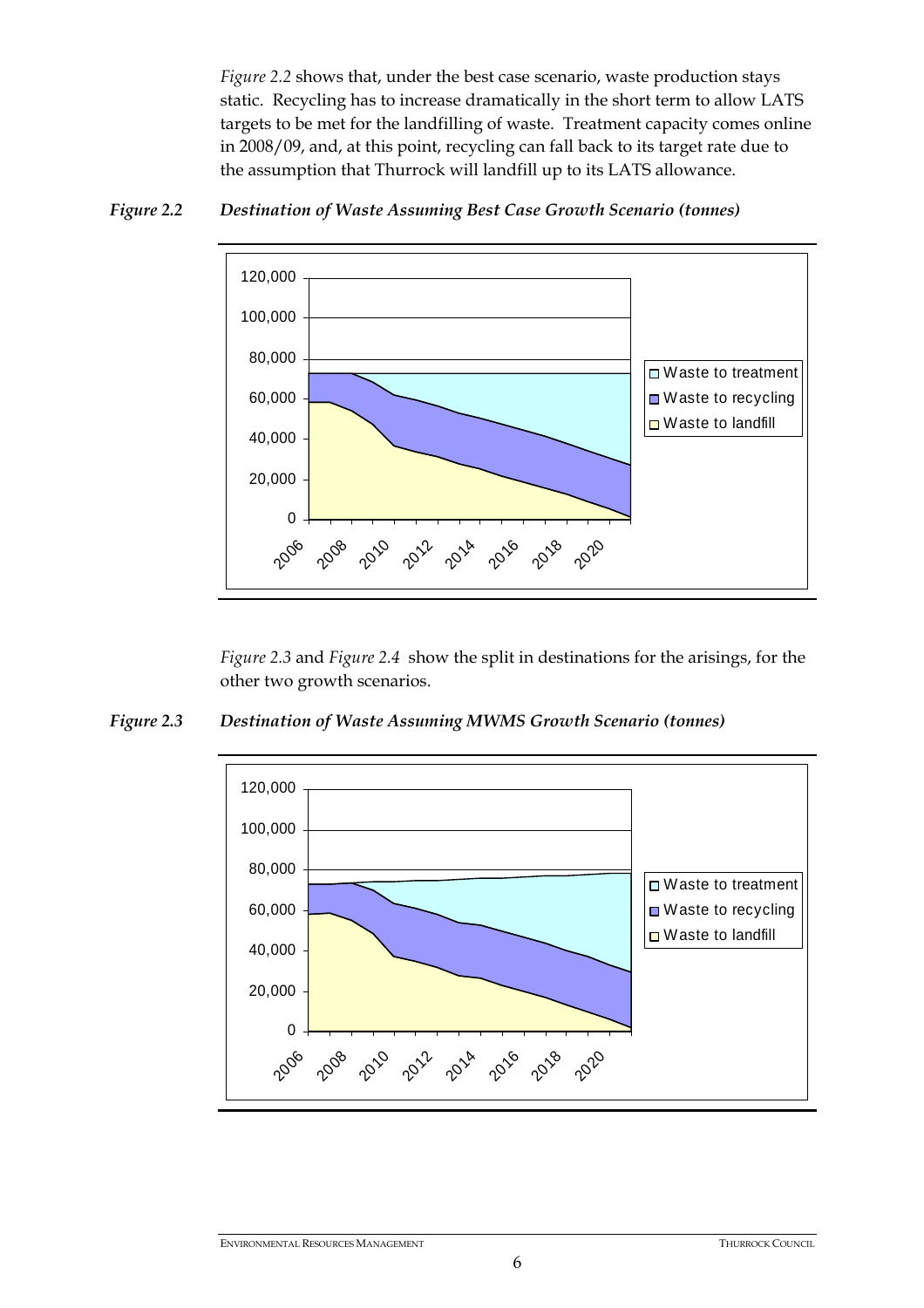# *Figure 2.4 Destinations of Waste Assuming Worst Case Growth (tonnes)*



## *2.3 C&I WASTE*

# *2.3.1 Description*

**Commercial waste** is waste from premises used wholly or mainly for the purposes of a trade or business or for the purpose of sport, recreation, education or entertainment, but not including household, agricultural or industrial waste. **Industrial waste** is waste arising from the provision of public services and industrial activities, but excluding construction and demolition material.

## *2.3.2 Waste Arisings*

In order to forecast future arisings of C&I waste, a number of assumptions were made with the available data. C&I waste arisings data for Essex (which included Southend-on-Sea and Thurrock) for 2003 were taken from the East of England SWMA (1).

In order to estimate how much C&I waste was produced by Thurrock, the proportion of employees in Essex, Thurrock and Southend was combined with data on the relative size of businesses in the three areas. The total amount of waste produced by 'Greater Essex' was split of 80% Essex, 11% Thurrock and 9% Southend, according to the total size of the Sector, in employee terms, in each Authority. It is important to recognise the uncertainty associated with this assumption. However, more accurate and up to date data were not available. This split differs from that in the Proposed Changes to the East of England Plan that was based on an earlier EERA assessment. It is understood

(1) Strategic Waste Management Assessment, 2003, http://www.environmentagency.gov.uk/subjects/waste/1031954/315439/147529/147534/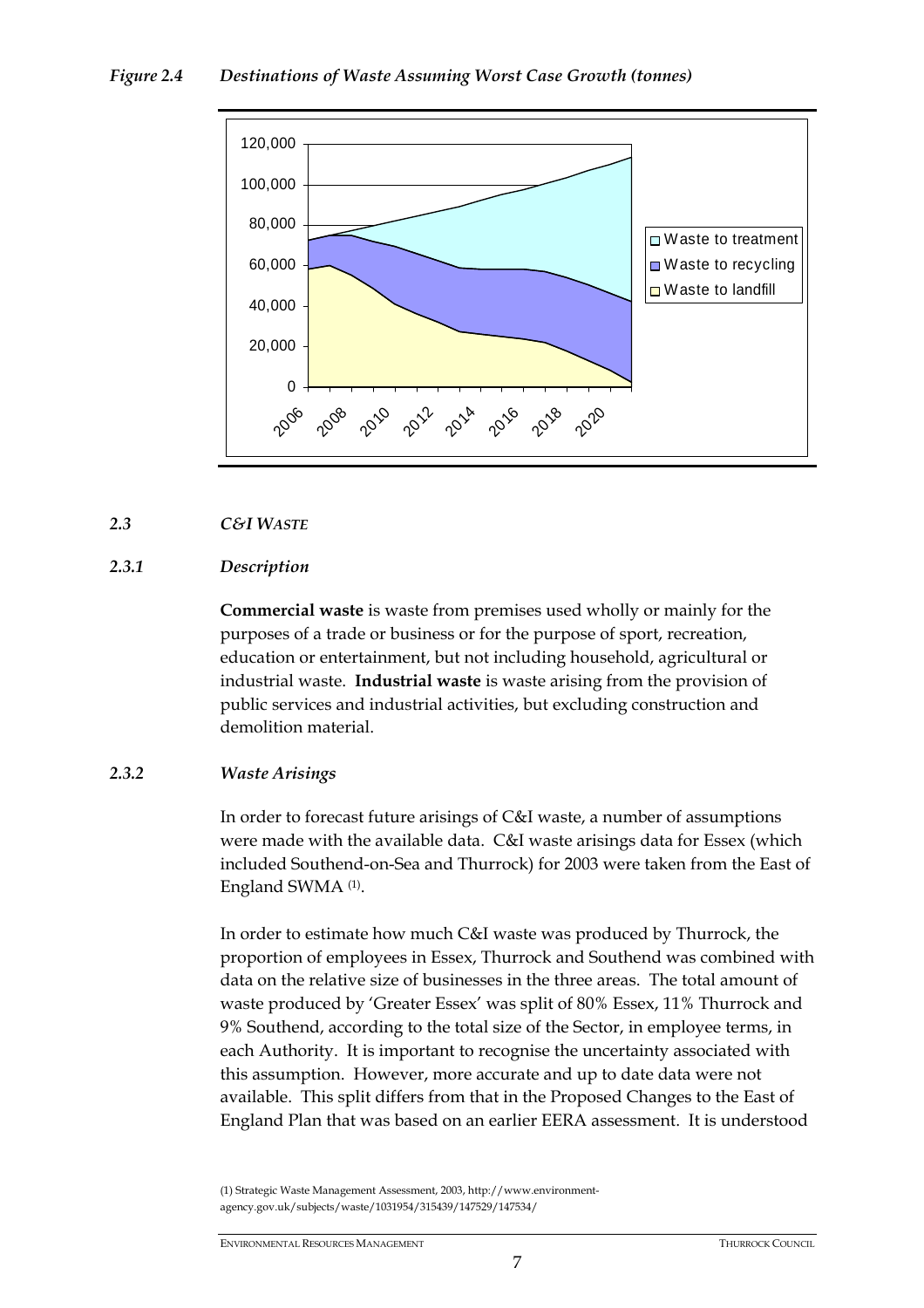that EERA's more recent representations on the Proposed Changes to the East of England Plan, present a percentage split more in line with the assessment included within this study.

# *2.3.3 Growth Forecast Development*

Three waste growth forecast scenarios were developed for the baseline of  $C \&$ I waste produced in Thurrock. The scenarios have been developed as a 'growth profile' or a rate of growth per year, to be applied to the arisings of waste in the baseline year of 2002/03. These are shown in *Table 2.4.*

# *Table 2.4 Growth Scenarios for C&I Waste*

| Scenario                              | Description                                                                                                                                                                                                                                                                                     |
|---------------------------------------|-------------------------------------------------------------------------------------------------------------------------------------------------------------------------------------------------------------------------------------------------------------------------------------------------|
| Economic growth<br>scenario           | Changes in C & I waste growth based on economic growth. This<br>was based on economic growth studies conducted in the Thames<br>River Basin District by ERM (1). This economic growth rate did<br>not include the impact of additional housing and associated<br>increases in waste generation. |
| Variable C&I waste<br>growth scenario | Based on progressively decoupling waste production from<br>economic growth                                                                                                                                                                                                                      |
|                                       | Static growth scenario $A\,0\%$ growth rate in waste production was modelled to give a<br>static arisings growth profile                                                                                                                                                                        |

The scenarios show a range of outcomes over the long term, with production linked to economic growth leading to the highest increase in arisings.

## *2.3.4 Results*

When the growth scenarios in *Table 2.4* were applied to the baseline arisings, the following forecasts emerge. These show that the economic growth rate scenario estimates C&I arisings to reach 340,000 tonnes per annum by 2021.

(1) RBD Article 5 Economic Analysis of Water Use, Supporting Document – Thames River Basin District, December 2004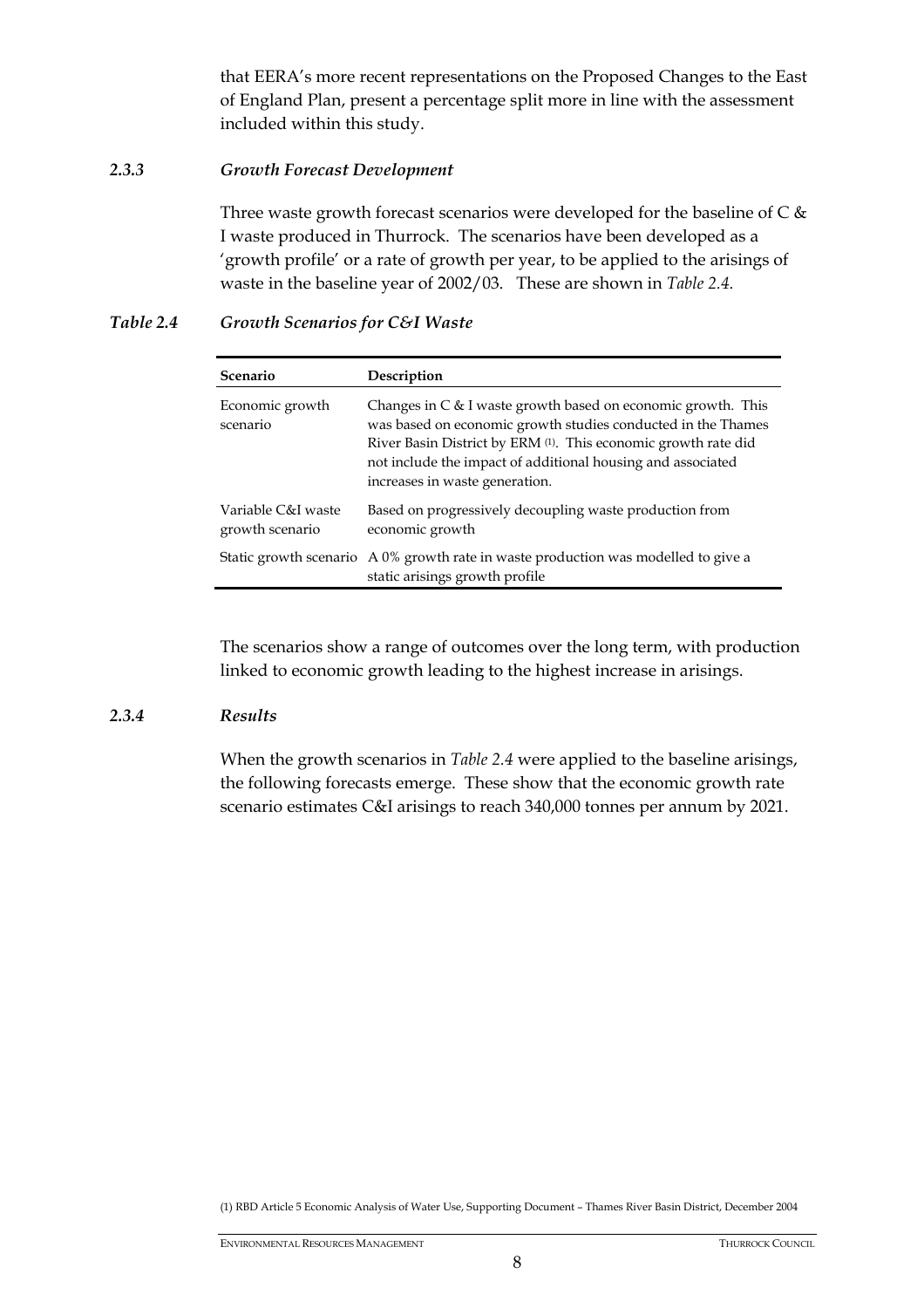

## *Table 2.5 C&I Waste Forecasts (tonnes)*

| C&I                                   | 2006    | 2010    | 2013    | 2017    | 2021    |
|---------------------------------------|---------|---------|---------|---------|---------|
| Economic Growth<br>Forecast           | 208,000 | 237,000 | 261,000 | 297,000 | 338,000 |
| Variable C&I waste<br>growth scenario | 201,000 | 211,000 | 213,000 | 213,000 | 209,000 |
| Static growth<br>scenario             | 183,000 | 183,000 | 183,000 | 183,000 | 183,000 |

Further investigation into C&I waste production in the Thurrock area is needed to enable accurate predictions of the level of C&I arisings over the period.

# *2.3.5 C&I Waste Management*

*Figure 2.6* shows the amount of recovery predicted for C&I wastes in Thurrock over the next 15 years. The targets assumed to be met are the National Recovery targets set out in the National Waste Strategy (consultation draft) 2006. Growth in recycling has been assumed to be a smooth increase from 66% to 72% between 2006 and 2010, and then on to 75% by 2015.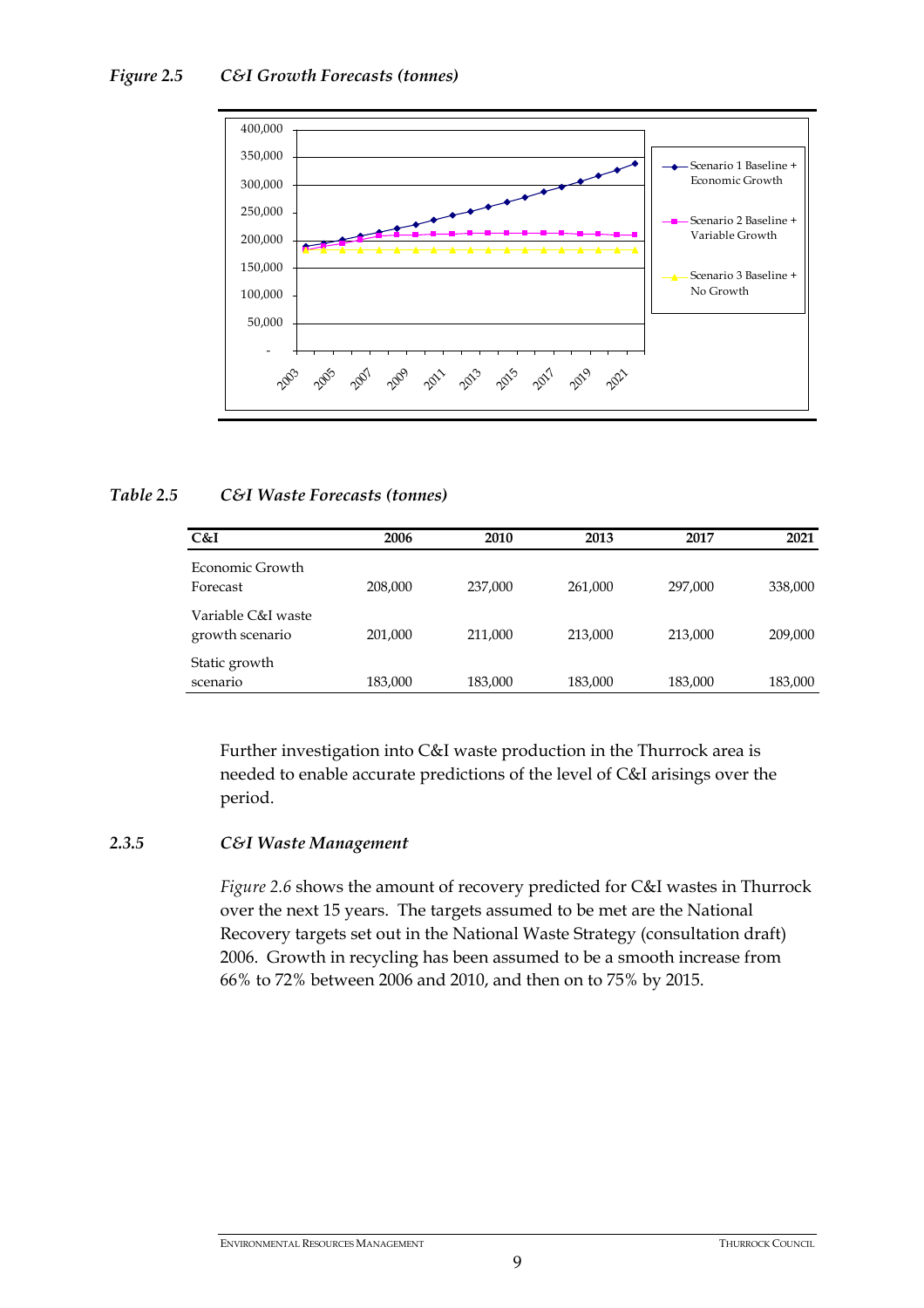*Figure 2.6 C&I Waste Recovery in Thurrock based on National Strategy Targets and ERM Growth Forecasts (tonnes)* 



*Figure 2.7* shows the amount of C&I waste remaining after recovery that will require landfill. As with *Figure 2.6,* a gradual increase from 66% recovery in 2006 to 75% recovery in 2021 was assumed.

*Figure 2.7 C&I Waste Requiring Landfilling based on RSS Targets (tonnes)* 



The split between 'recovery' in recycling/composting and in energy recovery, was calculated using the current recycling rate and a target of achieving 35% recycling by 2009/10. This is shown graphically for the best and worst case scenarios in *Figure 2.8.*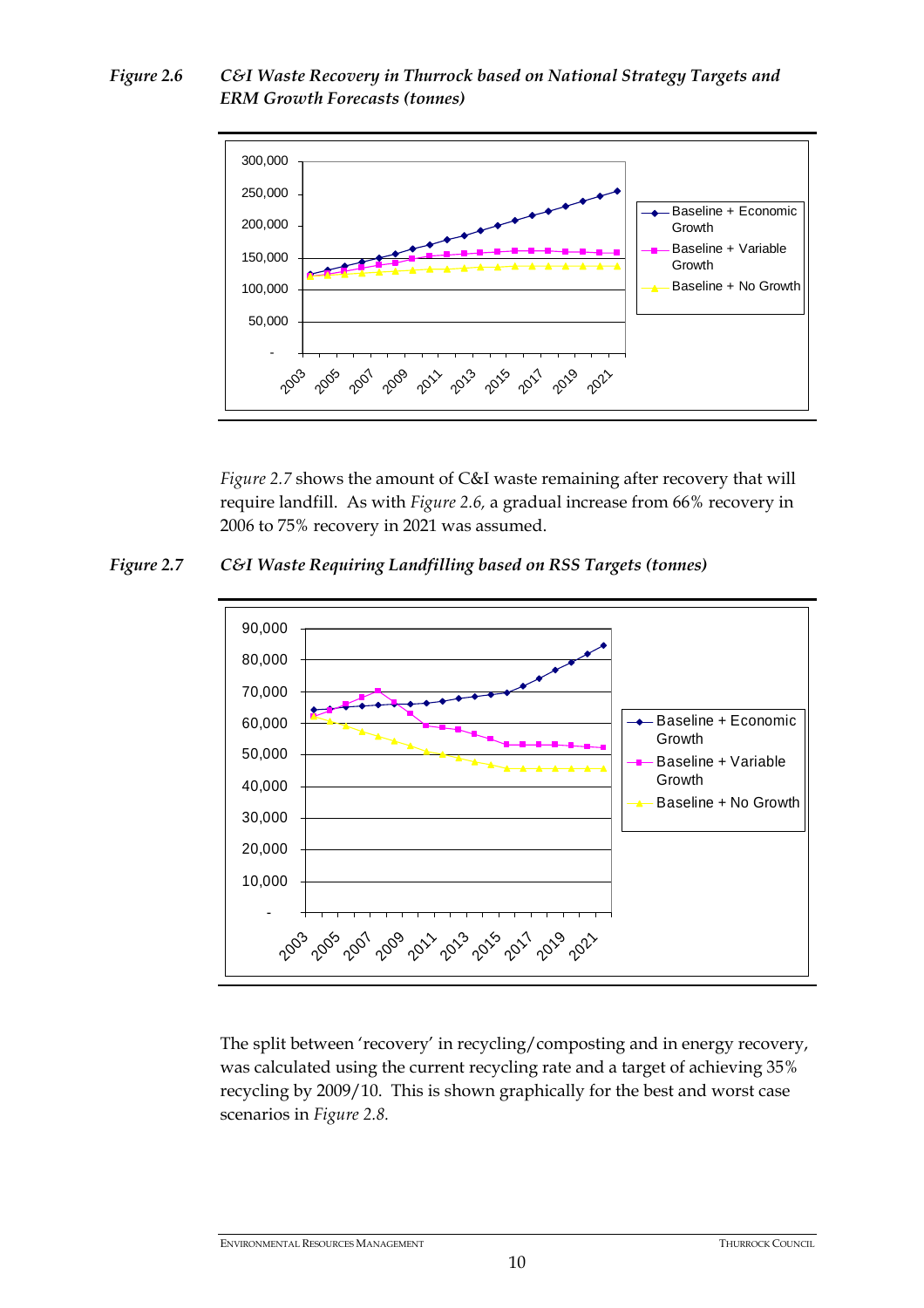# *Figure 2.8 Amount of Arisings and their Destinations Forecast over Time (Best Case Scenarios) (tonnes)*



*Figure 2.9 Amount of Arisings and their Destinations Forecast over Time (Worst Case Scenarios) (tonnes)* 

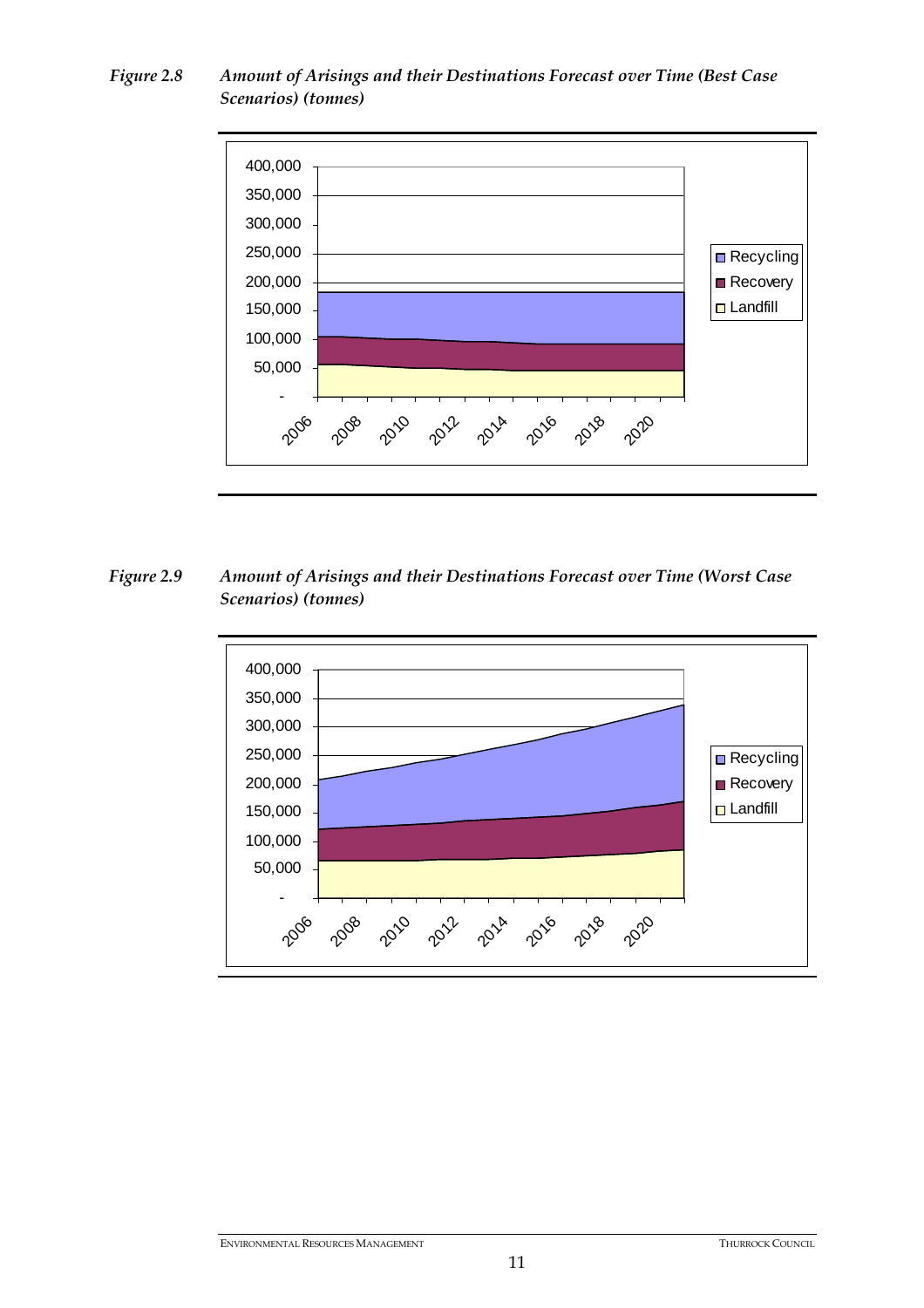|                        |                    | 2006   | 2007    | 2008   | 2009    | 2010    | 2011    | 2012    | 2013    | 2014    | 2015    | 2016    | 2017    | 2018    | 2019    | 2020    | 2021    |
|------------------------|--------------------|--------|---------|--------|---------|---------|---------|---------|---------|---------|---------|---------|---------|---------|---------|---------|---------|
| Recycled/<br>Composted | Economic<br>growth | 87,000 | 100,000 | 97,000 | 102,000 | 107,000 | 112,000 | 118,000 | 124,000 | 130,000 | 137,000 | 144,000 | 148,000 | 153,000 | 159,000 | 164,000 | 169,000 |
|                        | Variable<br>Growth | 80,000 | 82,000  | 84,000 | 87,000  | 89,000  | 92,000  | 95,000  | 98,000  | 100,000 | 103,000 | 106,000 | 106,000 | 106,000 | 106,000 | 105,000 | 105,000 |
|                        | No<br>Growth       | 77,000 | 78,000  | 79,000 | 81,000  | 82,000  | 84,000  | 85,000  | 87,000  | 88,000  | 90,000  | 91,000  | 91,000  | 91,000  | 91,000  | 91,000  | 91,000  |
| Recovery               | Economic<br>growth | 55,000 | 57,000  | 59,000 | 61,000  | 64,000  | 65,000  | 67,000  | 69,000  | 70,000  | 72,000  | 72,000  | 74,000  | 77,000  | 79,000  | 82,000  | 84,000  |
|                        | Variable<br>Growth | 53,000 | 55,000  | 58,000 | 60,000  | 62,000  | 61,000  | 60,000  | 59,000  | 58,000  | 56,000  | 53,000  | 53,000  | 53,000  | 53,000  | 53,000  | 52,000  |
|                        | No<br>Growth       | 48,000 | 48,000  | 49,000 | 49,000  | 49,000  | 49,000  | 48,000  | 48,000  | 48,000  | 47,000  | 46,000  | 46,000  | 46,000  | 46,000  | 46,000  | 46,000  |
| Landfilled             | Economic<br>growth | 65,000 | 66,000  | 66,000 | 66,000  | 66,000  | 67,000  | 68,000  | 68,000  | 69,000  | 70,000  | 72,000  | 74,000  | 77,000  | 79,000  | 82,000  | 84,000  |
|                        | Variable<br>Growth | 68,000 | 70,000  | 67,000 | 63,000  | 59,000  | 59,000  | 58,000  | 56,000  | 55,000  | 53,000  | 53,000  | 53,000  | 53,000  | 53,000  | 52,000  | 52,000  |
|                        | No<br>Growth       | 57,000 | 56,000  | 54,000 | 53,000  | 51,000  | 50,000  | 49,000  | 48,000  | 47,000  | 46,000  | 46,000  | 46,000  | 46,000  | 46,000  | 46,000  | 46,000  |

*Table 2.6 C&I Waste to be Managed over Time by Waste Management Type and Growth Scenarios, by Treatment Type (tonnes)* 

*Table 2.7 C&I Waste to be Managed over Time by Waste Management Type and Growth Scenarios, Totals per Scenario* 

|                | <b>2006</b> | 2007                                                                                                                            | 2008 | 2009 | 2010 | 2011 | 2012 | 2013 | 2014 | 2015 | 2016 | 2017 | 2018 | 2019 | 2020                                                                                                    | 2021 |
|----------------|-------------|---------------------------------------------------------------------------------------------------------------------------------|------|------|------|------|------|------|------|------|------|------|------|------|---------------------------------------------------------------------------------------------------------|------|
| Economic       |             |                                                                                                                                 |      |      |      |      |      |      |      |      |      |      |      |      |                                                                                                         |      |
| growth         |             | 208,000 215,000 222,000 229,000 236,000 244,000 252,000 261,000 269,000 278,000 287,000 297,000 307,000 317,000 327,000 338,000 |      |      |      |      |      |      |      |      |      |      |      |      |                                                                                                         |      |
| Variable       |             |                                                                                                                                 |      |      |      |      |      |      |      |      |      |      |      |      |                                                                                                         |      |
| Growth         |             | 201,000 208,000 209,000 210,000 211,000 212,000 213,000 213,000 213,000 213,000 213,000 213,000 212,000 211,000 210,000 209,000 |      |      |      |      |      |      |      |      |      |      |      |      |                                                                                                         |      |
| N <sub>o</sub> |             |                                                                                                                                 |      |      |      |      |      |      |      |      |      |      |      |      |                                                                                                         |      |
| Growth         |             | 182,000 182,000 182,000                                                                                                         |      |      |      |      |      |      |      |      |      |      |      |      | 182,000 182,000 182,000 182,000 182,000 182,000 182,000 182,000 182,000 182,000 182,000 182,000 182,000 |      |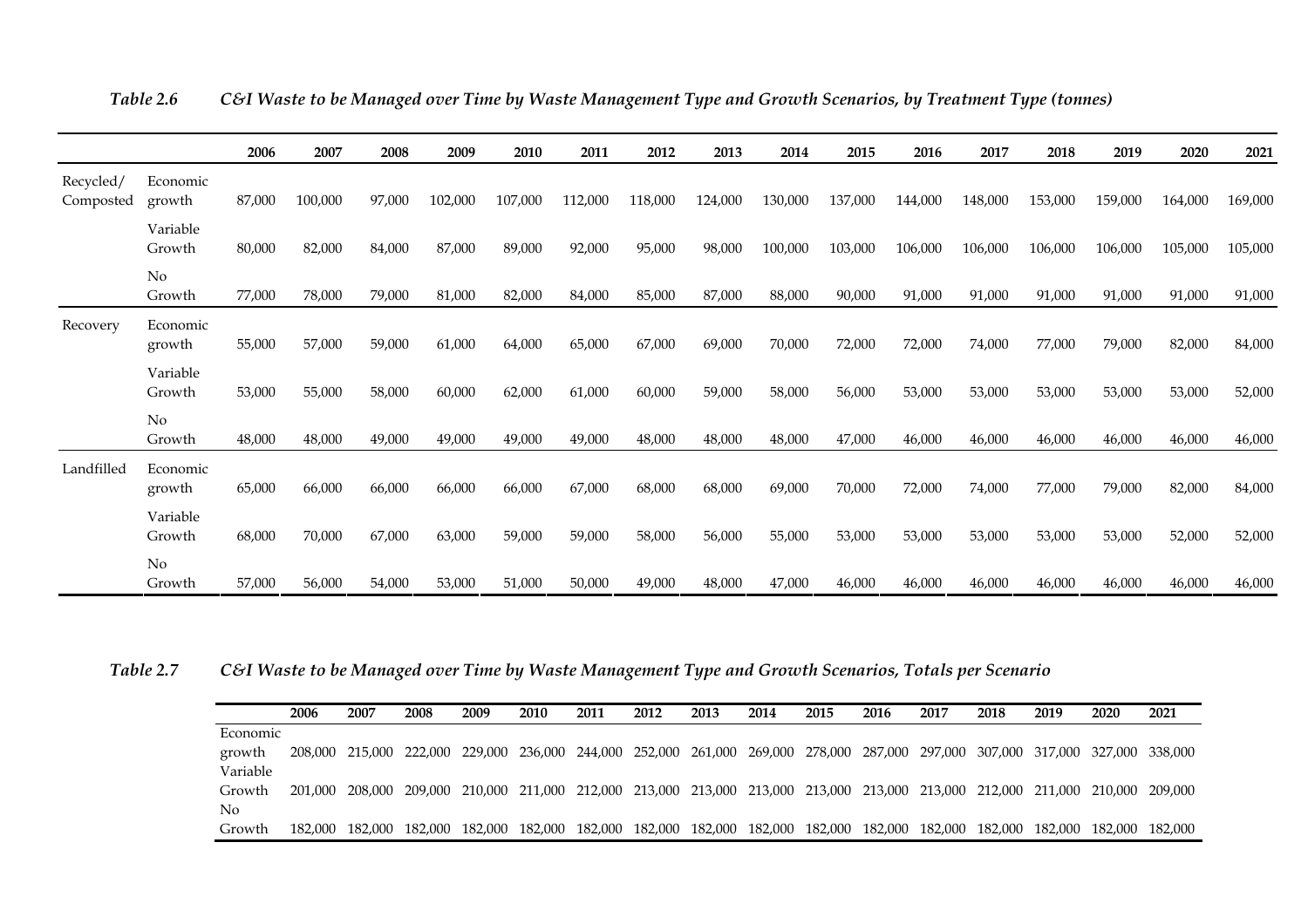## *2.4 C&D WASTE*

# *2.4.1 Waste Arisings*

A similar method to that for C&I Waste was used to calculate C&D waste arisings. C&D waste arisings data for the East of England for 2005 were taken from the recently published Symonds survey for 2005 (1). To extrapolate to data for Thurrock, information on the number of people employed in industry by region were obtained from the National Census 2001<sup>(2)</sup>.

In order to calculate the amount of C&D waste produced by Thurrock, the percentage of population in Thurrock employed in the construction and mining and quarrying sectors was applied to the total C&D waste arisings data from the Symonds survey. The figure produced was then applied to a growth forecast model to predict future C&D waste arisings in Thurrock. It is important to recognise the uncertainty associated with these assumptions. More accurate and up to date data were not available.

## *2.4.2 Growth Forecast Development*

As with C&I waste, three waste growth scenarios have been developed to apply to the baseline of C&D waste produced in Thurrock. The scenarios used for C&I waste were also used to forecast C&D arisings, as it is considered that these forecasts apply to both waste types. Additional growth was added through applying a house-building growth rate. Scenarios 1 and 2 incorporate this growth rate, whilst Scenario 3 does not. The house-building growth rate was set at approximately 2.20% per annum (3). The growth rates are shown below.

# *Table 2.8 Growth Scenarios for C&D Waste*

| <b>Scenario</b>                       | Description                                                                                                                                                                                                                                 |
|---------------------------------------|---------------------------------------------------------------------------------------------------------------------------------------------------------------------------------------------------------------------------------------------|
| Economic growth<br>scenario           | Changes in C&D waste growth based on economic growth. This<br>was based on economic growth studies conducted in the Thames<br>River Basin District by ERM (4). House-building growth rate also<br>incorporated.                             |
| Variable C&D waste<br>growth scenario | This is based on progressively decoupling waste production from<br>economic growth. House-building growth rate also incorporated.                                                                                                           |
|                                       | Static growth scenario A 0% growth rate in waste production was modelled to give a<br>static arisings growth profile. This growth rate did not include the<br>impact of additional housing and associated increases in waste<br>generation. |

(4) RBD Article 5 Economic Analysis of Water Use, Supporting Document – Thames River Basin District, December 2004

<sup>(1)</sup> Survey of Arisings and Use of Alternatives to Primary Aggregates in England, 2005 Construction, Demolition and Excavation Waste, Symonds

<sup>(2)</sup> http://www.statistics.gov.uk/downloads/census2001/KS\_LA\_E&W\_part1.pdf

<sup>(3)</sup> House-building growth rate determined by the expected number of new developments (28,000) being split over the period to 2021 evenly.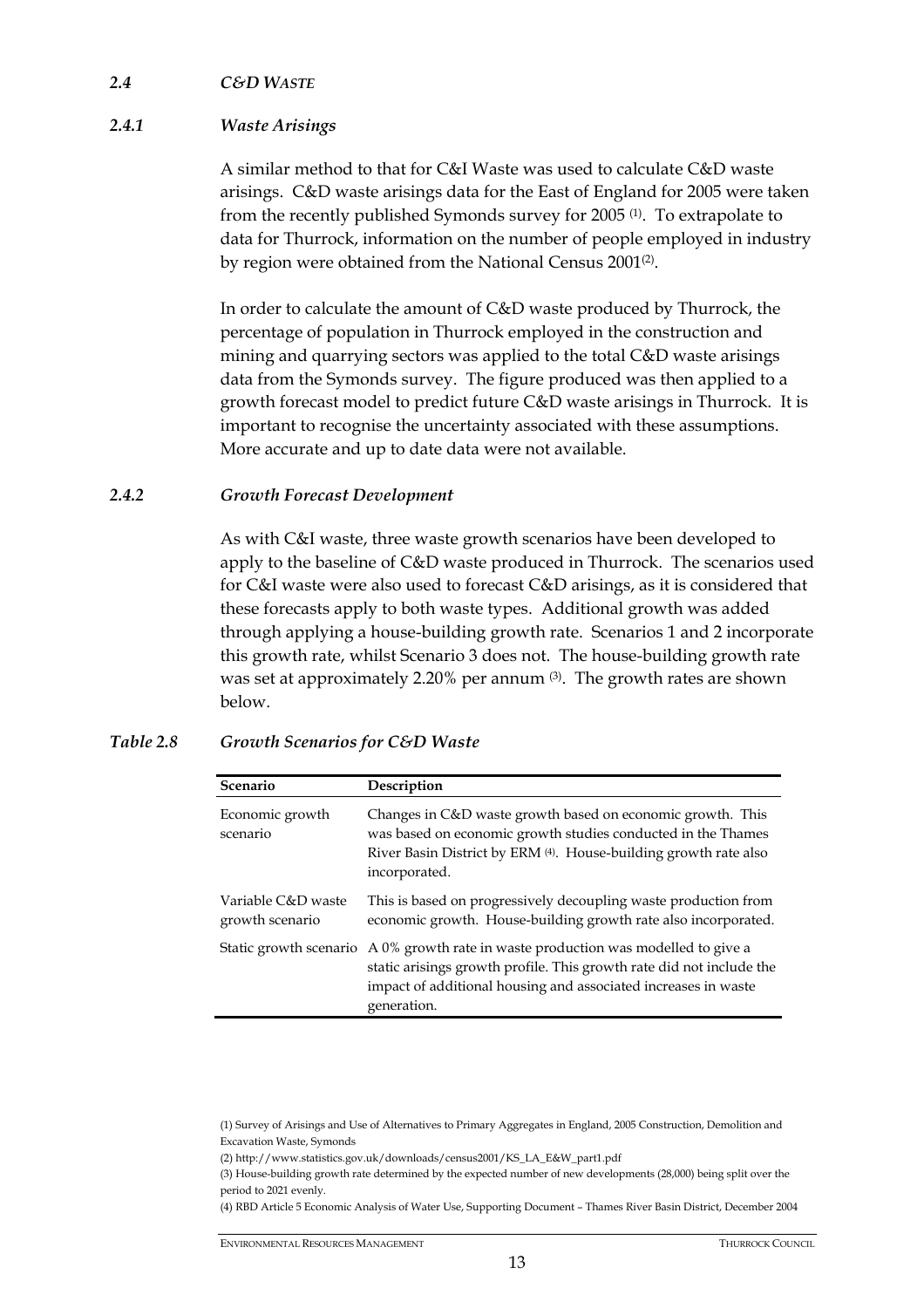As with C&I waste, the economic growth scenario results in the greatest forecast increase in waste arisings.

# *2.4.3 Results*

Applying the growth scenarios described in *Section 2.4.2* to the baseline figure for C&D waste leads to the following results.



# *Figure 2.10 C&D Growth Forecasts (tonnes)*

# *Table 2.9 C&D Waste Forecasts (tonnes)*

| C&D                                      | 2006   | 2010   | 2013   | 2017   | 2021   |
|------------------------------------------|--------|--------|--------|--------|--------|
| Economic Growth<br>Forecast              | 33,000 | 40,000 | 48,000 | 59,000 | 74,000 |
| Variable C&D<br>waste growth<br>scenario | 33,000 | 37,000 | 40,000 | 44,000 | 47,000 |
| Static growth<br>scenario                | 28,000 | 28,000 | 28,000 | 28,000 | 28,000 |

In 2005, 49% of all C&D waste in the East of England Region was recycled, 29% was landfilled and 22% was spread on exempt sites. This split is used to estimate the capacity of inert landfill required in Thurrock by applying it to the total arisings figure. Results are shown in *Figure 2.11*.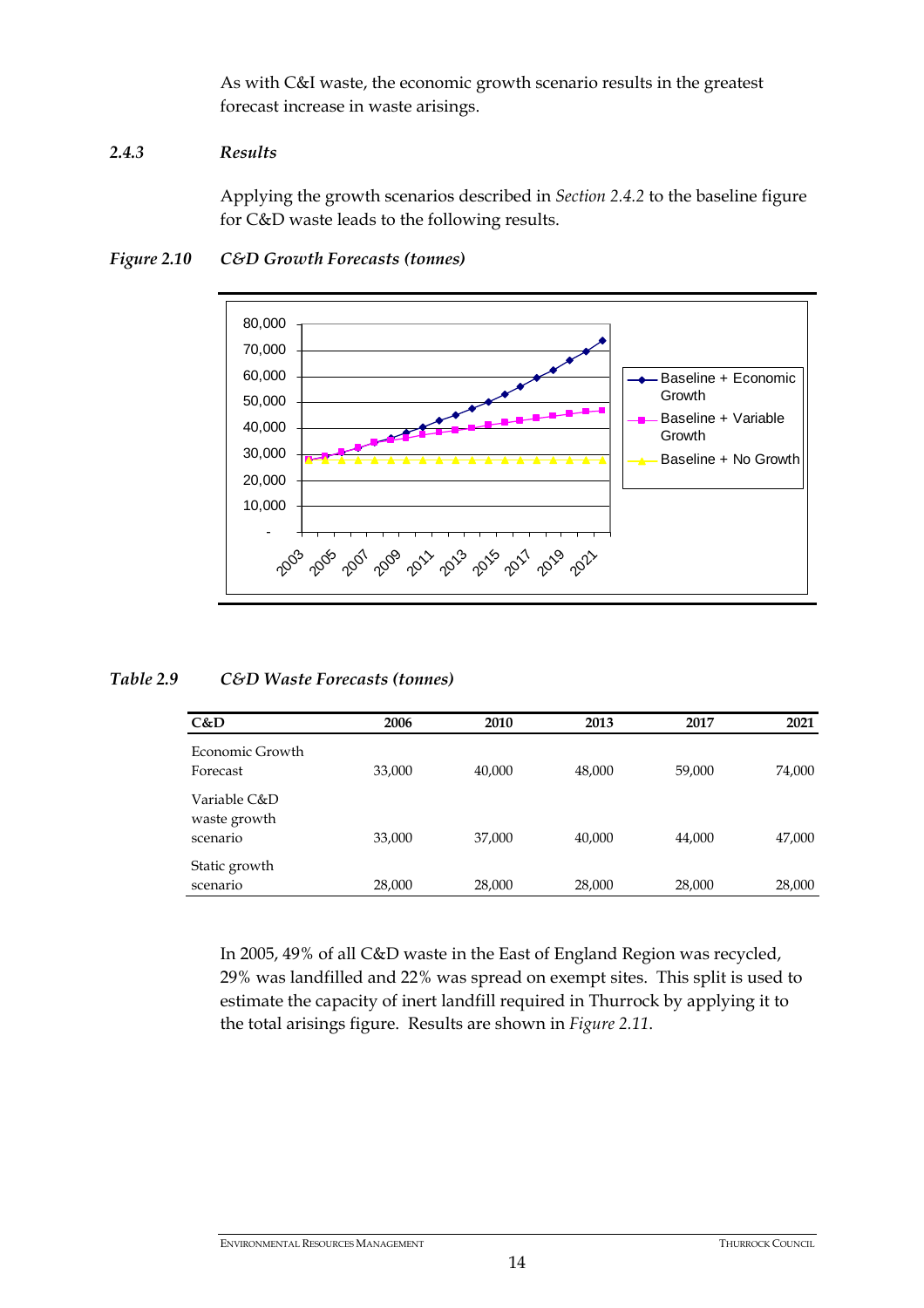*Figure 2.11 Landfill Capacity Required in Thurrock to Dispose of Residual C&D Waste Following Recycling/Beneficial Use (tonnes)* 



*Table 2.10* shows the fate of C&D waste in Thurrock if the trends seen in the latest Symonds survey (2005) were to continue until 2021.

*Table 2.10 Estimated Fate of C&D Waste in Thurrock 2006-2021 (tonnes)* 

|                                           |            | 2006   | 2010   | 2013   | 2017   | 2021   |
|-------------------------------------------|------------|--------|--------|--------|--------|--------|
| Recycled                                  | Scenario 1 | 16.000 | 20,000 | 23,000 | 29,000 | 36,000 |
| aggregate and<br>soil                     | Scenario 2 | 16,000 | 18,000 | 20,000 | 22,000 | 23,000 |
|                                           | Scenario 3 | 14,000 | 14,000 | 14.000 | 14.000 | 14,000 |
| Used/Disposed                             | Scenario 1 | 17.000 | 21,000 | 24,000 | 30,000 | 37,000 |
| of at<br>landfills/Exempt<br><b>Sites</b> | Scenario 2 | 17.000 | 19,000 | 20,000 | 22,000 | 24,000 |
|                                           | Scenario 3 | 14,000 | 14,000 | 14,000 | 14,000 | 14,000 |

A full forecast of C&D waste by destination can be found in *Annex E*.

## *2.5 HAZARDOUS WASTE*

## *2.5.1 Description*

Hazardous waste is waste that, because of its characteristics, poses a present or potential hazard to human health or the environment.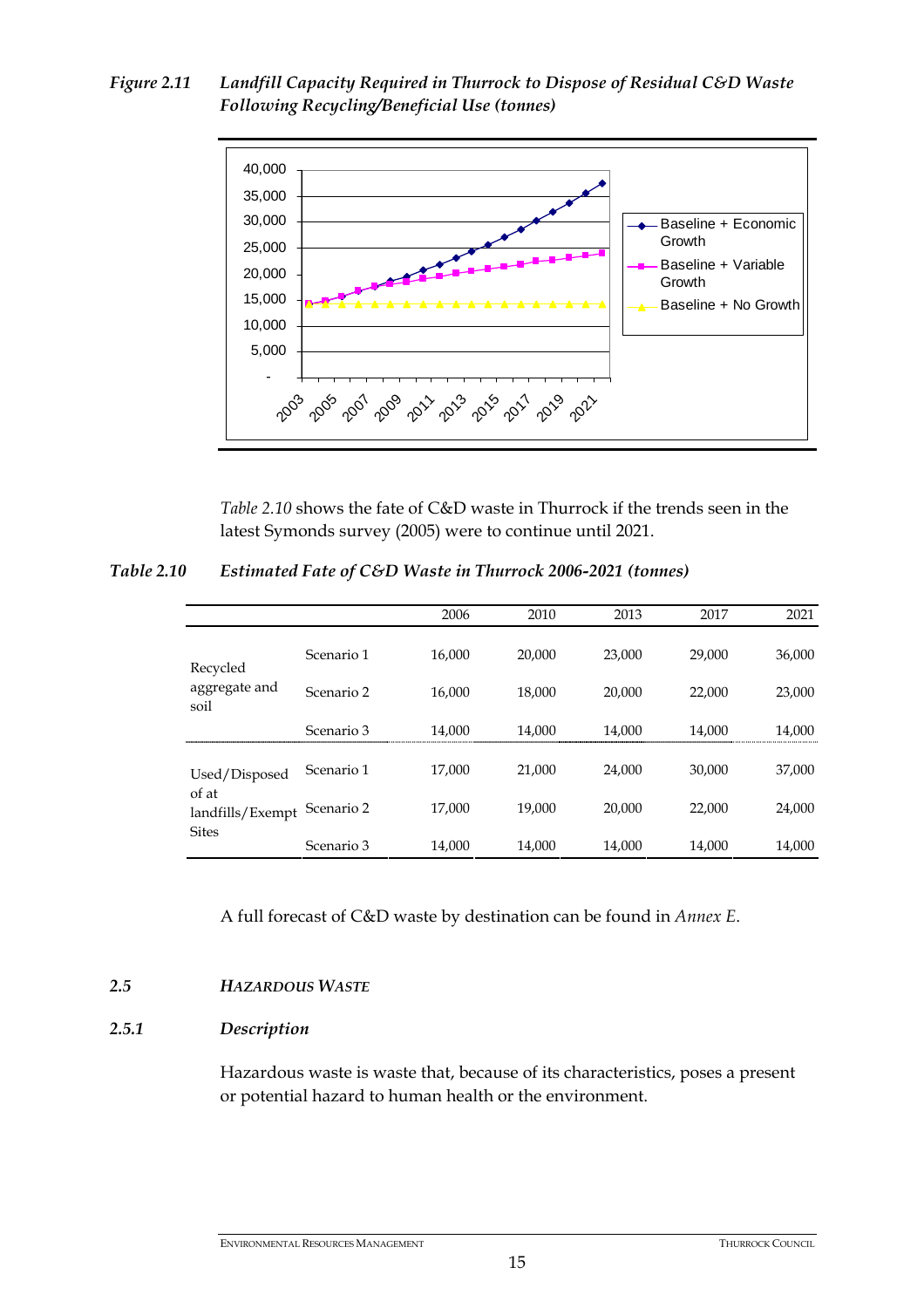# *2.5.2 Waste Arisings*

The baseline data from 2004 shows that approximately 25,000 tonnes of hazardous waste were produced in Thurrock (1). *Table 2.11* shows the fate of hazardous waste once it has left the consignors' possession.

| <b>Waste Fate</b>                    | <b>Total</b> |
|--------------------------------------|--------------|
| Incineration with energy recovery    | 0.01         |
| Incineration without energy recovery | 113.12       |
| Landfill                             | 15,839.81    |
| Recycling / reuse                    | 1,843.61     |
| Transfer (short term)                | 1,671.72     |
| Treatment                            | 6,080.16     |
| <b>Grand Total</b>                   | 25,548.43    |

# *Table 2.11 Thurrock Hazardous Waste Tonnage by Fate (2004) (tonnes)*

The arisings data from 2004 is the most recent full set of data available. However, the data contained in it is less reliable than for other waste streams. This is due to the recent changes in hazardous waste legislation.

The Hazardous Waste (England and Wales) Regulations 2005 can be viewed at www.opsi.gov.uk/si/si2005/20050894.htm

The List of Waste (England) Regulations 2005 can be viewed at www.opsi.gov.uk/si/si2005/20050895.htm

There are a number of issues specific to hazardous wastes that are affecting current arisings and future capacity needs. These are summarised below in *Box 2.1* and *Box 2.2* and should be kept in mind when reading the remainder of this section.

(1) Data taken from Environment Agency source for 2004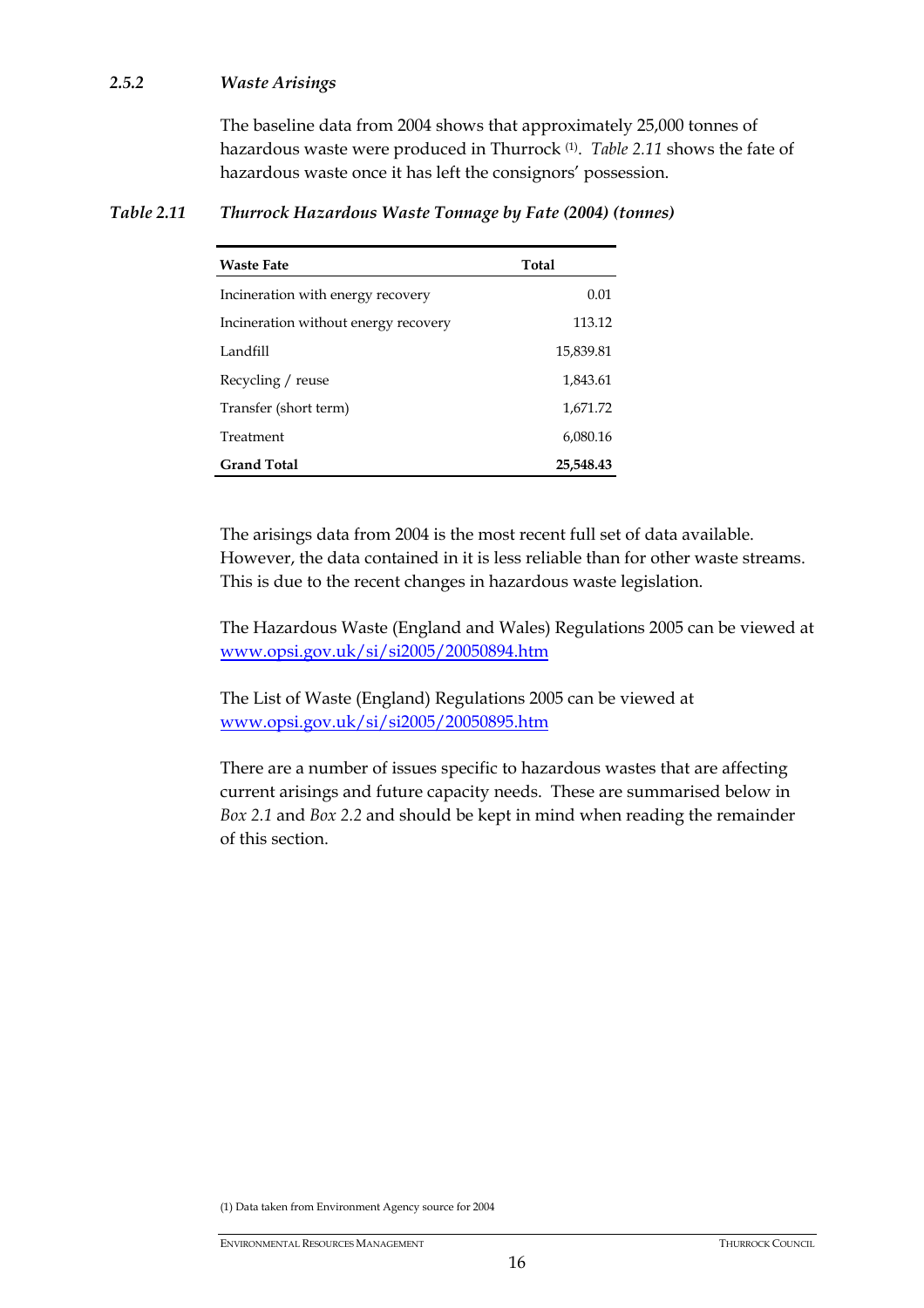# *Box 2.1 Changes to Regulation of Hazardous Waste Landfills*

Historically the UK has practiced what is known as co-disposal, whereby special wastes have been landfilled together with non-special wastes. On 16 July 2004, the co-disposal of hazardous waste with non-hazardous wastes ceased as a result of the Landfill Regulations 2002. Currently, if hazardous wastes are sent to landfill they must to be sent to a site that deals solely with hazardous wastes or to one with an appropriate hazardous waste cell.

All landfills are now classified as one of the following:

- Hazardous;
- Non-Hazardous;
- Non-Hazardous with Stable Non-Reactive Hazardous Waste Cell (SNRHC); or
- Inert.

Non-hazardous landfills with SNRHCs can accept stable non-reactive hazardous wastes in a separately constructed area. These sites will continue to accept asbestos waste as well as other stabilised hazardous wastes, such as treatment residues.

From 16 July 2005, all treated hazardous waste accepted into hazardous landfills or special 'cells' of a non-hazardous landfill site must comply with the full Waste Acceptance Criteria (WAC), *ie* require pre-treatment, as required by the Landfill Regulations 2002.

# *Box 2.2 Hazardous Waste Regulations and List of Wastes Regulations*

Two sets of Regulations were implemented on 16 July 2005:

- the *Hazardous Waste (England and Wales) Regulations 2005*; and
- the *List of Wastes (England) Regulations 2005*.

The Hazardous Waste Regulations:

- require producers of hazardous waste to notify their premises to the EA;
- end the requirement to pre-notify the consignment of wastes to the EA as currently required under the Special Waste Regulations;
- ban the mixing of hazardous waste and require their separate storage on site;
- provide cradle-to-grave documentation for the movement of hazardous waste;
- require consignees to keep thorough records of hazardous waste and provide the Environment Agency with quarterly disposal and recovery information.

The *List of Wastes (England) Regulations 2005* introduced the revised European Waste Catalogue (EWC). This changed the current definition of 'special waste' to bring it into line with the European definition of hazardous waste. The change in classification has resulted in more waste being defined as hazardous waste, than under the previous definition of special waste.

The EWC lists all wastes, whether hazardous or not. Wastes with a hazardous property are highlighted as either Absolute or Mirror entries. A waste given as an absolute entry means this will be in all circumstances a hazardous waste regardless of any threshold concentrations, whereas a mirror entry will be a hazardous waste if dangerous substances are present above threshold concentrations.

*Box 2.3* summarises the other pieces of legislation that are likely to have an effect on the amount of hazardous wastes produced and hence on processing technologies and capacities.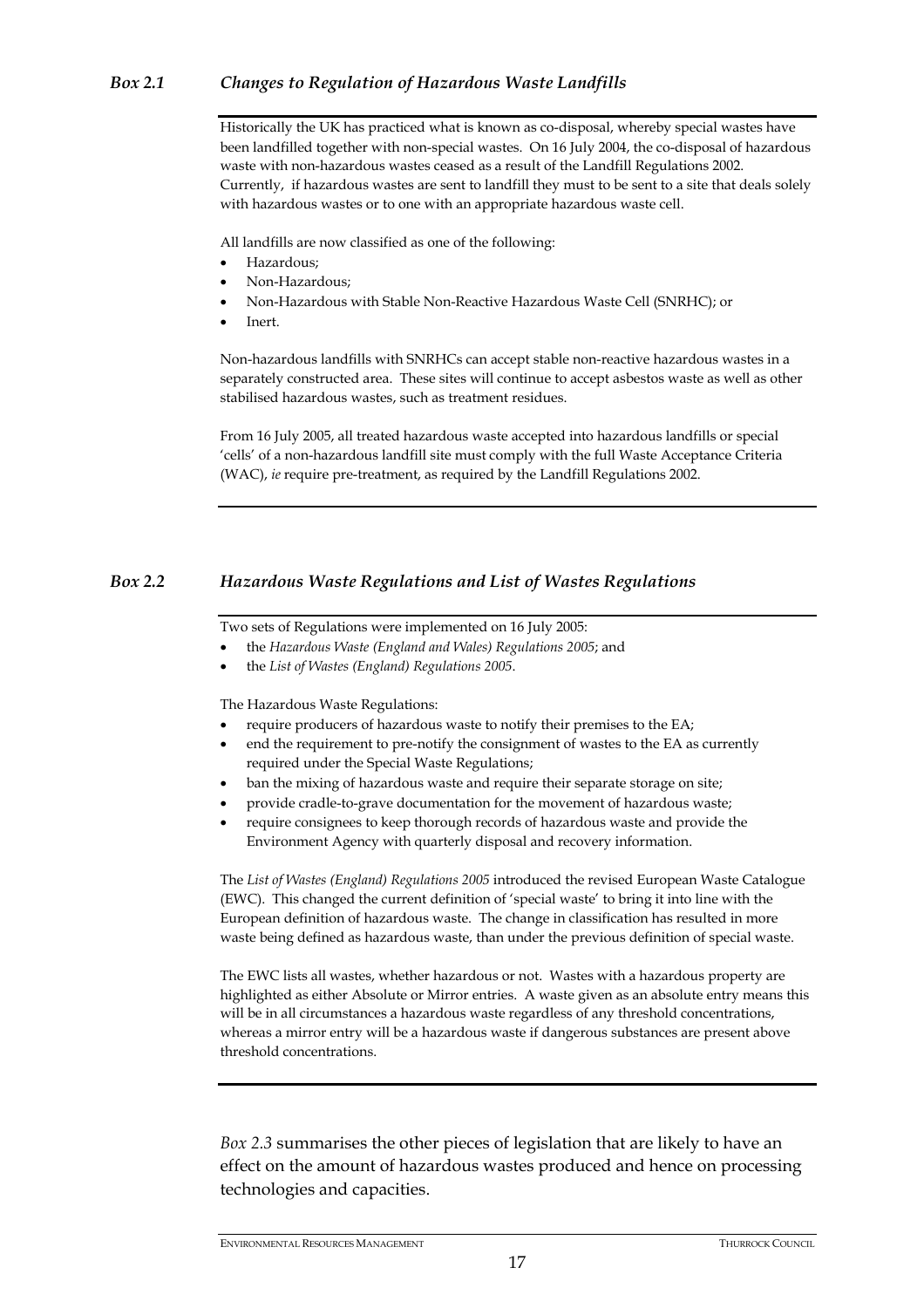#### **Waste Electrical and Electronic Equipment (WEEE) Directive**

The UK WEEE Regulations came into force on 2 January 2007. The Regulations set targets and requirements for the collection, treatment and recycling of WEEE. Waste electrical and electronic equipment is classified according to 10 categories. It covers all types, shapes and sizes of equipment from electric toothbrushes to medical devices found in hospitals to vending machines. It is also makes distinctions between household WEEE and business WEEE and 'historic' and 'new' WEEE.

The costs for collection, treatment, recycling and disposal are to be borne by the producers (broadly speaking, the manufacturers, importers and retailers) of the EEE, hence it is a 'Producer Responsibility' Directive.

For household WEEE, the UK is required to ensure that there is an adequate network of collection points for householders to separate their WEEE from other waste. There is no obligation on consumers to separate WEEE, they are encouraged to do so. There are no direct legal obligations placed on local authorities, although they are encouraged to establish their CA sites or transfer stations as designated collection facilities (DCFs). Producers are required to finance the collection of household WEEE from DCFs along with subsequent treatment and recycling.

Distributors or 'retailers' of household equipment also have legal obligations. They must either offer free takeback of WEEE when they sell a new item of EEE or pay into the 'Distributor Takeback Scheme' which subsequently finances the costs of establishing the DCFs.

For business WEEE, producers are required to ensure they have a system in place to ensure their equipment is treated, recycled and recovered when their customers discard the equipment (even if it is sometime later). In the case of historic WEEE, producers must finance the treatment and recycling costs only if the customer is buying a new similar product. Producers must finance the costs of treating and recycling all new WEEE. It is important to note that a producer can contractually oblige their customers to meet the costs in both cases.

#### *Treatment and Recycling of WEEE*

All separately collected household WEEE and all business WEEE will in future be required to be treated to new standards and meet specified recycling and recovery targets. The recycling and recovery targets are category specific (eg Category 1. large household domestic appliances must be recovered to a level of 80% by average weight of appliance, with 75% being attributed to reuse or recycling of components, materials or substances).

Treatment requirements include removal of certain components and materials from WEEE (eg mercury containing components, plastics containing brominated flame retardants, cathode ray tubes) and then in some cases specialist treatment of the removed component (eg removal of fluorescent coating from cathode ray tubes). Guidance is available on interpretation of these requirements. The removal of materials or components does not necessarily need to take place before the shredding process.

#### **Restriction of Hazardous Substances (RoHS) Directive**

The RoHS Directive uses the same scope as the WEEE Directive but prohibits the existence of six hazardous substances in new EEE placed onto the EU market from 1 July 2006. The six substances are: lead; cadmium; mercury; hexavalent chromium; PBB; and PBDE (the last two being brominated flame retardants). EEE that does not meet the RoHS Directive's requirements as of 1 July 2006 cannot be sold within the EU.

As a result of this legislation, the quantities of these substances entering the waste stream will reduce over the coming years. The legislation allows for other substances to be added in the future to the initial list of six, as well as allowing for certain exemptions.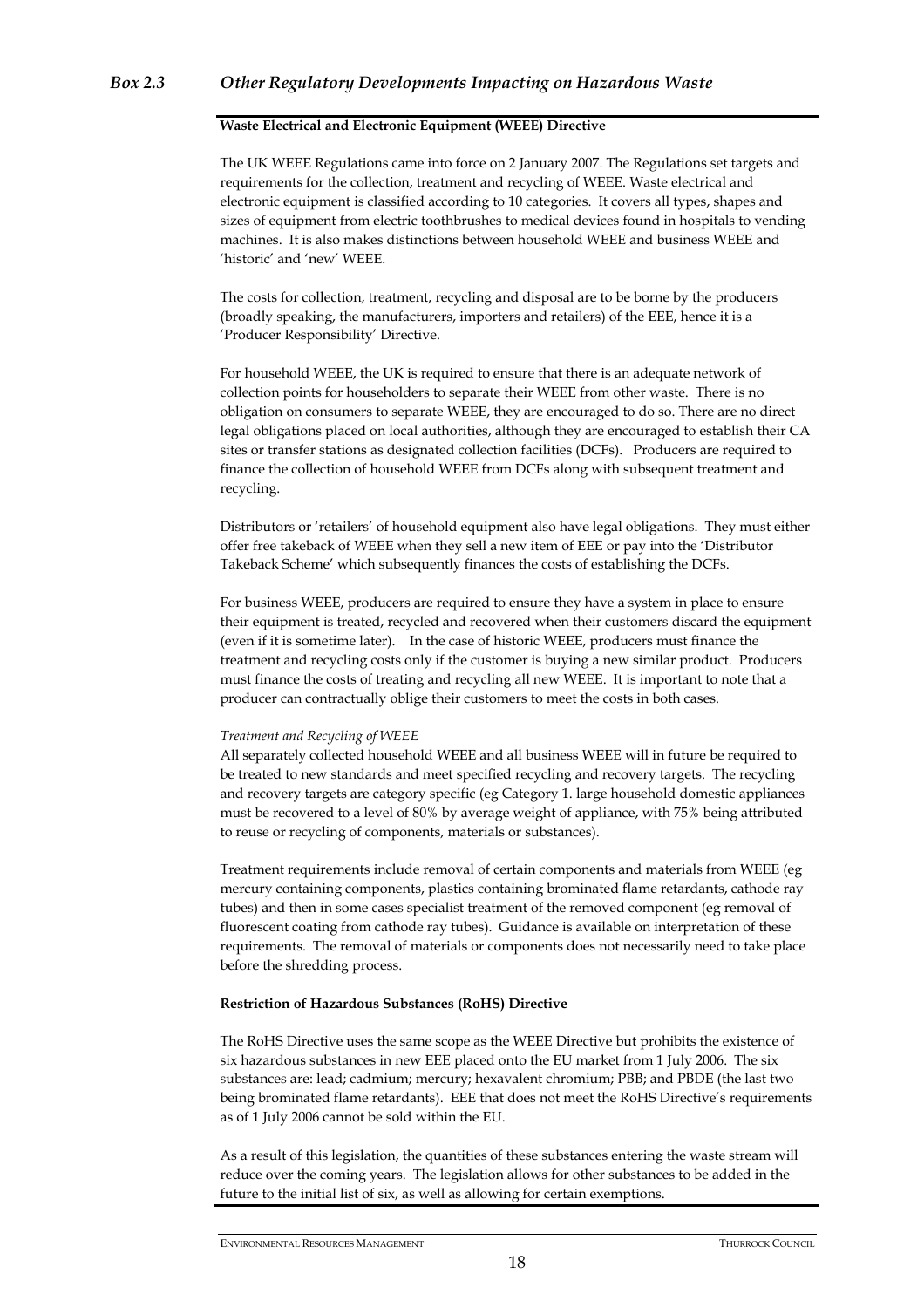#### **End-of-Life Vehicles (ELV) Directive**

The End of Life Vehicles (ELV) Directive has the objective of reducing waste from ELVs and improving levels of recycling and reuse. It aims to minimise the impact of such vehicles on the environment, e.g. by reducing the amount of waste going to landfill from vehicles reaching the end of their life by:

- introducing controls on the 'scrapping' of ELVs (by restricting treatment to authorised facilities);
- implementing new environmental treatment standards; and
- setting rising re-use, recycling and recovery targets.

The targets require 85% of ELVs to be re-used or recovered (80% re-used or recycled) by January 2006, and 95% of all ELVs to be re-used or recovered (85% re-used or recycled) by 2015.

The ELV Directive encourages the limitation of hazardous materials in new vehicles in order to reduce the amount of hazardous waste eventually produced and to ease recycling. It will divert hazardous elements from mixed waste management disposal to targeted recycling and treatment. Manufacturers are already seeking to utilise materials that are easier to recycle and there will be a long-term downward trend in unit quantities of hazardous material being used in new vehicles and consequently arising in ELVs.

#### **Batteries Directive**

The European Commission has drawn up a proposal which will require the collection and recycling of all types of batteries. The Batteries Directive will result in an increase in the number of battery waste streams and the quantities segregated for treatment/disposal. The new Directive will ban the use of mercury in batteries immediately: all batteries containing more than 5ppm of cadmium by weight are scheduled to be banned by January 2008.

The current timeframe is that the Directive will be ratified in June 2006, meaning that the Directive will be transposed into national law by January 2008 with the first target of 25% collection of all waste batteries within the scope being set for 2012.

As a result of this Producer Responsibility legislation, specialised treatment, recycling and disposal facilities will be needed to handle the increase in the amount of separately collected hazardous battery waste. Currently there is just one battery reprocessing plant in the UK, G & P Batteries in the West Midlands, which has the capacity to handle up to 600 tonnes per annum. The majority of the UK's waste batteries are currently exported to other EU member states for reprocessing and recycling. Further facilities in the UK are planned by G & P and other companies are likely to enter the market should it prove financially viable.

#### **Waste Incineration Directive (WID)**

The Waste Incineration Directive (WID) updates the requirements of the 1989 Municipal Waste Incineration Directives and, merging them with the 1994 Hazardous Waste Incineration Directive, consolidates new and existing incineration controls into a single piece of European legislation. WID also upgrades technical requirements to reflect technological advances, and broadens the scope of the waste incineration regime to cover wastes that were not previously regulated.

WID is likely to necessitate the expensive upgrading of some incinerators and plants burning wastes as fuel. The impact of the regime on market economics may inhibit some plants from burning wastes such as waste oil, raising the possibility of an increase in the illegal disposal of waste.

With limited incentives for oil recycling, the impact of the Directive is likely to be to increase the amount of waste oil entering the waste management system, at the same time as reducing the number of disposal sites. Off site treatment options for waste oils, other than recycling, include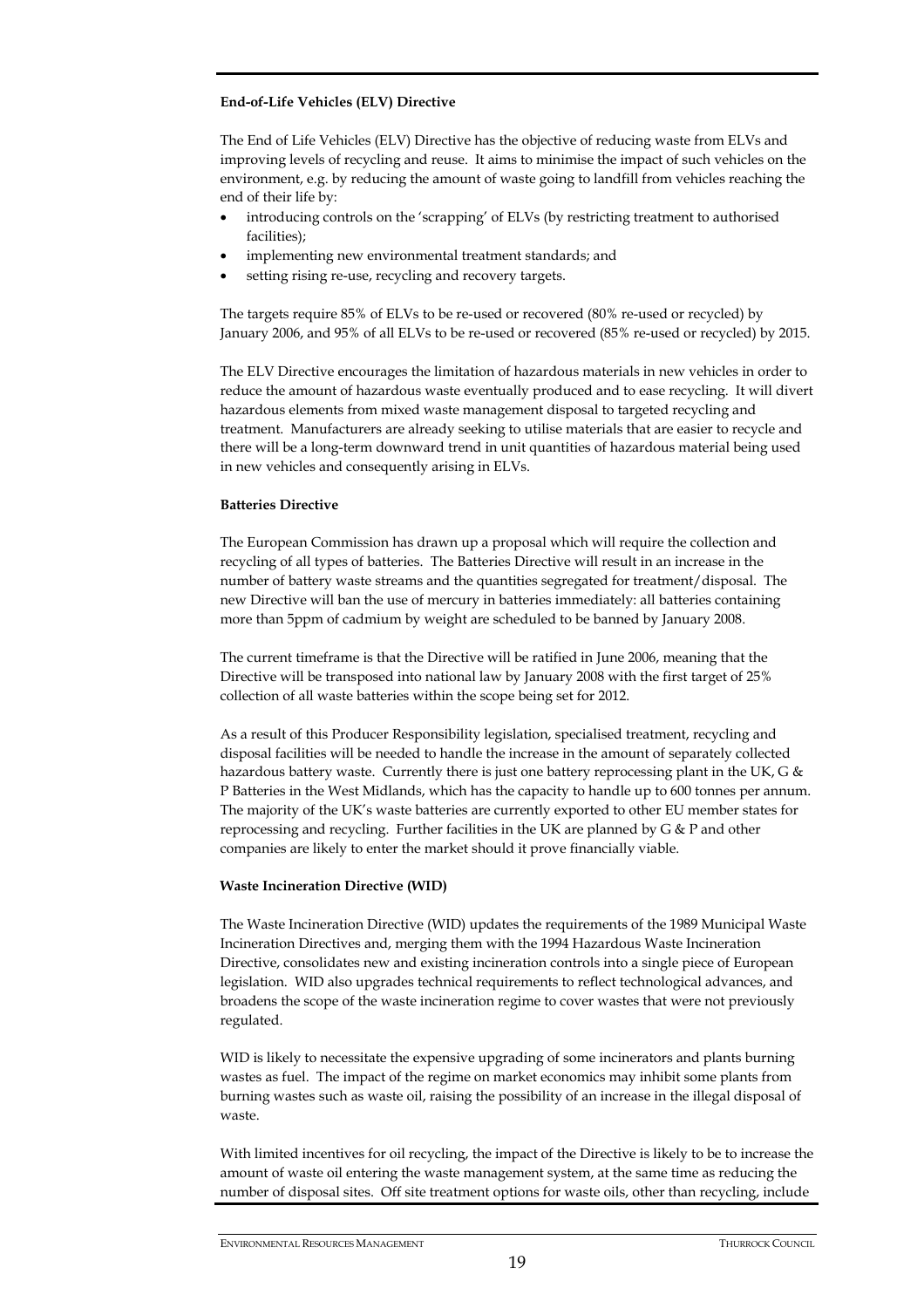blending to make cement kiln or power station fuels.

As a result of the Directive virgin fuel sources may replace waste oils. This will result in waste oil being primarily used when firing up coal fired power stations (where financially viable) and cement kilns. Producers of waste oil may in the future have to pay for its disposal, where as at present it has a positive value as a fuel.

#### **Solvent Emission Directive (SED)**

The SED limits the emissions of Volatile Organic Compounds (VOCs) due to the use of organic solvents by certain sectors. The aim is to play a part in reducing the release of more harmful VOCs and reducing ozone pollution in the EU.

Levels of organic solvents used will drop in the period 2003 – 2007, the extent will depend on how producers respond to the pressures on VOC emissions brought about by the SED. Existing installations have until 31 October 2007 to meet the requirements of the Directive. New installations must meet the requirements immediately.

#### **Pollution Prevention and Control (PPC) Regulations**

The PPC Regulations make provision for the permits to include waste minimisation and opportunities for re-use on site. This should lead to a reduction in the quantities of hazardous waste generated.

For those waste handling companies operating facilities covered by PPC, the rigorous permitting process and associated cost implications (through increased process management and engineering), will result in some re-evaluation of the economic benefits of running such facilities. In a market where margins are low, this may lead to a contraction in capacity at a time when a net increase is required.

#### **Asbestos Regulations**

The Control of Asbestos at Work Regulations 2002 introduces a duty to proactively manage asbestos with effect from 21 May 2004.

Asbestos is commonly found in sprayed coatings and loose packing (such as fire breaks, partitions and ceiling panels or tiles), lagging around pipes and boilers and insulation board. Although the Regulations can be anticipated to have their most substantial impact on urban commercial and industrial premises, it is also not uncommon to find asbestos in and around farm buildings. It is important to remember that the Regulations impose a duty only to manage asbestos – not necessarily to remove all asbestos.

#### **Landfill Tax**

The UK Government has set a landfill tax escalator in place which will increase by  $E_3$  per year the amount paid on every tonne of waste sent to landfill from £18 in 2005 to £33 in 2010. The Government hopes that this fiscal tool will encourage the use of alternative methods for treatment and disposal to reduce the amount of waste going to landfill.

## *2.5.3 Growth Forecast Development*

The changes in legislation highlighted above make the forecasting of future arisings of hazardous wastes difficult. As with the other waste types, a range of three forecasts has been assessed.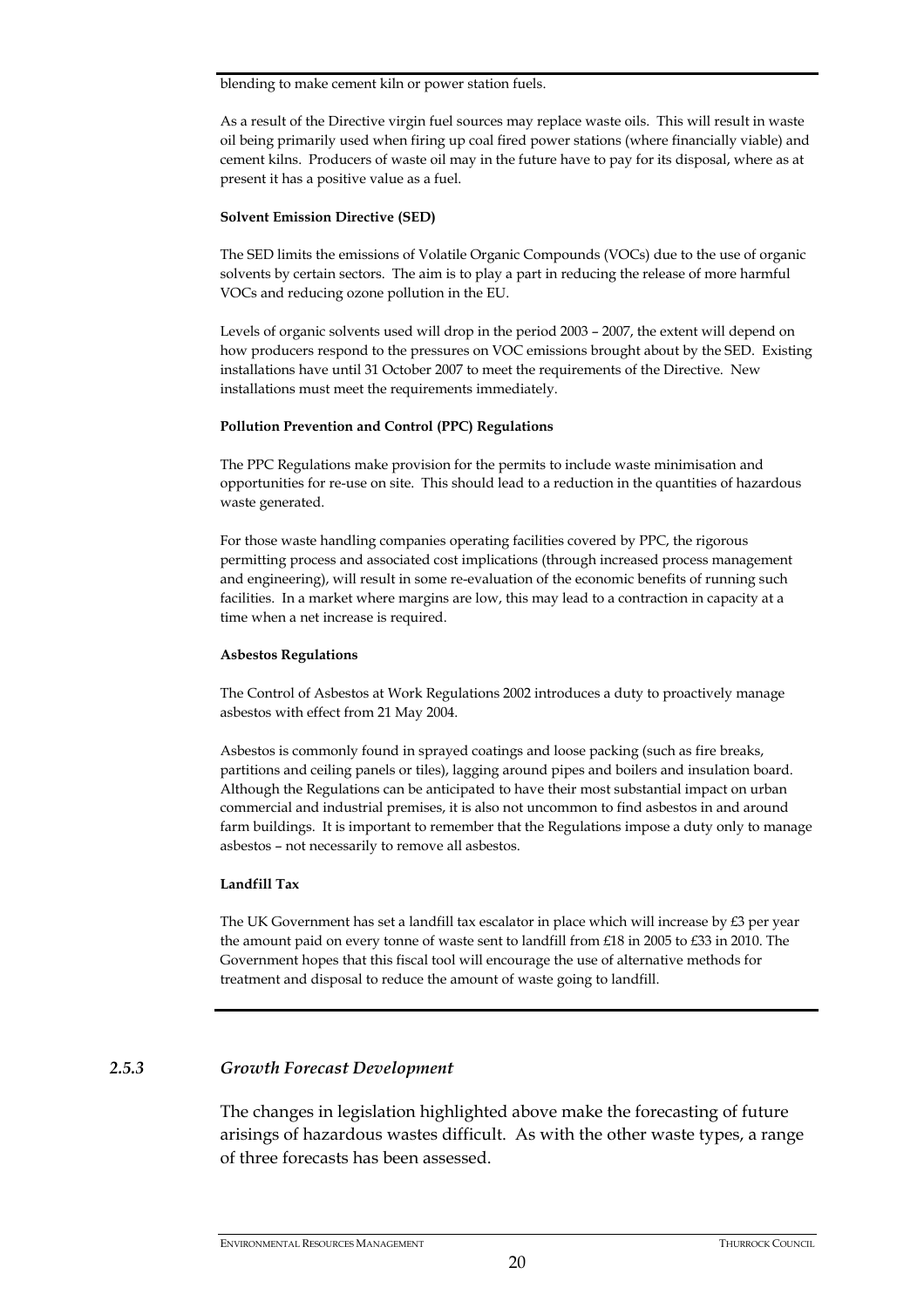# *Table 2.12 Growth Scenarios for Hazardous Waste*

| Scenario                              | Description                                                                                                                                                                                                                                                                                   |
|---------------------------------------|-----------------------------------------------------------------------------------------------------------------------------------------------------------------------------------------------------------------------------------------------------------------------------------------------|
| Economic growth<br>scenario           | Changes in C&I waste growth based on economic growth. This<br>was based on economic growth studies conducted in the Thames<br>River Basin District by ERM (1). This economic growth rate did<br>not include the impact of additional housing and associated<br>increases in waste generation. |
| Variable C&I waste<br>growth scenario | Based on progressively decoupling waste production from<br>economic growth                                                                                                                                                                                                                    |
|                                       | Static growth scenario A 0% growth rate in waste production was modelled to give a<br>static arisings growth profile                                                                                                                                                                          |

The results of combining these with the baseline information are shown in the following section. The economic growth scenario again has the highest growth rate.

# *2.5.4 Results*

As explained above, following the recent changes in legislation, hazardous waste growth is difficult to predict. The following table shows the forecasts ERM has made regarding hazardous waste in Thurrock.

# *Table 2.13 Hazardous Waste Forecasts (tonnes)*

|                                       | 2006   | 2010   | 2013   | 2017   | 2021   |
|---------------------------------------|--------|--------|--------|--------|--------|
| Economic growth<br>scenario           | 29,000 | 33,000 | 37,000 | 42,000 | 47,000 |
| Variable C&I waste<br>growth scenario | 28,000 | 30,000 | 30,000 | 30,000 | 29,000 |
| Static growth<br>scenario             | 26,000 | 26,000 | 26,000 | 26,000 | 26,000 |

The economic growth scenario leads to the greatest projected growth in arisings, and shows hazardous waste rising to almost 50,000 tonnes in Thurrock by 2021.

(1) RBD Article 5 Economic Analysis of Water Use, Supporting Document – Thames River Basin District, December 2004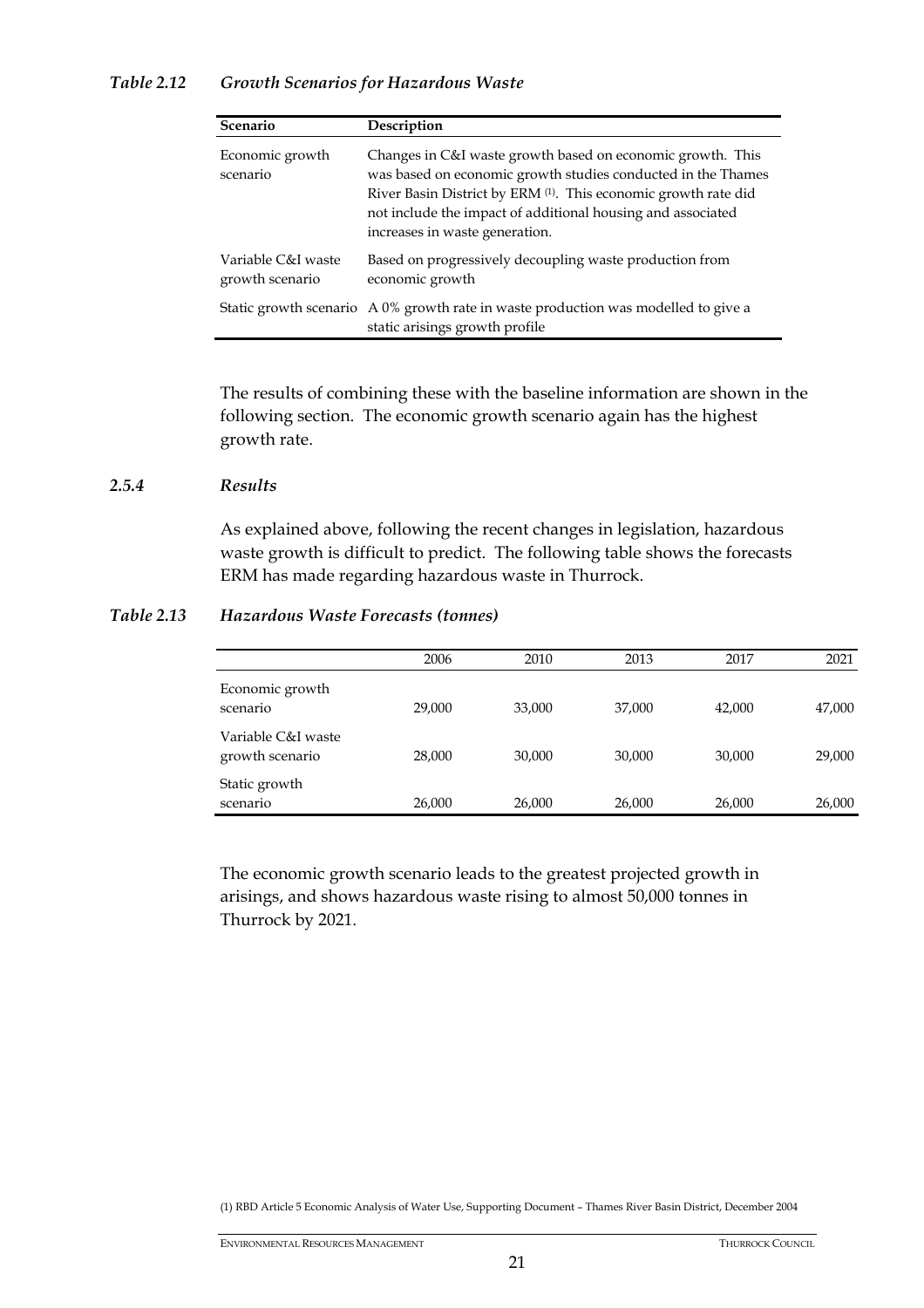

# *2.6 AGRICULTURAL WASTE*

# *2.6.1 Description*

Agricultural waste became a 'controlled waste' in 2006. These controls will apply to all agricultural wastes. The regulations include exemptions and exclusions for many of the most significant waste streams produced by agricultural practices, such as manures and slurries where applied to land for agricultural benefit. They also require licensing for reuse and recycling and registration for waste carriers.

# *2.6.2 Waste Arisings*

The baseline figure used for agricultural wastes is an estimate based on data from the Defra agricultural waste survey in 2003. It is estimated that 400,000 tonnes of agricultural waste is produced annually throughout England and Wales. Geographical Information Systems (GIS) were used to calculate the total area of agricultural land in the UK. This figure was used alongside the agricultural waste estimate to ascertain an average tonnage of agricultural waste per hectare. This average was then applied to the area of agricultural land in Thurrock to produce an estimate of agricultural waste generated. The result is an estimate of 415 tonnes of non-hazardous agricultural waste and 55 tonnes of hazardous agricultural waste, giving a total of 470 tonnes of agricultural waste.

# *2.6.3 Growth Forecast Development*

As with the other non-municipal waste types, the growth factors applied to the agricultural waste baseline were based on economic growth, variable growth and a static growth scenario. These are shown in *Table 2.14.*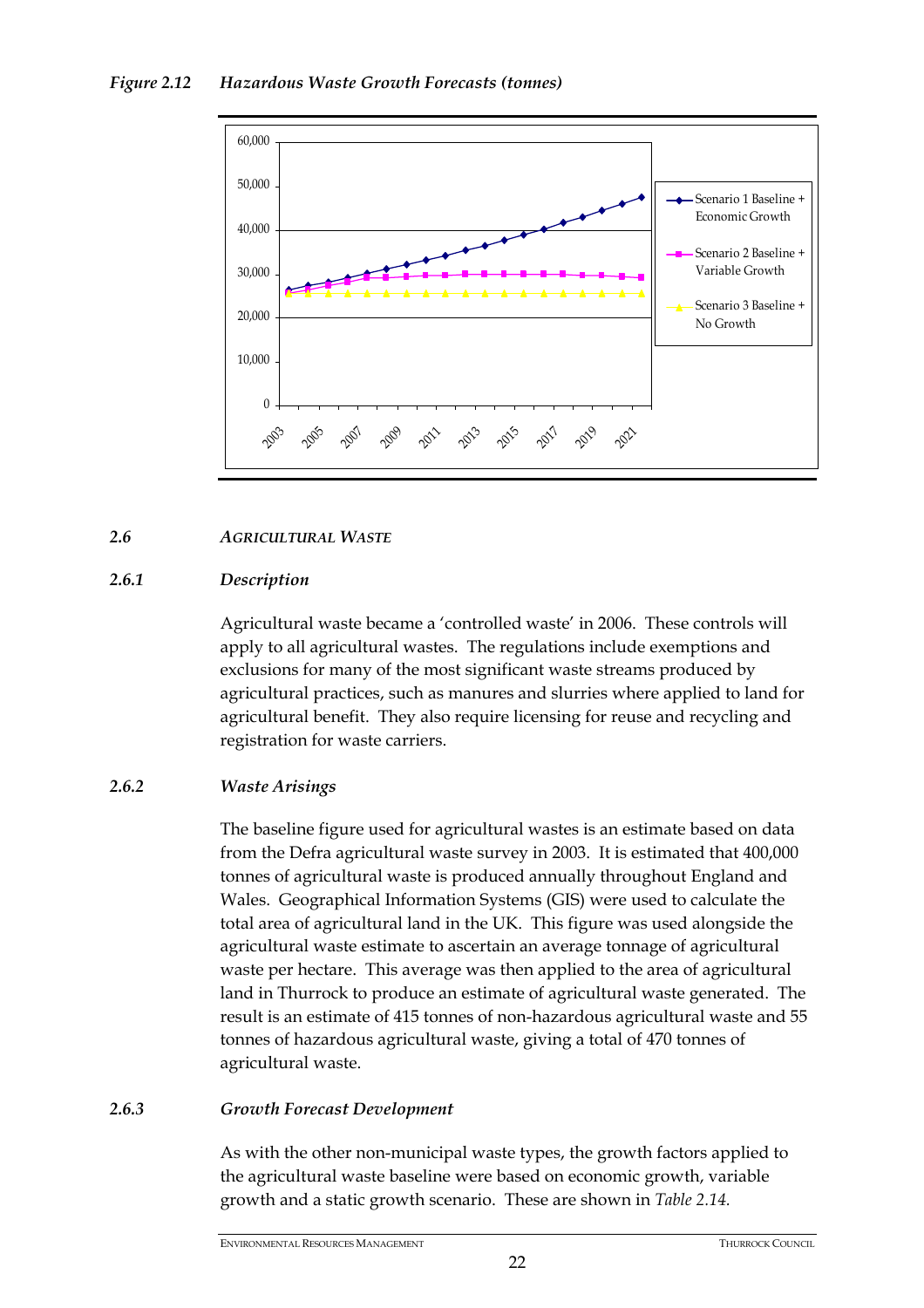# *Table 2.14 Growth Rates for Agricultural Waste*

| Scenario                    | Description                                                                                                                                                                                                                                                                                  |
|-----------------------------|----------------------------------------------------------------------------------------------------------------------------------------------------------------------------------------------------------------------------------------------------------------------------------------------|
| Economic growth<br>scenario | Changes in C & I waste growth based on economic growth. This was<br>based on economic growth studies conducted in the Thames River Basin<br>District by ERM (1). This economic growth rate did not include the impact<br>of additional housing and associated increases in waste generation. |
| Variable C&I waste          | Based on progressively decoupling waste production from economic                                                                                                                                                                                                                             |
| growth scenario             | growth                                                                                                                                                                                                                                                                                       |
| Static growth               | A 0% growth rate in waste production was modelled to give a static                                                                                                                                                                                                                           |
| scenario                    | arisings growth profile                                                                                                                                                                                                                                                                      |

## *2.6.4 Results*

When these growth scenarios are applied to the baseline agricultural waste figure, the following forecasts result. It should be noted that, as 11% of this waste is hazardous, this will require treatment or disposal at hazardous waste sites. *Table 2.15* provides the breakdown of hazardous and non-hazardous tonnages over time. The hazardous elements within the waste are recognised to be:

- waste oils:
- batteries; and
- asbestos.

The hazardous and non-hazardous wastes have been included together throughout this assessment as the hazardous waste represents such a small figure compared with the general hazardous waste arisings described in *Section 2.5* that it is likely that this tonnage could be easily treated or disposed of at the hazardous waste facilities required to manage them.

(1) RBD Article 5 Economic Analysis of Water Use, Supporting Document – Thames River Basin District, December 2004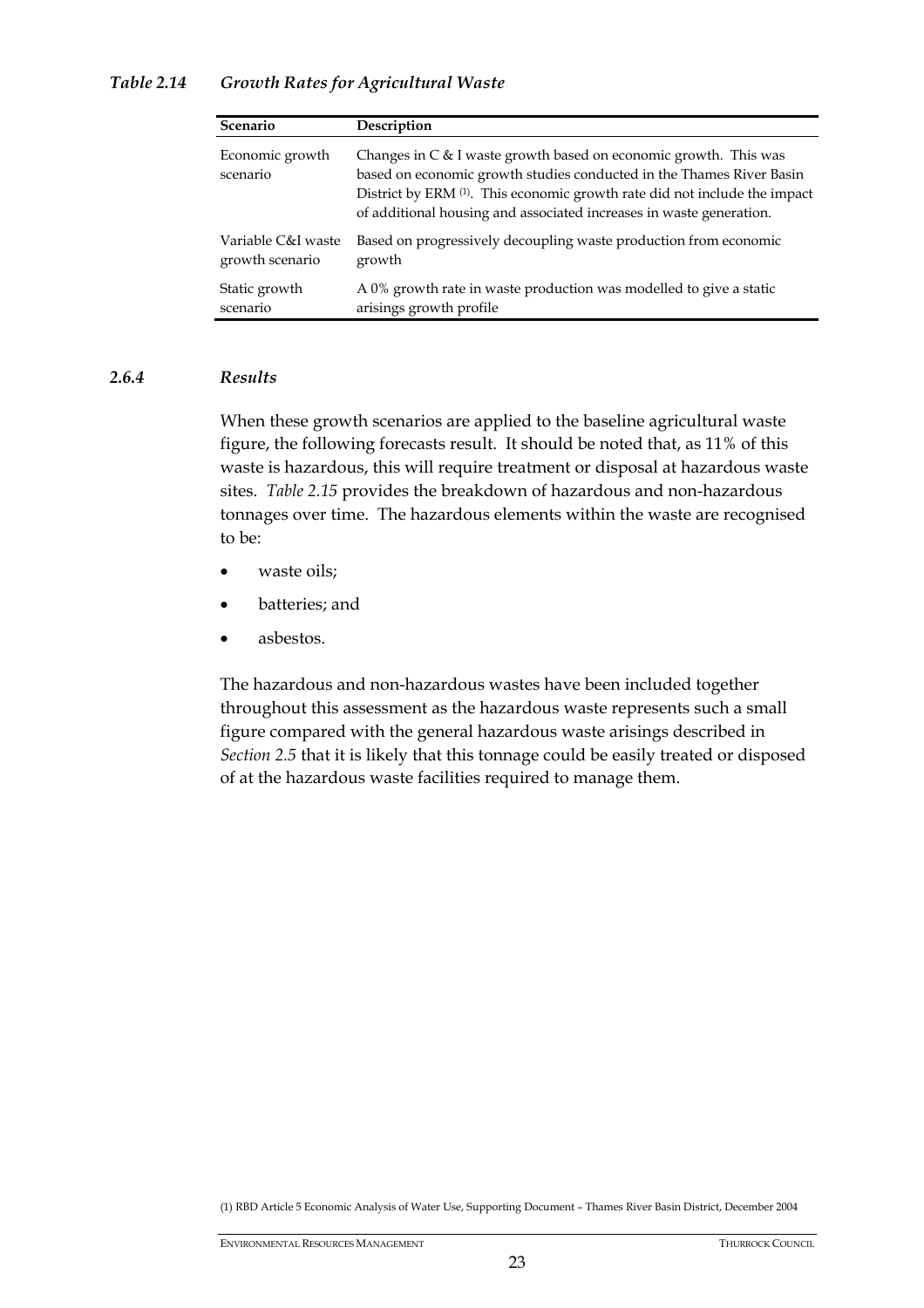| <b>Growth Scenario</b> | Waste        |      |      |      |      |      |
|------------------------|--------------|------|------|------|------|------|
|                        | <b>Type</b>  | 2006 | 2010 | 2013 | 2017 | 2021 |
| Economic growth        |              |      |      |      |      |      |
| scenario               | Hazardous    | 57   | 57   | 57   | 57   | 57   |
|                        | Non-         |      |      |      |      |      |
|                        | Hazardous    | 429  | 473  | 539  | 594  | 676  |
|                        |              |      |      |      |      |      |
|                        | <b>TOTAL</b> | 486  | 530  | 596  | 651  | 733  |
| Variable C&I           |              |      |      |      |      |      |
| waste growth           | Hazardous    | 55   | 61   | 64   | 64   | 64   |
| scenario               | $Non -$      |      |      |      |      |      |
|                        | Hazardous    | 415  | 458  | 480  | 485  | 485  |
|                        |              |      |      |      |      |      |
|                        | <b>TOTAL</b> | 471  | 519  | 544  | 549  | 549  |
| Static growth          |              |      |      |      |      |      |
| scenario               | Hazardous    | 55   | 55   | 55   | 55   | 55   |
|                        | Non-         |      |      |      |      |      |
|                        | Hazardous    | 415  | 415  | 415  | 415  | 415  |
|                        |              |      |      |      |      |      |
|                        | <b>TOTAL</b> | 471  | 471  | 471  | 471  | 471  |

## *Table 2.15 Agricultural Waste Forecasts (tonnes)*

The forecasts for agricultural wastes are shown in *Figure 2.13* below. The economic growth scenario again leads to the highest estimate of waste arisings over time. As arisings of agricultural wastes are so low, they are not deemed significant to the rest of the capacity gap calculations. In addition, since there is no basis upon which to estimate how much of these arisings can be recycled, it is not possible to suggest how management should be split between landfill and recycling. Agricultural wastes have been assumed to go to landfill, with the split between non-hazardous and hazardous landfill drawn from *Table 2.15.*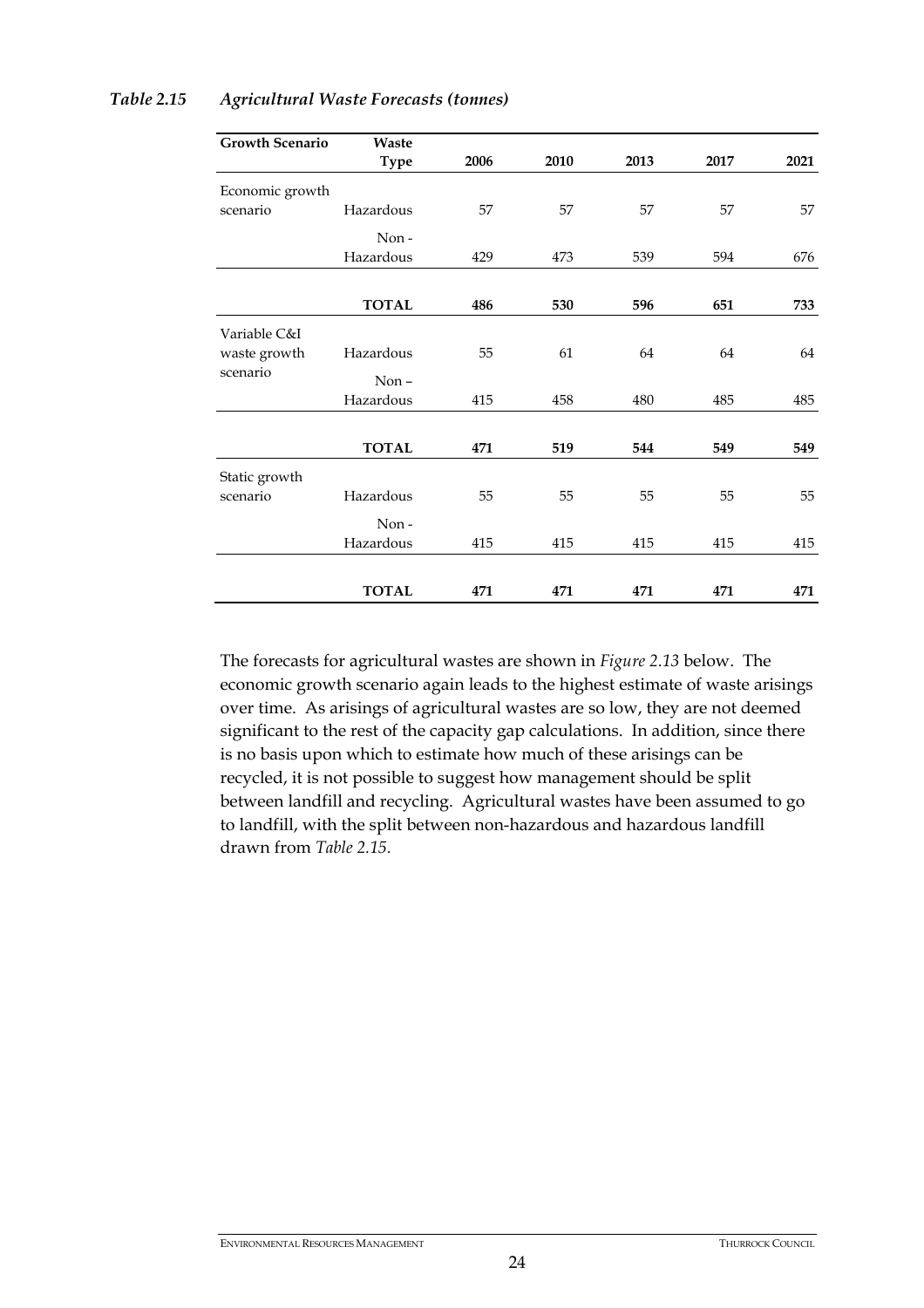

#### *2.7 WASTE IMPORTS FROM LONDON*

In the Regional Spatial Strategy, EERA has apportioned London's exported waste to its constituent Waste Planning Authorities, including Thurrock. The apportionment draws on several factors, including proximity to London, available voidspace, geology, hydrogeology and transport. Thurrock was apportioned 12.8% of the total exports to the East of England. *Table 2.16* shows what this equates to in tonnes. All wastes from London have been assumed to be sent direct to landfill. *Annex D* contains a sensitivity analysis for the alternate apportionment of London's waste to Thurrock of 13.4%. The alternative apportionment figures are shown in *Table 2.17*.

*Table 2.16 Imports of Waste from London to Thurrock (tonnes) (12.8% apportionment)* 

| Thurrock | 2005/06 | 2006/07 | 2007/08 | 2008/09 | 2009/10 | 2010/11 | 2011/2  | 2012/3  |
|----------|---------|---------|---------|---------|---------|---------|---------|---------|
| Tonnes   |         |         |         |         |         |         |         |         |
| imported | 304,000 | 283,000 | 262,000 | 242,000 | 221,000 | 201.000 | 180.000 | 159,000 |
|          |         |         |         |         |         |         |         |         |
| Thurrock | 2013/14 | 2014/15 | 2015/16 | 2016/17 | 2017/18 | 2018/19 | 2019/20 | 2020/21 |
| Tonnes   |         |         |         |         |         |         |         |         |
| imported | 139,000 | 118,000 | 98,000  | 97.000  | 97.000  | 97.000  | 97.000  | 97,000  |
|          |         |         |         |         |         |         |         |         |

*Table 2.17 Imports of Waste from London to Thurrock (tonnes) (13.4% apportionment)* 

| <b>Thurrock</b> | 2005/06 | 2006/07 | 2007/08 | 2008/09 | 2009/10 | 2010/11 | 2011/2  | 2012/3  |
|-----------------|---------|---------|---------|---------|---------|---------|---------|---------|
| Tonnes          |         |         |         |         |         |         |         |         |
| imported        | 318,000 | 296,000 | 274.000 | 253,000 | 231,000 | 210,000 | 188,000 | 166,000 |
|                 |         |         |         |         |         |         |         |         |
| <b>Thurrock</b> | 2013/14 | 2014/15 | 2015/16 | 2016/17 | 2017/18 | 2018/19 | 2019/20 | 2020/21 |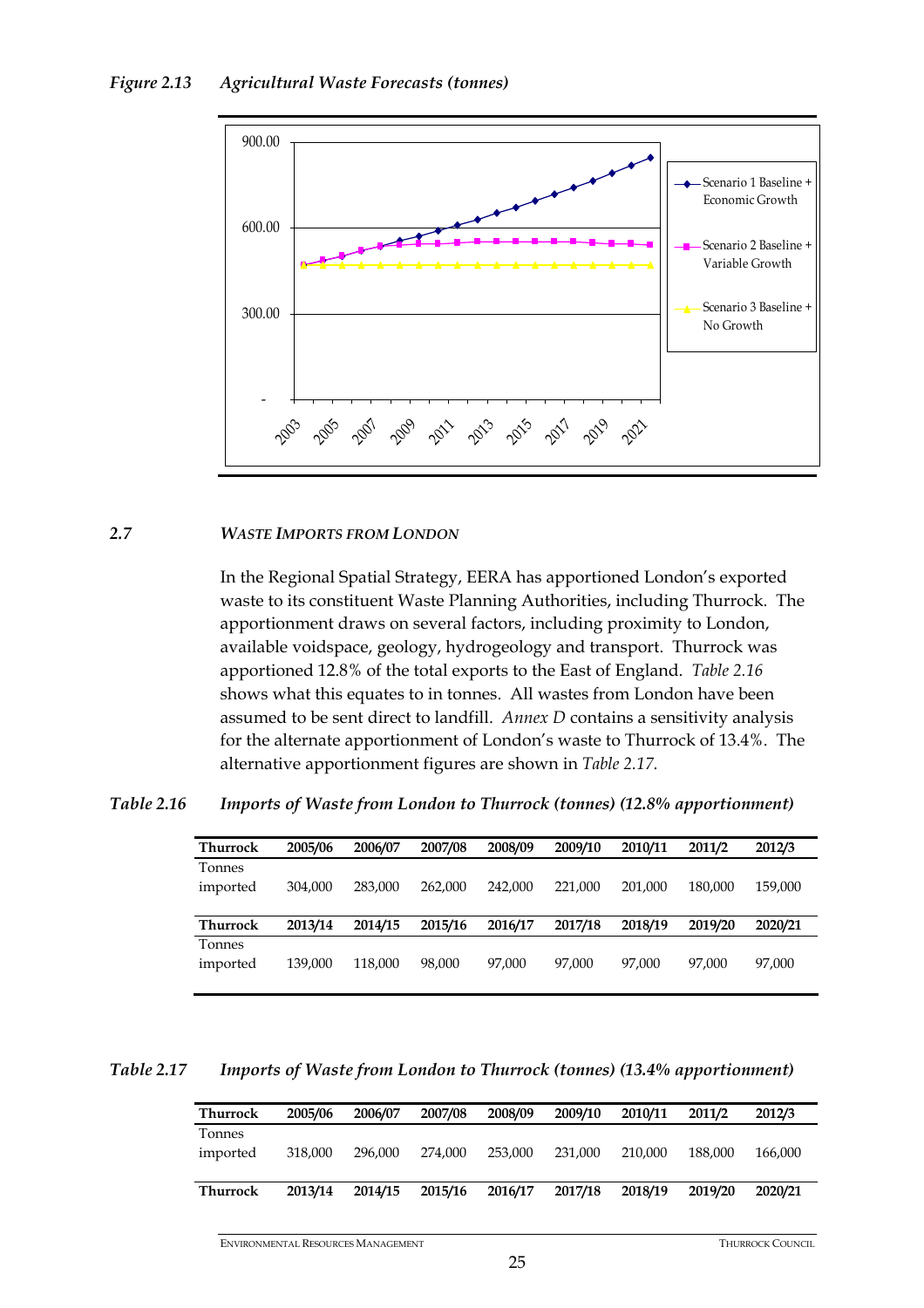| Thurrock | 2005/06 | 2006/07 | 2007/08 | 2008/09 | 2009/10 | 2010/11 | 2011/2  | 2012/3  |
|----------|---------|---------|---------|---------|---------|---------|---------|---------|
| Tonnes   |         |         |         |         |         |         |         |         |
| imported | 146.000 | 124.000 | 103,000 | 102,000 | 102,000 | 102,000 | 102,000 | 102.000 |

#### *2.8 TOTAL WASTE ARISINGS FORECASTS*

As there are three growth scenarios for each waste type, there are a large number of combinations of overall forecasts of waste arisings. In this section of the report, the scenarios are grouped as best case, central estimate and worst case scenarios. *Figure 2.14* shows these scenarios. The alternative apportionment figures are not shown below due to the highly similar nature of the figures.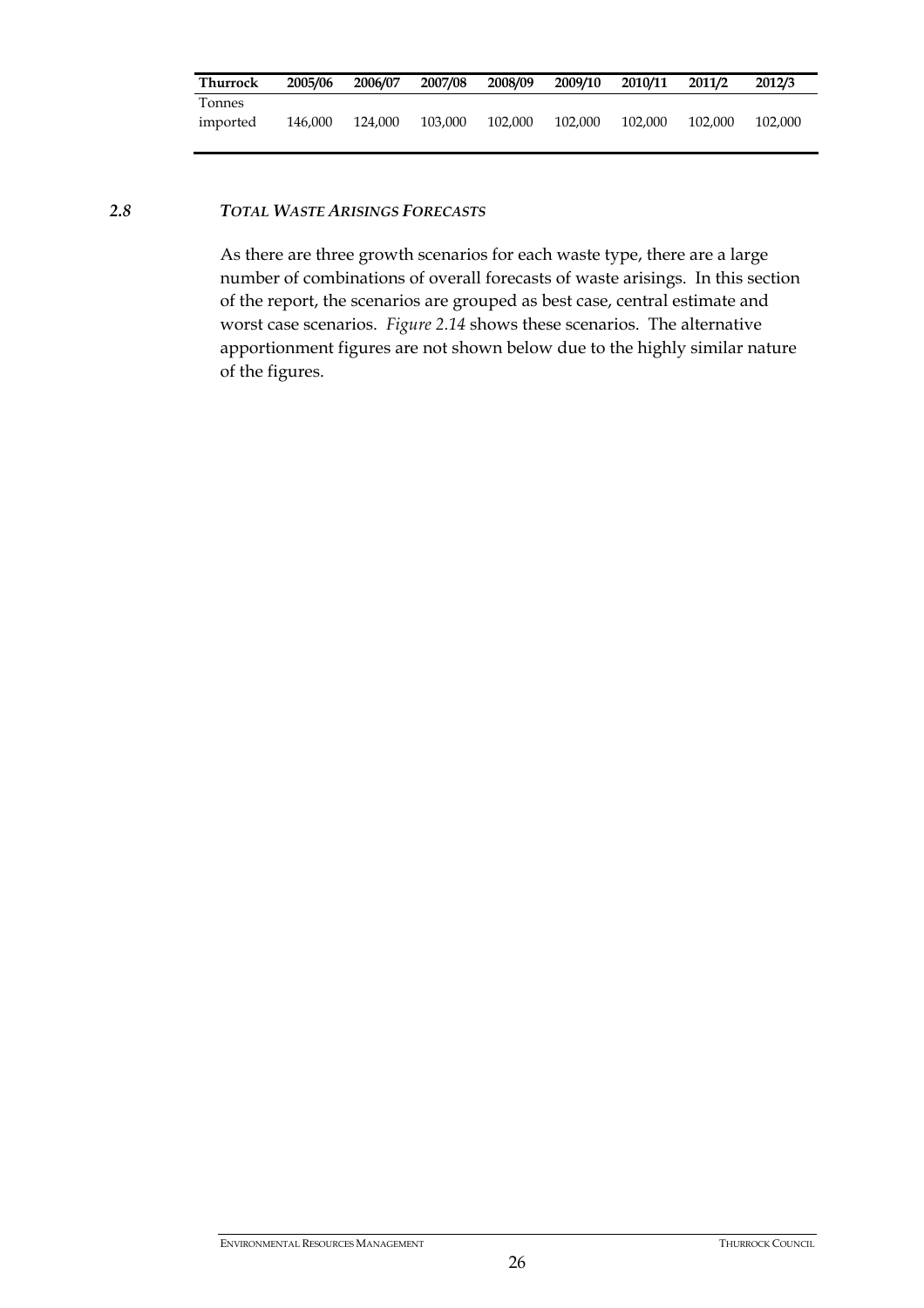



These figures show the total amount of all wastes forecast to be produced in Thurrock, irrespective of their intended destination, whether it be disposal via landfill, recycling, composting or some form of treatment.

ENVIRONMENTAL RESOURCES MANAGEMENT THURROCK COUNCIL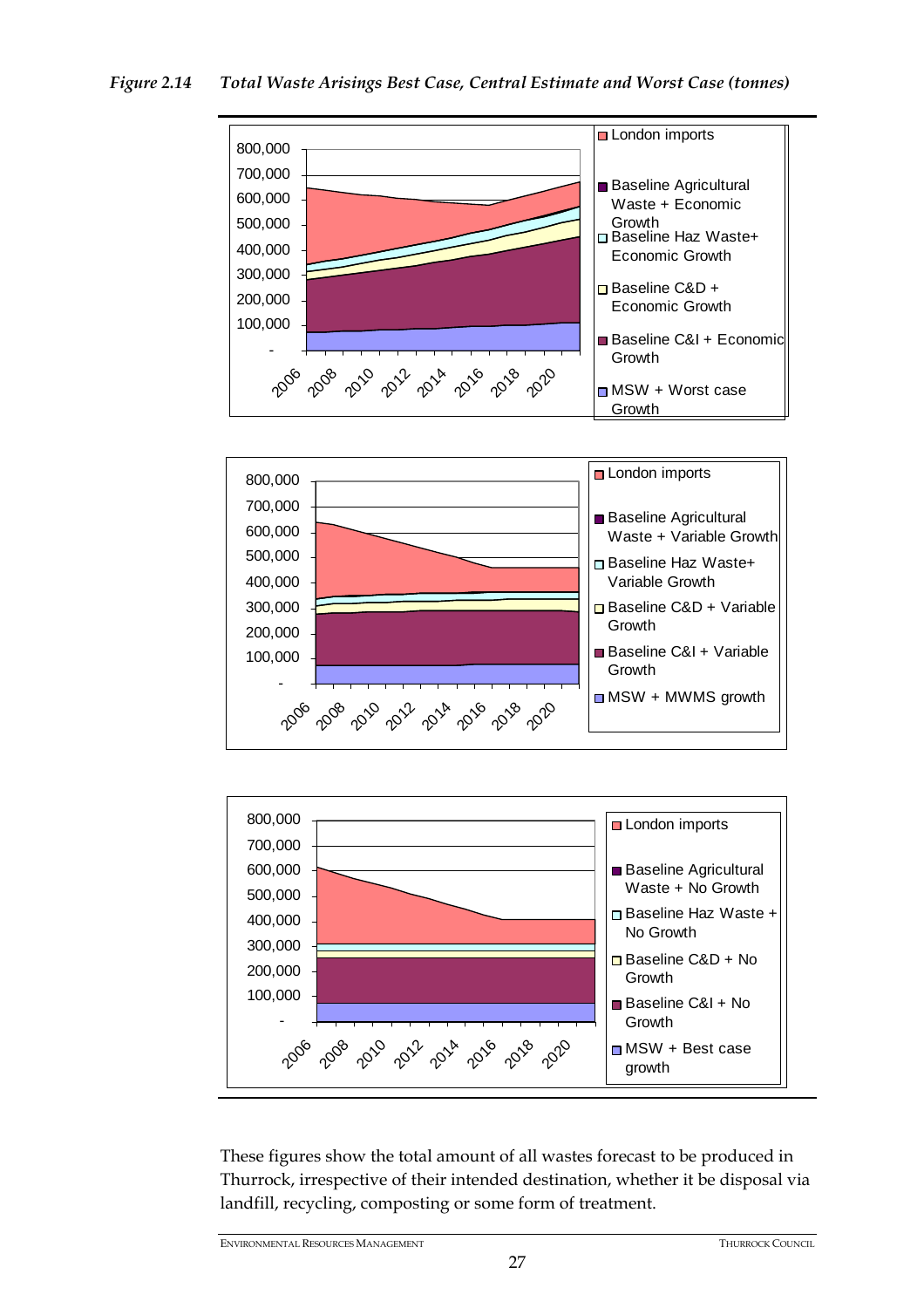## *2.9 WASTE ARISINGS BY DESTINATION*

The section shows figuratively the amount of waste from each waste stream and the forecast destination of these wastes. The proportion of each waste stream following each management route was estimated using the methods outlined above. The best and worst case scenarios are shown below.

# *Figure 2.15 Waste Forecasts by Type and Destination Best and Worst Case Growth Scenarios (tonnes)*

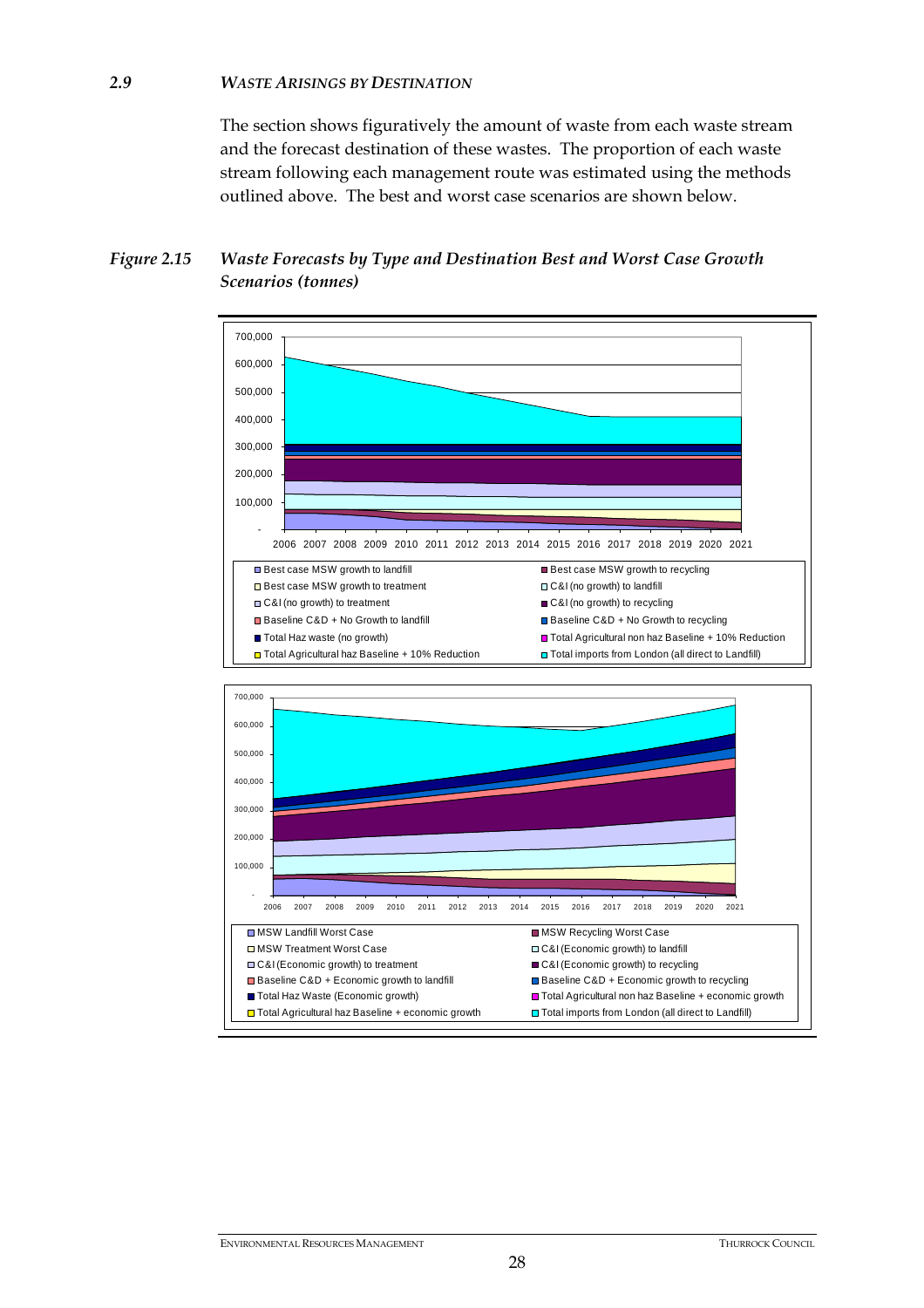#### *3.1 METHOD*

ERM and Thurrock Council conducted a waste management site survey, establishing the number and type of sites in the area and the licensing status of those sites. This site list was then used by ERM to approach the site operators for capacity information.

Alongside this study, new estimates of landfill voidspace and fill rates were provided by Essex County Council, on behalf of Thurrock Council. Where new data was not available, data used in the ERM study for EERA - *Waste Management Capacity and Future Needs in the East of England* was used instead.

The site survey was carried out in conjunction with the Regional Assembly and will contribute to a new regional total waste management figure. An example of the survey forms can be found in *Annex C*.

Capacity information was gathered in the following format. Landfill data was gathered as remaining voidspace  $(m<sup>3</sup>)$ . This voidspace was specified as being the remaining void that can be filled with waste, thus not including restoration materials, capping etc.

Non-landfill capacity was gathered as total operational throughput (tonnes), where possible. If this data was unobtainable, then EA data on the maximum licensed throughput was used instead, either taken from the ERM study for EERA, or from the EA directly. The sites were categorised into the following types:

- landfill (inert);
- landfill (non-hazardous);
- landfill (hazardous);
- C&D recycling;
- recycling;
- composting;
- incineration;
- treatment;
- transfer;
- metal/ELV; and
- other.

These categories allowed the straightforward comparison of capacity and arisings presented in *Section 4*.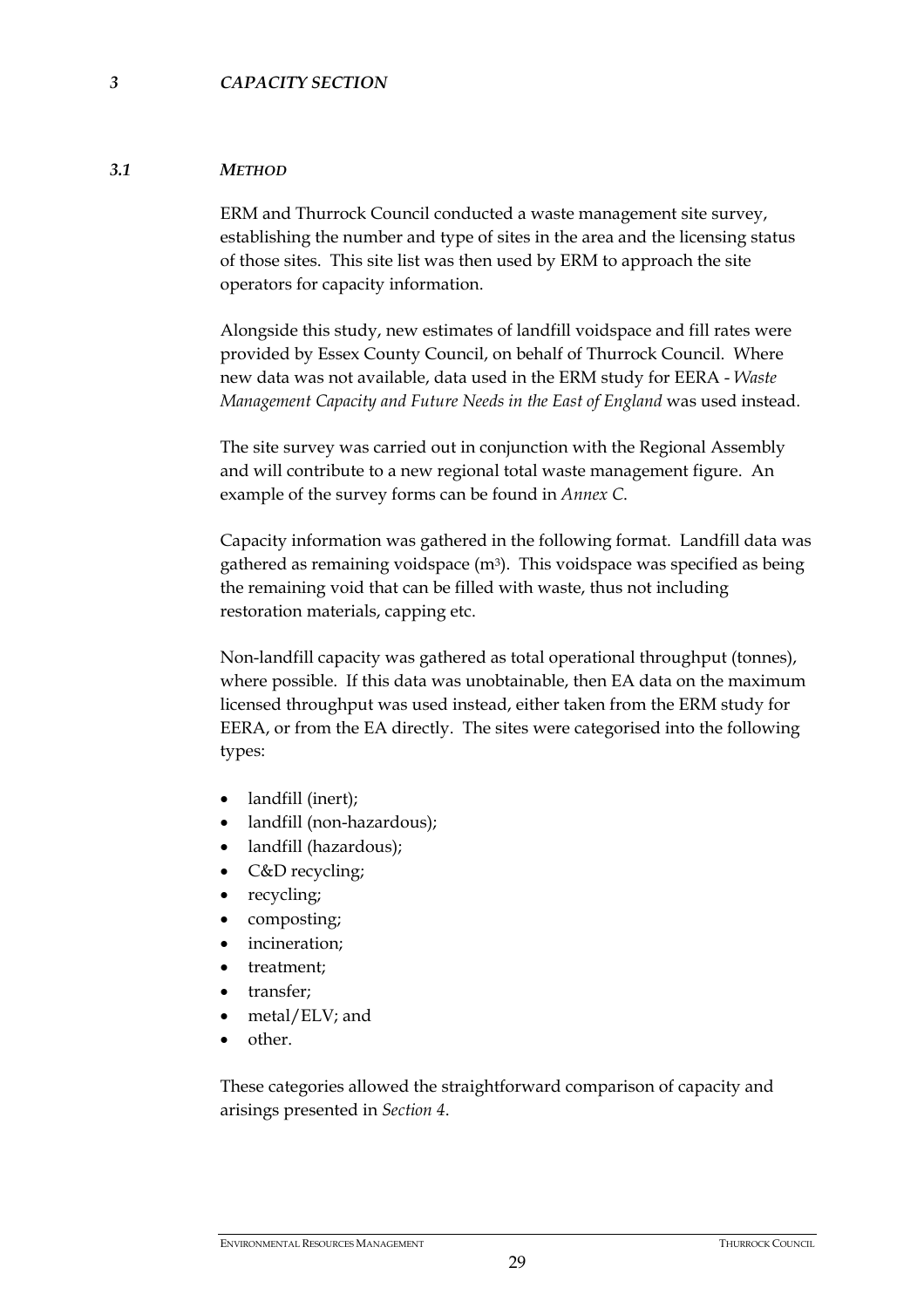#### *3.2 CAPACITY SCENARIOS*

Several scenarios were developed for the capacity estimates in Thurrock. These are detailed in *Table 3.1*.

*Table 3.1 Waste Management Capacity Scenarios* 

| <b>Scenario</b> | Description                                                                                                                                                                               |
|-----------------|-------------------------------------------------------------------------------------------------------------------------------------------------------------------------------------------|
| Scenario 1      | Operational sites with planning permission/lawfully operating sites.                                                                                                                      |
| Scenario 2      | This scenario uses all currently operational sites in Thurrock as the<br>capacity figure. It does not take into account those facilities planned to<br>come on stream.                    |
| Scenario 3      | This scenario includes all sites (operational and planned), excluding<br>those landfill sites that are currently classed as potential.                                                    |
| Scenario 4      | This scenario is the best case scenario. It includes all sites for which data<br>was made available. These sites are still being excavated and, as such,<br>voidspace does not yet exist. |

The figures used in the scenarios are shown in *Table 3.2*. These figures include some extrapolated values for non-landfill sites. Where no capacity data was available for a site the average of that site type was assigned to it. Note that for landfill figures are in cubic metres of total void, available at any time, and exhausted.

# *Table 3.2 Capacity Scenarios*

| <b>All Scenarios</b>      | Scenario 1       | Scenario 2     | Scenario 3       | Scenario 4       |
|---------------------------|------------------|----------------|------------------|------------------|
| Transfer (20% of transfer | 46,667           | 46,667         | 43,750           | 43,750           |
| is recorded as recycling) | (9,333)          | (9,333)        | (8,750)          | (8,750)          |
| Treatment                 | 43,920           | 43,920         | 43,920           | 43,920           |
| Incinerator               | $\boldsymbol{0}$ | $\theta$       | $\theta$         | $\theta$         |
| Composting                | $\boldsymbol{0}$ | $\overline{0}$ | 0                | $\boldsymbol{0}$ |
| Recycling                 | 40,000           | 40,000         | 40,000           | 40,000           |
| C&D recycling             | 1,843,750        | 1,843,750      | 1,843,750        | 1,843,750        |
| Metal/ELV facility        | 2,299,370        | 2,299,370      | 2,299,370        | 2,299,370        |
| <b>CLOSED</b>             |                  |                | $\boldsymbol{0}$ | 3,000,000        |
| Total (non landfill)      |                  |                |                  |                  |
| tonnes per annum          | 4,273,707        | 4,273,707      | 4,270,790        | 7,270,790        |
| Non-haz landfill          | 3,950,000        | 6,150,000      | 7,350,000        | 13,300,000       |
| Inert landfill            | 2,270,000        | 2,270,000      | 2,630,000        | 8,376,000        |
| Hazardous landfill        | 219,000          | 219,000        | 219,000          | 219,000          |
| Total (Landfill) cubic    |                  |                |                  |                  |
| metres                    | 6,439,000        | 8,639,000      | 10,199,000       | 21,895,000       |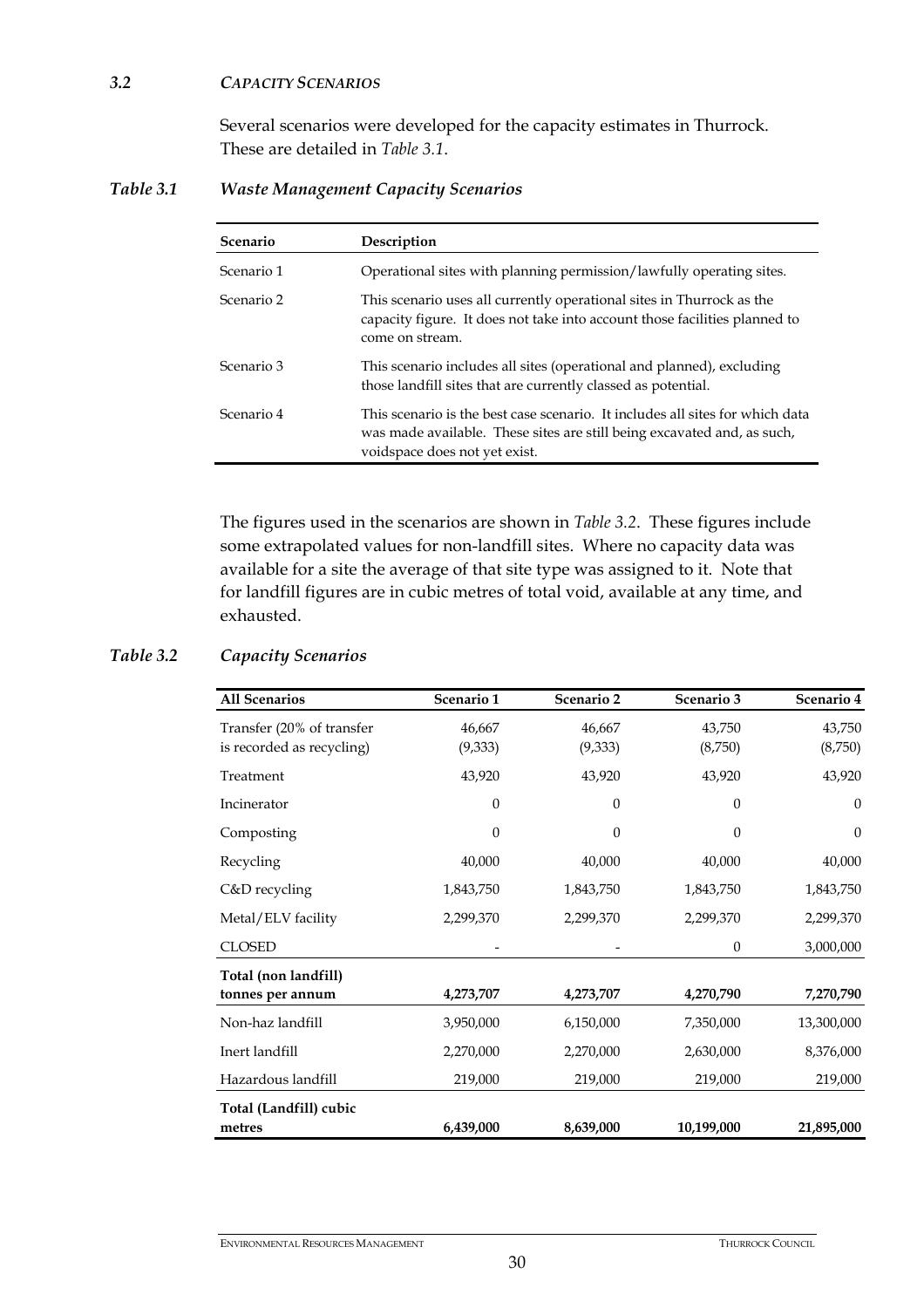#### *3.3 RECOVERY CAPACITY*

The types of facility that fall under this sub-category are:

- C&D recycling;
- recycling;
- composting;
- incineration;
- treatment; and
- transfer.

Of transfer capacity, 20% was assumed to be dedicated to 'recycling' (ie 20% of capacity is for bulking of recyclables prior to dispatch to reprocesors). This 20% was then aggregated with the capacity of recycling and composting facilities to compare with MSW and C&I waste arisings. C&D recycling was used separately to compare against C&D wastes.

#### *3.3.1 Recycling and Composting*

Recycling and composting capacity (including 20% of transfer) was compared against the tonnage of recycling and composting required, designated by targets. The level of recycling and composting capacity in Thurrock is shown in *Table 3.3* and *Table 3.4.*

#### *Table 3.3 Recycling and Composting Capacity by Scenario (tonnes)*

| Scenario   | <b>Capacity (tonnes</b><br>per annum) |
|------------|---------------------------------------|
| Scenario 1 | 49,000                                |
| Scenario 2 | 49,000                                |
| Scenario 3 | 49,000                                |
| Scenario 4 | 49,000                                |

#### *Table 3.4 C&D Recycling Capacity by Scenario (tonnes)*

| Scenario   | <b>Capacity (tonnes</b><br>per annum) |
|------------|---------------------------------------|
| Scenario 1 | 1,844,000                             |
| Scenario 2 | 1,844,000                             |
| Scenario 3 | 1.844.000                             |
| Scenario 4 | 1,844,000                             |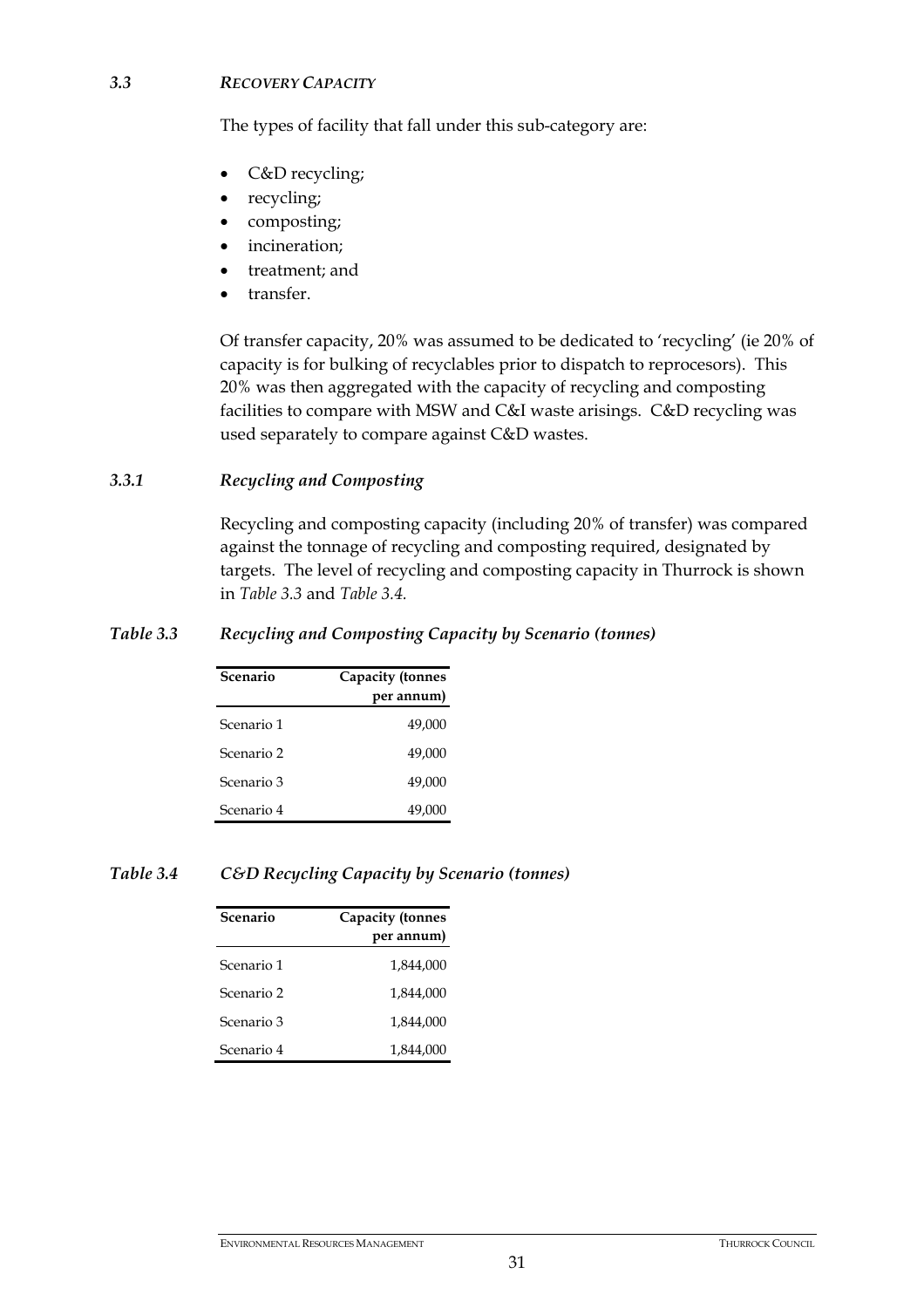#### *3.3.2 Treatment and Incineration*

Currently, there is no incineration capacity in Thurrock, so capacity gap calculations are made against current treatment facilities. This capacity is constant across all scenarios at 44,000 tonnes.

#### *Table 3.5 Treatment Capacity by Scenario (tonnes)*

| Scenario   | <b>Capacity (tonnes</b><br>per annum) |
|------------|---------------------------------------|
| Scenario 1 | 44,000                                |
| Scenario 2 | 44,000                                |
| Scenario 3 | 44,000                                |
| Scenario 4 | 44,000                                |

The amount of capacity required is dependent on the treatment facility type. As there is no breakdown of capacity in Thurrock, eg treatment types, it has been assumed that all current treatment capacity fits with the scenarios modelled. This assumption thus requires Thurrock to provide capacity to fill the gap, as with the recycling and composting calculations.

#### *3.4 LANDFILL CAPACITY*

Three types of landfill capacity were assessed in this report. These were nonhazardous landfill, inert landfill and hazardous landfill. Each was compared against the relevant different types of arisings.

#### *3.4.1 Non-Hazardous Landfill Capacity*

The non-hazardous landfill capacity scenarios vary due to the nature of the sites that are included in some scenarios and not in others. Capacity forecasts range from under 4 million cubic metres to over 13 million cubic metres. The scenarios are listed below. All figures in the table, and throughout this report, have been converted into tonnes using a bulk density conversion factor of 1 cubic metre per tonne for non-hazardous capacity.

#### *Table 3.6 Non-hazardous Landfill Capacity by Scenario (tonnes)*

| Scenario   | Capacity (tonnes) |
|------------|-------------------|
| Scenario 1 | 3,950,000         |
| Scenario 2 | 6,150,000         |
| Scenario 3 | 7,350,000         |
| Scenario 4 | 13,300,000        |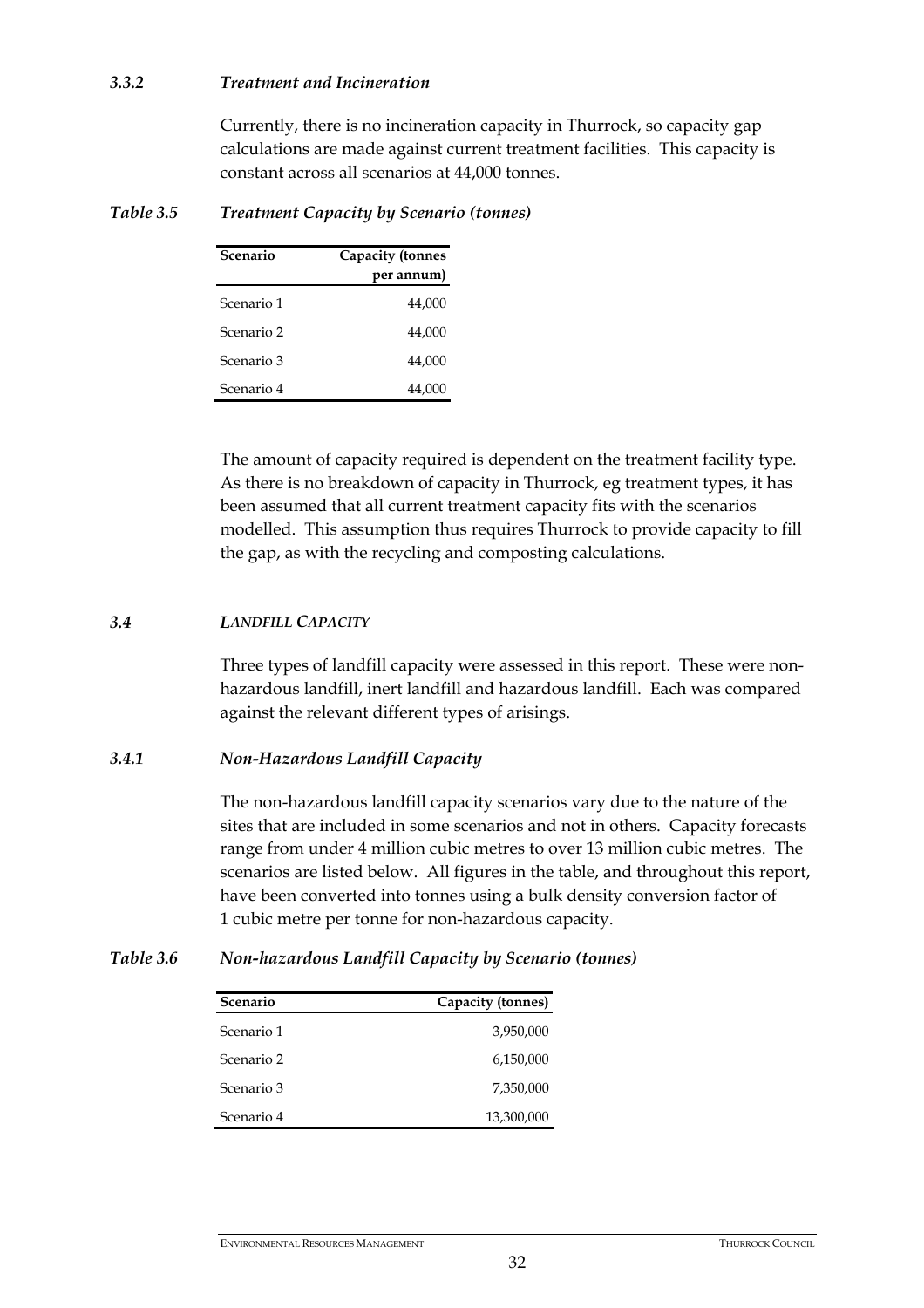#### *3.4.2 Inert Landfill Capacity*

Inert landfill capacity also varies across the scenarios, with Scenario 4 again having the most available capacity, with over 8 million cubic metres. The bulk density conversion factor for inert wastes assumed is 2 tonnes per cubic metre.

| Scenario   | Capacity (tonnes) |
|------------|-------------------|
| Scenario 1 | 2,270,000         |
| Scenario 2 | 2,270,000         |
| Scenario 3 | 2,630,000         |
| Scenario 4 | 8,376,000         |

#### *Table 3.7 Inert Landfill Capacity by Scenario (tonnes)*

#### *3.4.3 Hazardous Landfill Capacity*

Hazardous landfill capacity is constant across all scenarios. There is only one recorded hazardous landfill in Thurrock, and this site has a void of 219,000 cubic metres, this is however a restricted access site that is only used by the local power station to dispose of ash. The power station is proposed to be decommissioned in 2015, with potentially a new power station to be built, this could have an effect on the amount of wastes produced and the voidspace of the site. The bulk density conversion factor assumed is one cubic metre per tonne for hazardous waste.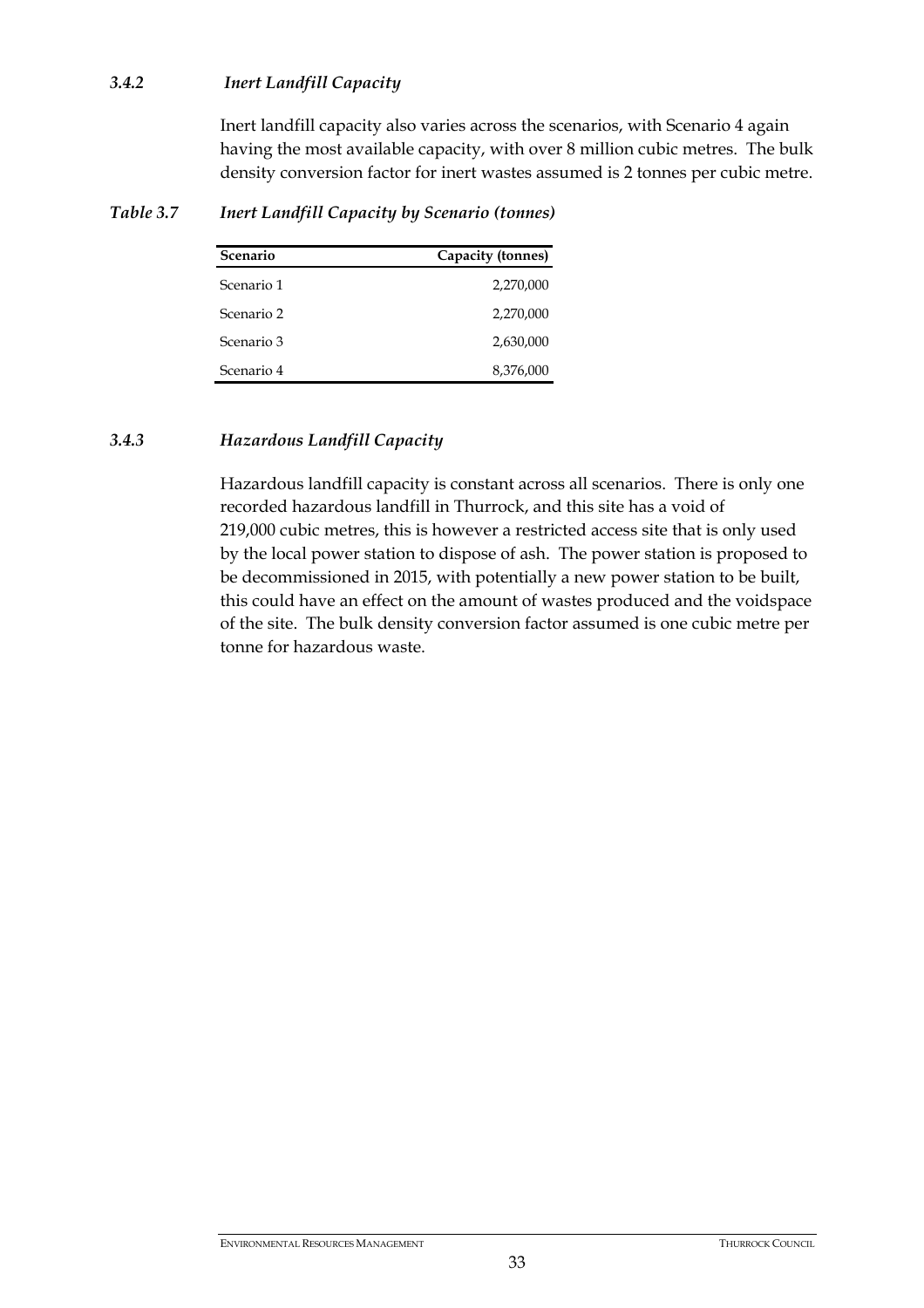#### *4 CAPACITY GAP ANALYSIS*

#### *4.1 METHOD*

The following section compares the forecast arisings for Thurrock from 2006 - 2021 with the capacity of the operational and planned facilities in the area. This has been achieved by taking the amount estimated to be sent to landfill (*Section 2*) and calculating the cumulative quantity sent to landfill year by year. These totals are then compared to the available voidspace in order to indicate what remains, or the amount of new voidspace that will be required. The same method is employed with non-landfill capacity. However, in this case, this is split between recycling and composting and recovery/treatment.

#### *4.2 RESULTS*

#### *4.2.1 Recycling and Composting Capacity Gap Analysis*

The charts included in this section all show the *Worst Case Growth Scenario* for MSW and the *Economic Growth Scenario* for C&I waste, unless stated. The other scenarios have been excluded in order to provide a clear illustration of the worst case scenario for Thurrock, and the potential requirement for new waste facilities that will need to be planned for. The full range of waste growth scenarios for C&I and MSW are presented in *Annex B*.

#### *Figure 4.1 MSW and C&I Waste Arisings against Recycling and Composting Capacity (tonnes)*



*Figure 4.1* shows that the recycling and composting capacity in Thurrock is significantly below the level anticipated to be needed over the period to 2021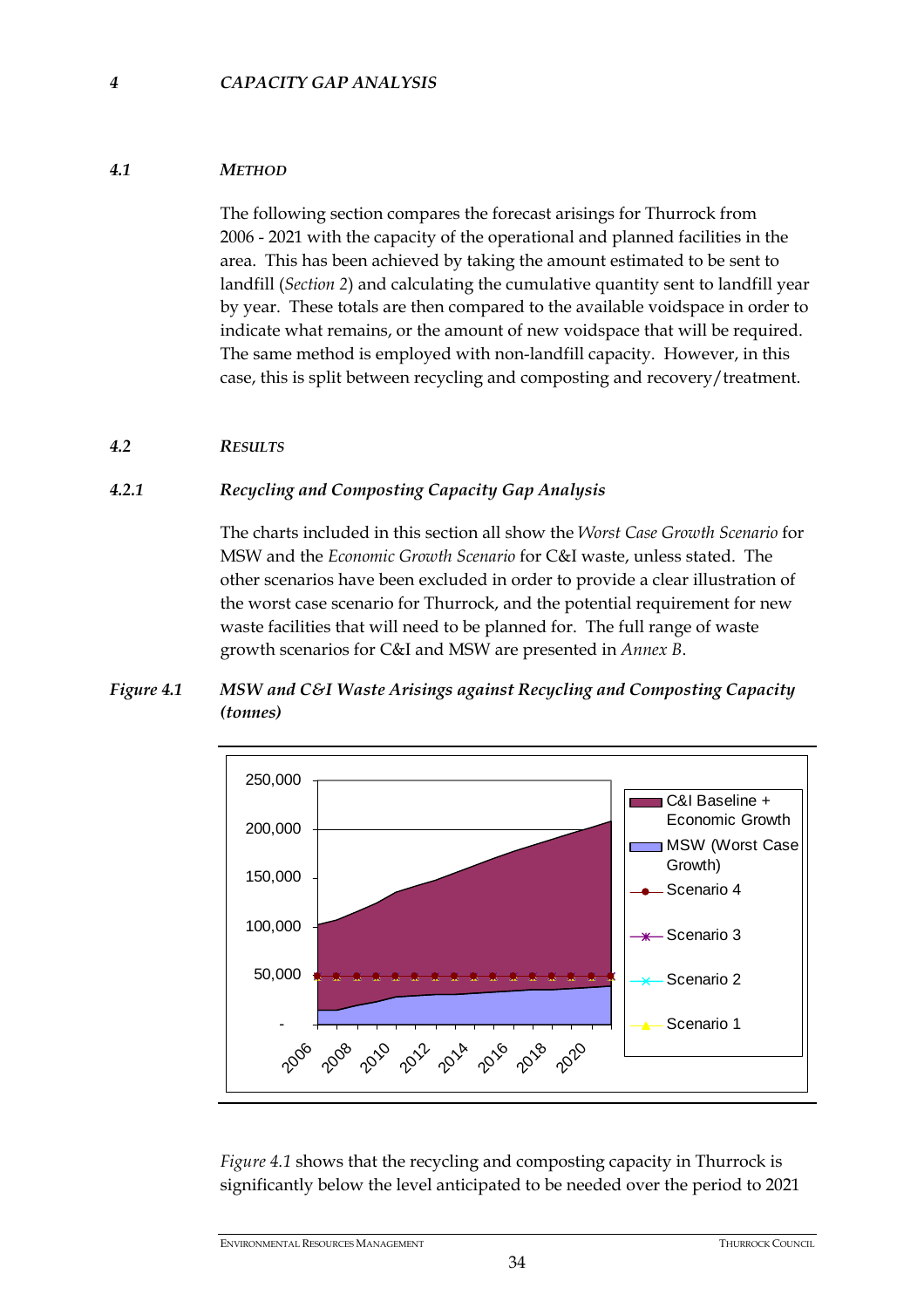in all scenarios (due to the scenarios being the same or very similar, some may not appear on the chart). Thurrock urgently needs to provide for further recycling and composting facilities in order to deal with the projected demand and to meet its recycling and composting targets. The projected need in 2021 is for a further 160,000 tonnes of recycling capacity, mostly for C&I wastes.

#### *4.2.2 C&D Recycling Capacity Gap Analysis*

Available C&D recycling capacity is compared to C&D arisings that are designated to be recycled by the split of destination in the Symonds survey 2005 (*Section 2)*. The amount of arisings assumed to be produced in Thurrock is very small compared to the level of C&D recycling capacity as shown in *Figure 4.2*.

This suggests that either: the method for delivery C&D waste arisings is inaccurate, perhaps because the number of people employed in the Construction Sector in Thurrock does not reflect the amount of activity generating such as waste; or, that much of the C&D waste recycled is imported, from London, Greater Essex and potentially wider afield. Given the data available, it is not possible to be certain about either source of error and they are not mutually exclusive. Underutilisation of licensed C&D waste recycling capacity, a common occurrence, may also contribute to the picture, although given the scale of the discrepancy it seems unlikely to be the sole reason.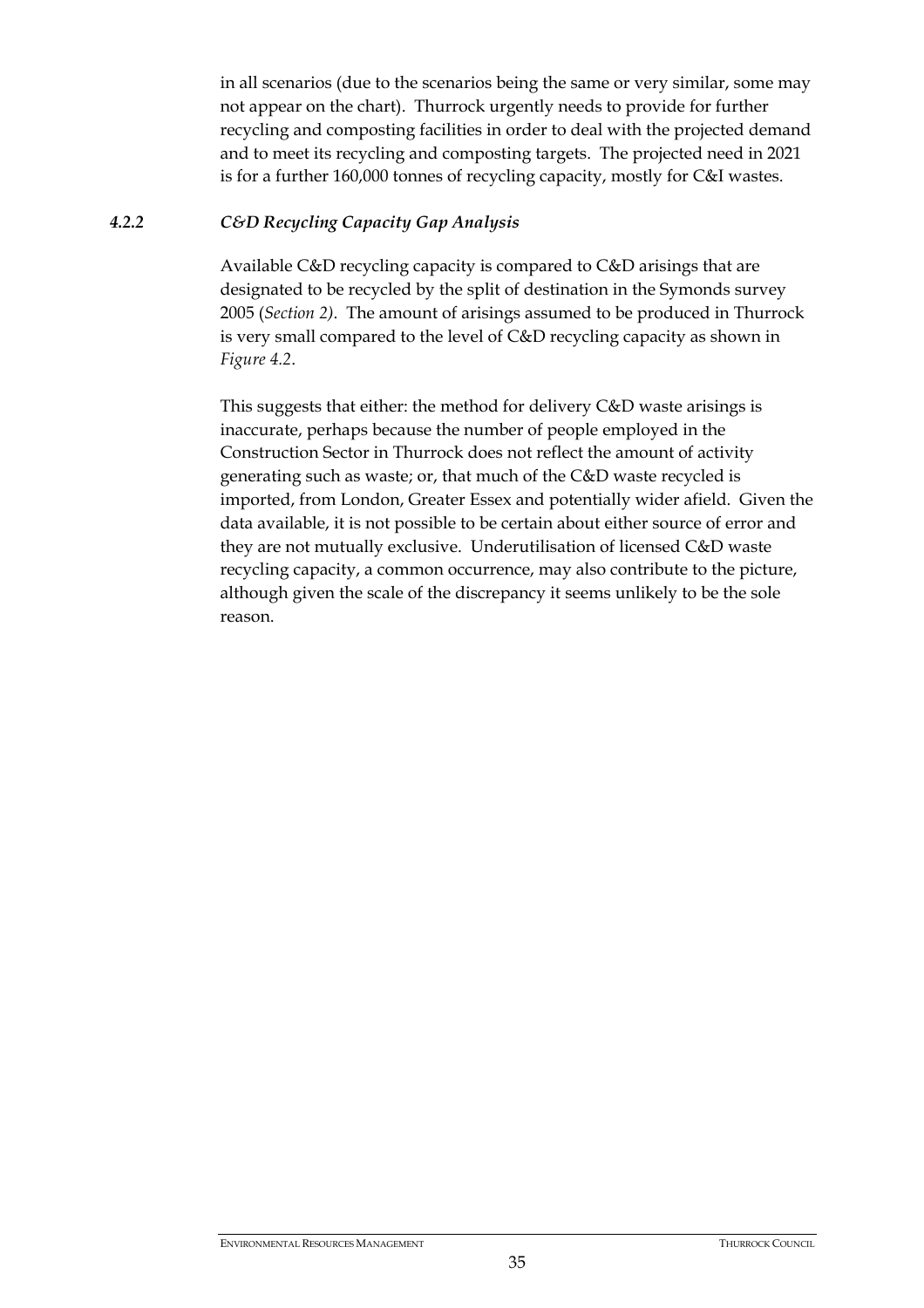*Figure 4.2 C&D Arisings to Recycling vs C&D Recycling Capacity for all Three Growth Scenarios Relevant to C&D Waste (tonnes)* 







ENVIRONMENTAL RESOURCES MANAGEMENT THURROCK COUNCIL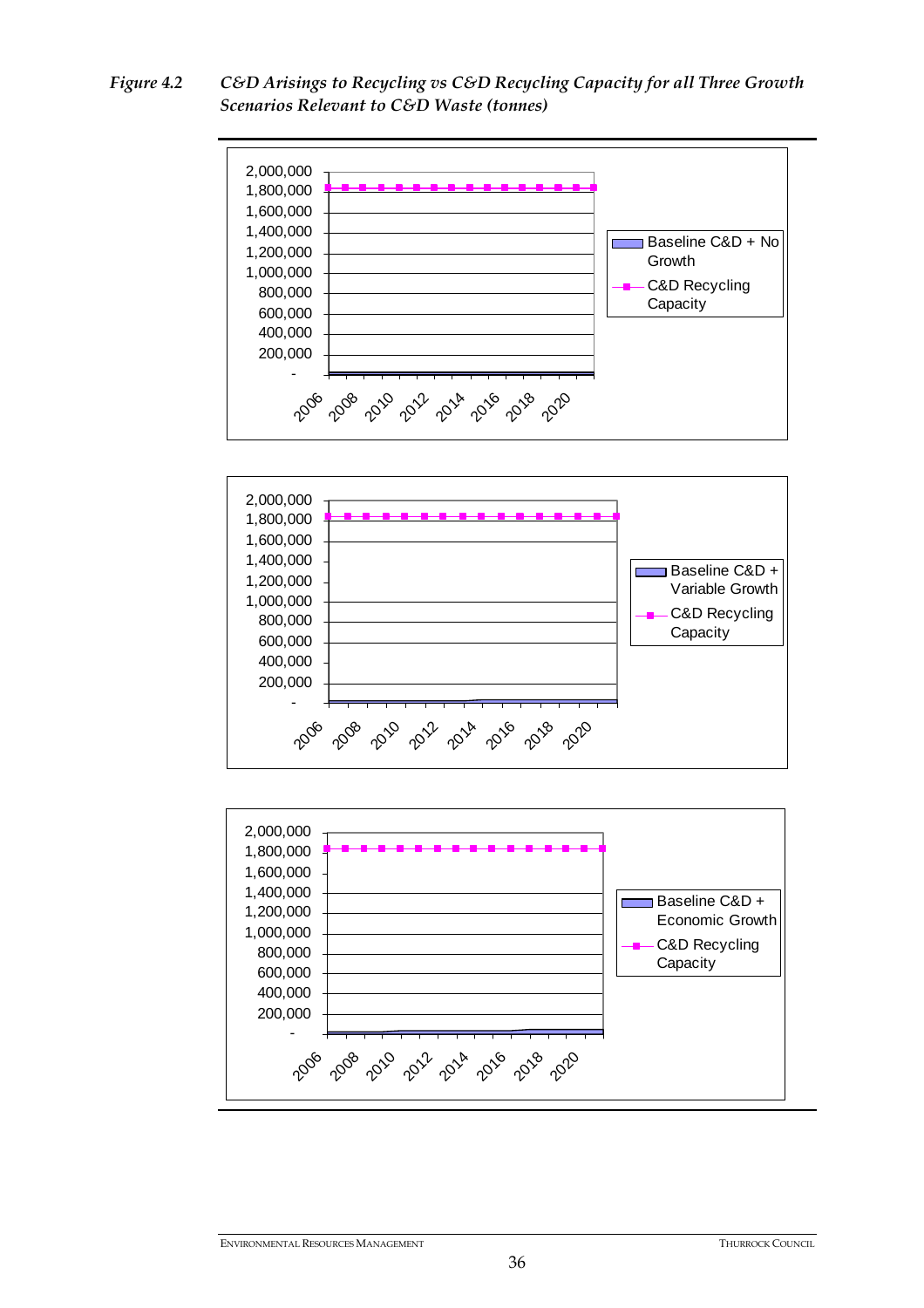#### *4.2.3 Recovery Capacity Gap Analysis*

For all three growth rates, between 50,000 and 115,000 tonnes of capacity is required. This would mean that one relatively small-medium scale treatment plant would be sufficient for Thurrock to deal with the forecast amount of arisings to meet its recovery targets. All four capacity scenarios are the same, they appear as one single line on the charts below.



#### *Figure 4.3 Treatment Capacity vs MSW and C&I Arisings (tonnes)*



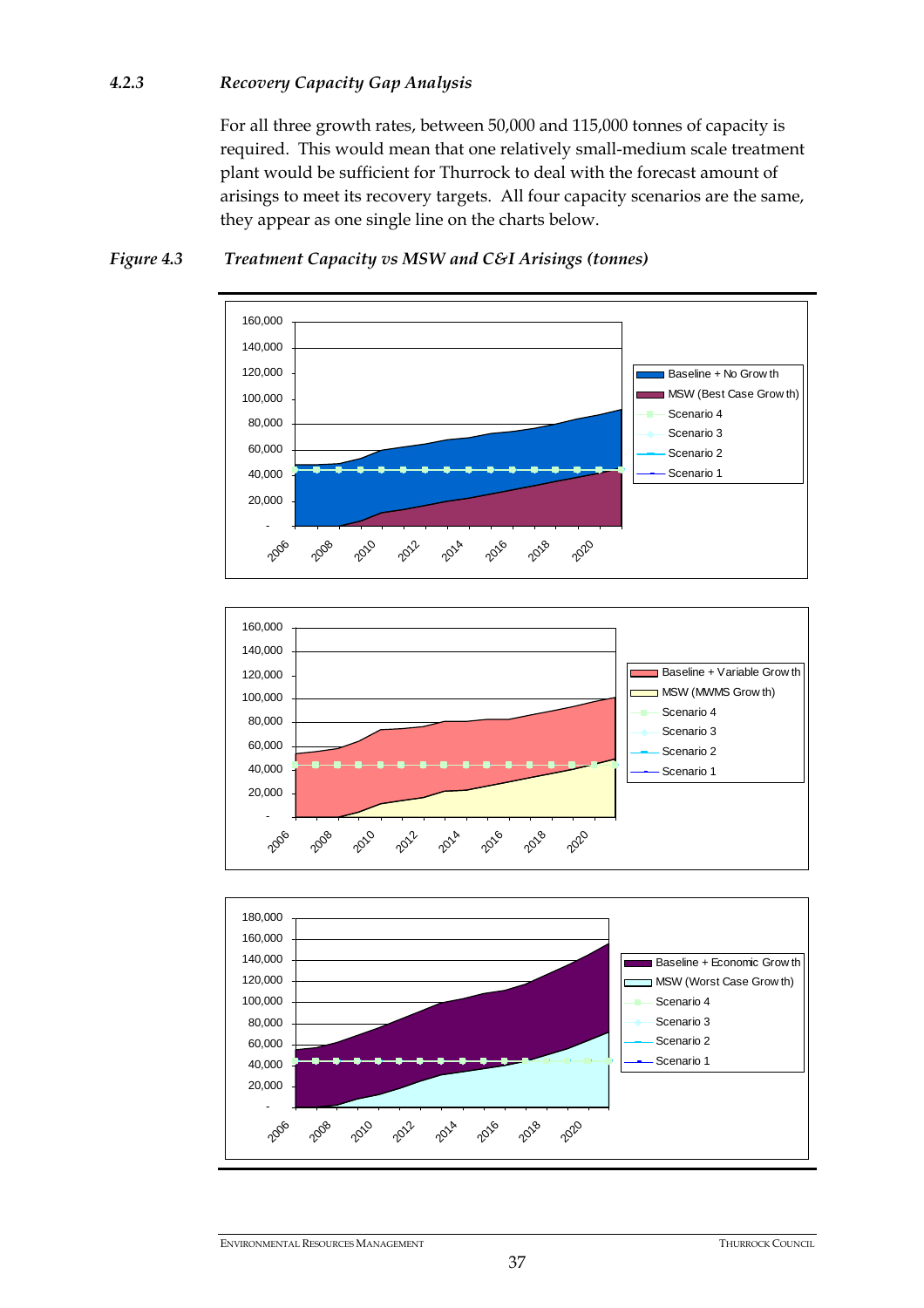#### *4.2.4 Landfill Capacity Gap Analysis*

Non-hazardous landfill capacity was compared to the arisings assumed to be sent to landfill. These were based on the level of waste allowed to be landfilled via the LATS process. Residues, estimated at 30%, from treatment of MSW and C&I wastes are shown in the charts. These residues are included in the inert landfill charts/calculations as well, since the destination of such residues is currently unknown.

In Thurrock, existing and planned voidspace is sufficient to meet the demand up to 2021 in all but one scenario. The only scenario in which this becomes an issue is Scenario 1 with 2018/2019 the point where voidspace is exhausted. In this case, over 600,000 tonnes of voidspace is required by 2021. Scenarios 2-4 range from having 1.5 million cubic metres of void remaining to 7.5 million cubic metres of void remaining.

The alternative apportionment does not make a marked difference in the exhaustion point or the level of extra capacity required.

*Figure 4.4* - *Figure 4.6* below show the capacity gap analysis. As a result of accommodating both sets of data on one graph (landfill capacity and arisings to landfill), the detail of the waste arisings is lost. In order to delineate the information more fully, it has been replotted as *Figure 4.7*. However even at this increase scale the agricultural waste forecasts do not appear, as they represent only a small proportion of waste.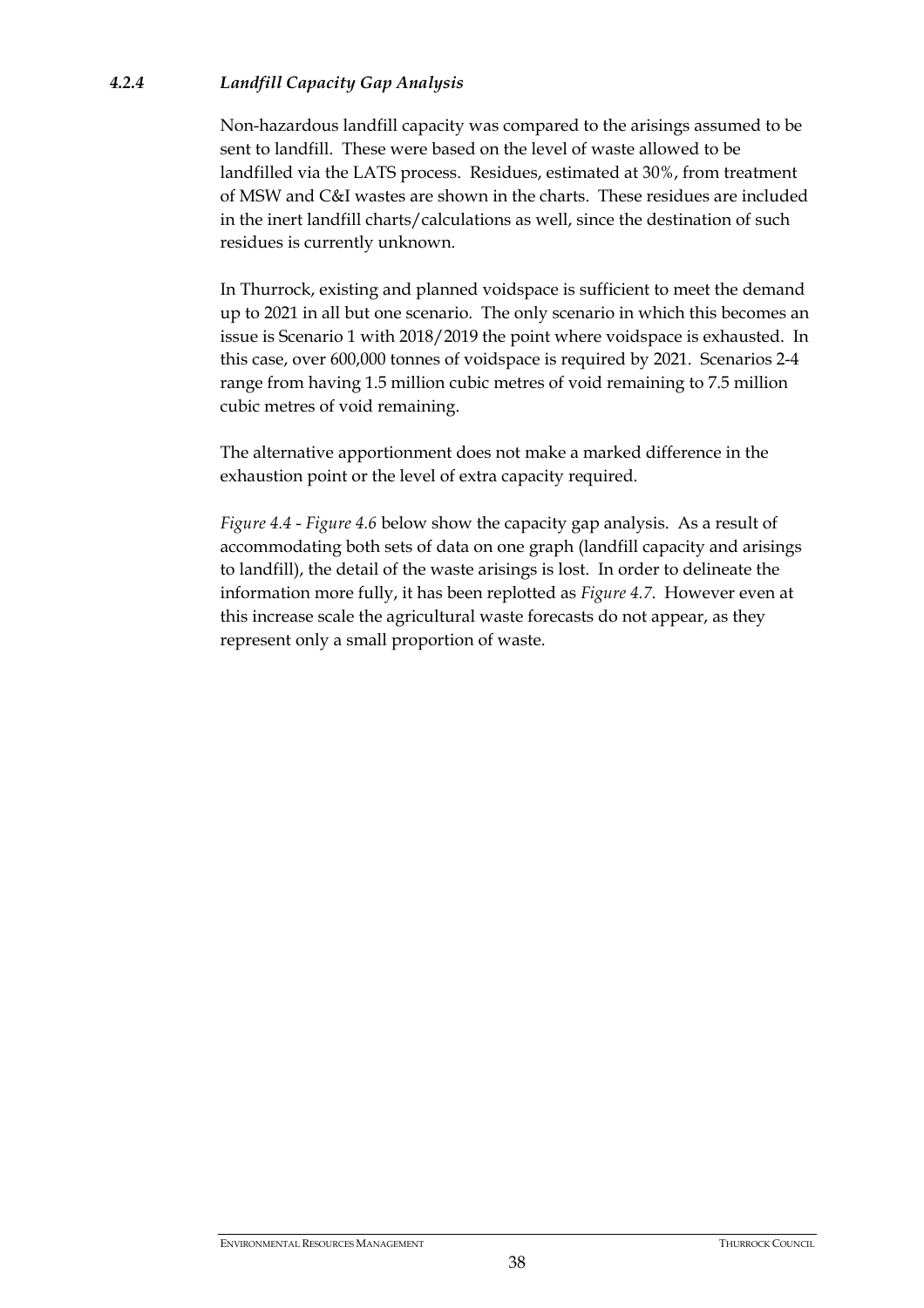

*Figure 4.4 Non-Hazardous Landfill Capacity (all Scenarios) vs Total Arisings to Landfill (Worst Case Growth) (tonnes)*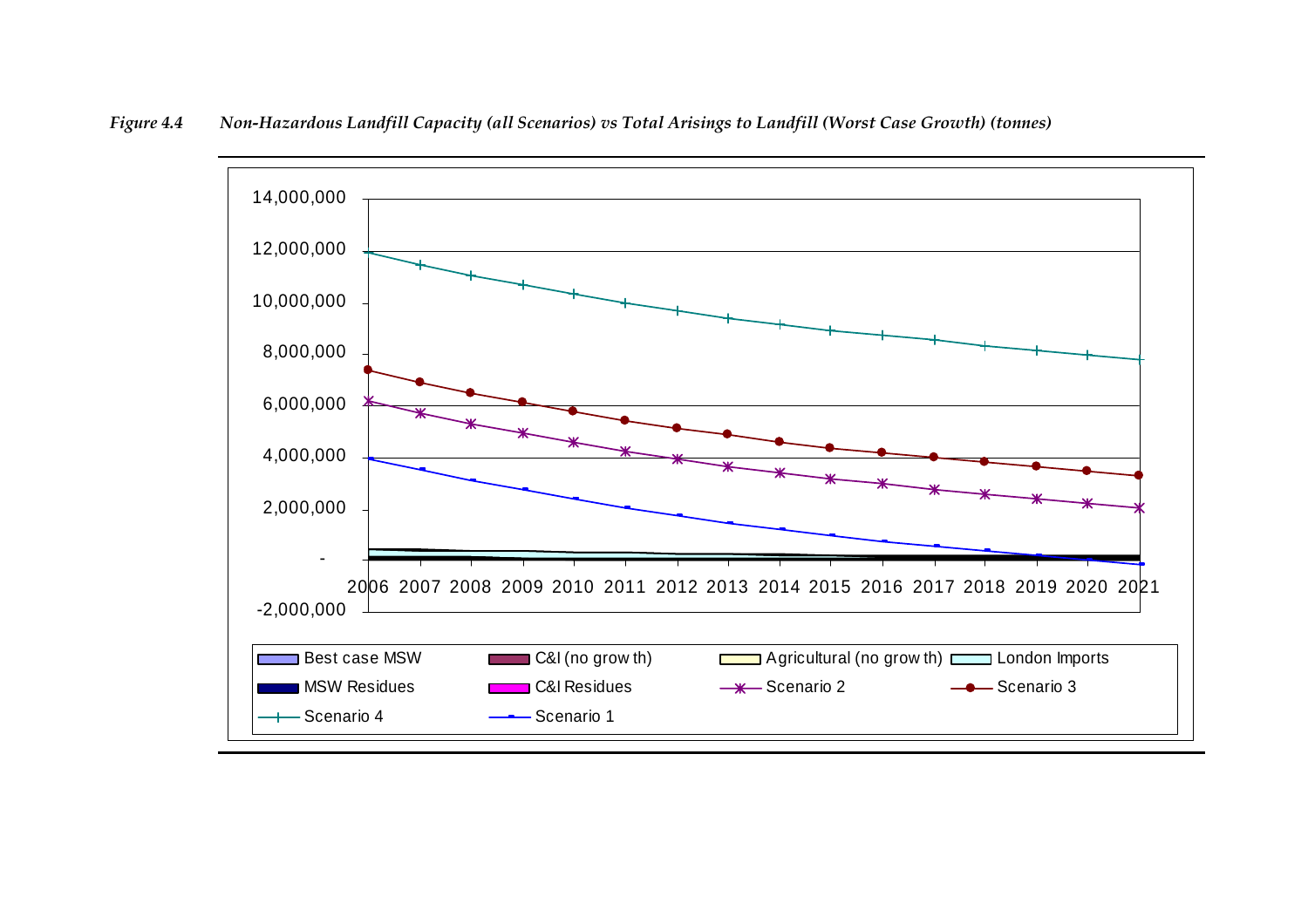

*Figure 4.5 Non-Hazardous Landfill Capacity (all Scenarios) vs Total Arisings to Landfill (Best Case Growth) (tonnes)*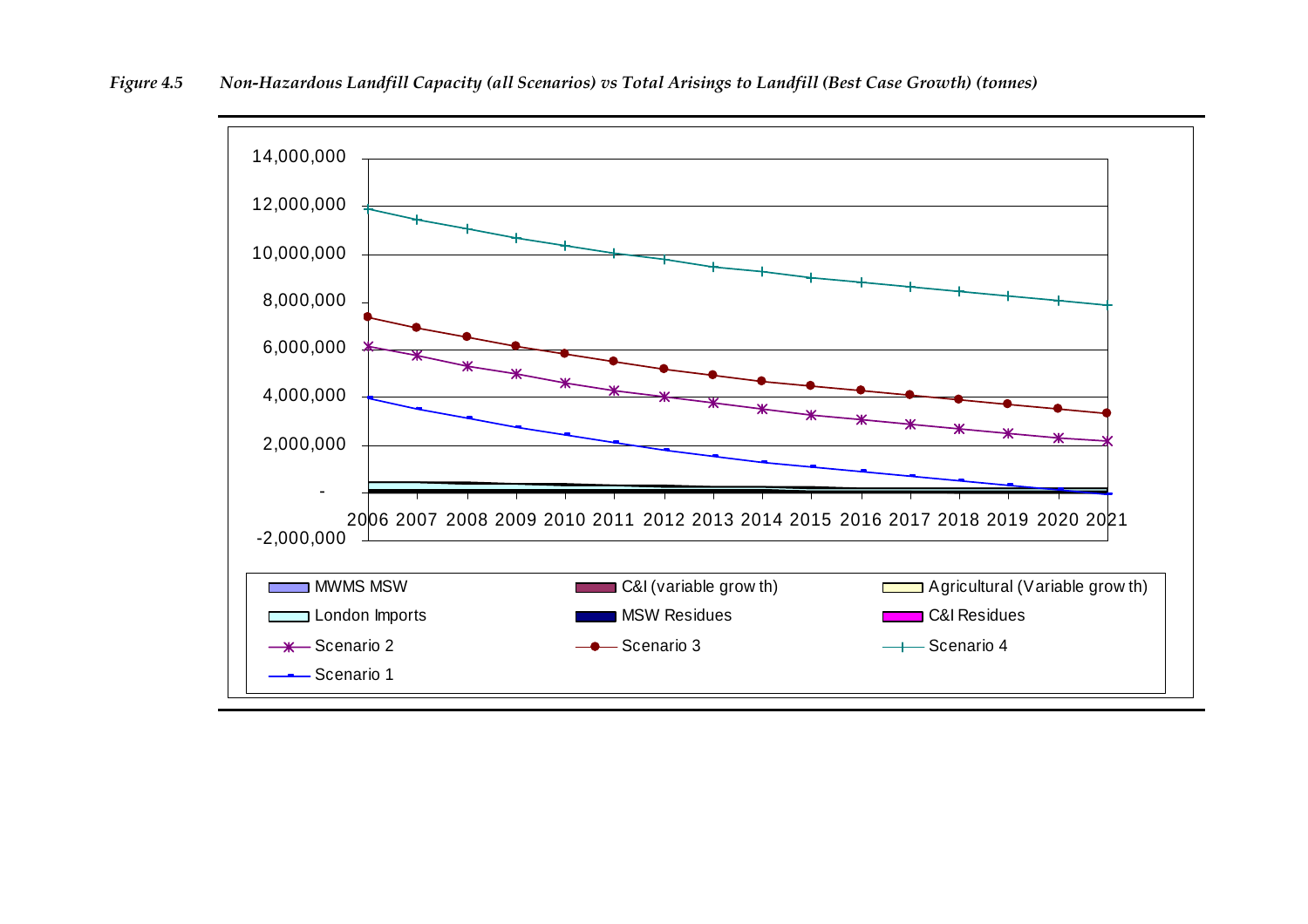*Figure 4.6 Non-Hazardous Landfill Capacity (all Scenarios) vs Total Arisings to Landfill Including Alternate Apportionment – 13.4% (Worst Case Growth) (tonnes)* 

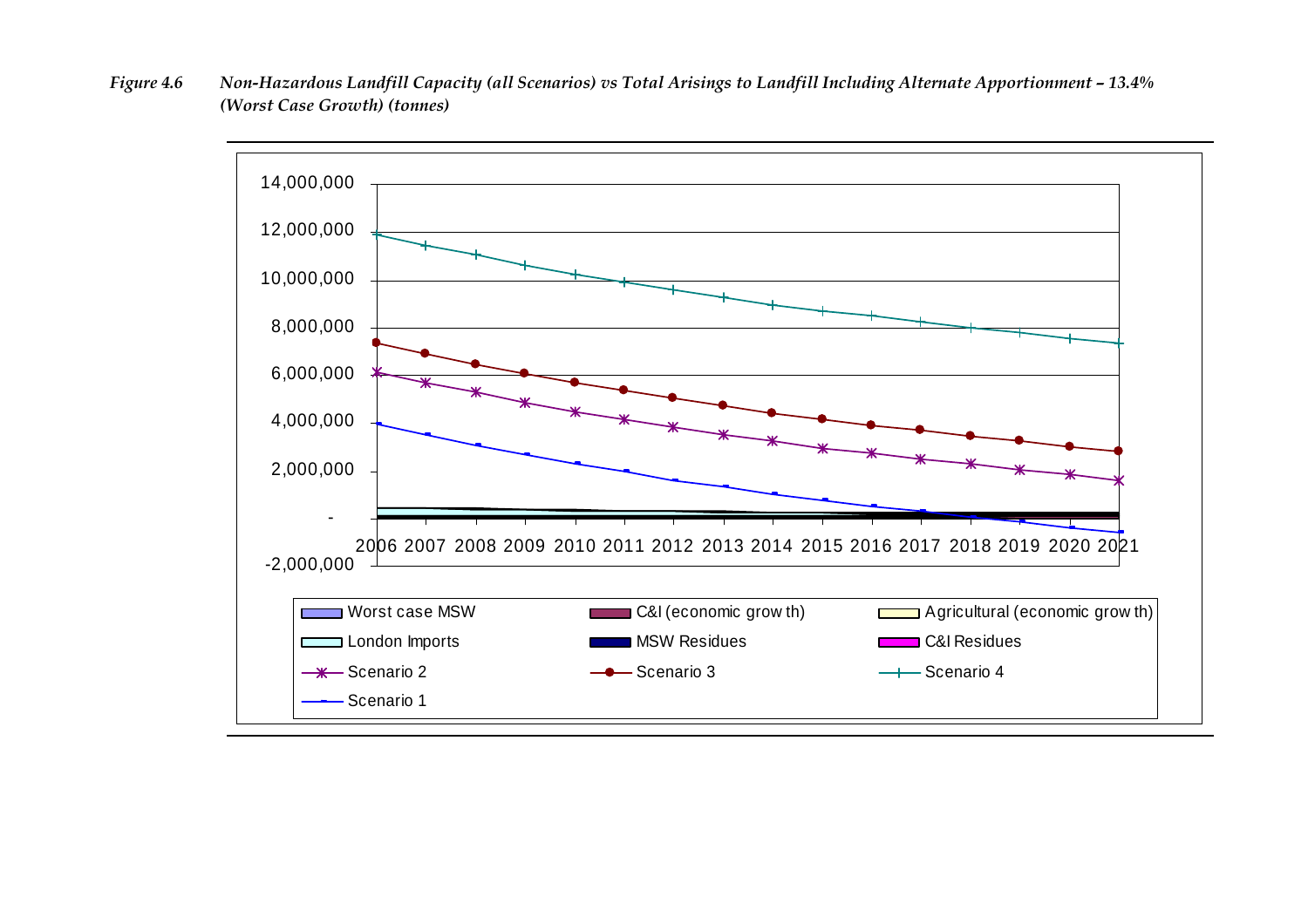#### *Figure 4.7 Waste Arisings Forecast to go to Non-Hazardous Landfill (tonnes) (3 scenarios)*



A separate calculation for inert landfill space was carried out, assessing the level of C&D waste arisings forecast to be sent to landfill against the various scenarios for inert landfill voidspace. However, there is such a small amount of arisings forecast for Thurrock that under all four scenarios there is more than enough capacity available assuming that current levels of recycling/reuse continue. This is subject to the proviso in *Section 4.2.2* that C&D waste arisings are not significantly underestimated because the method does not reasonably represent the amount of construction activity in Thurrock.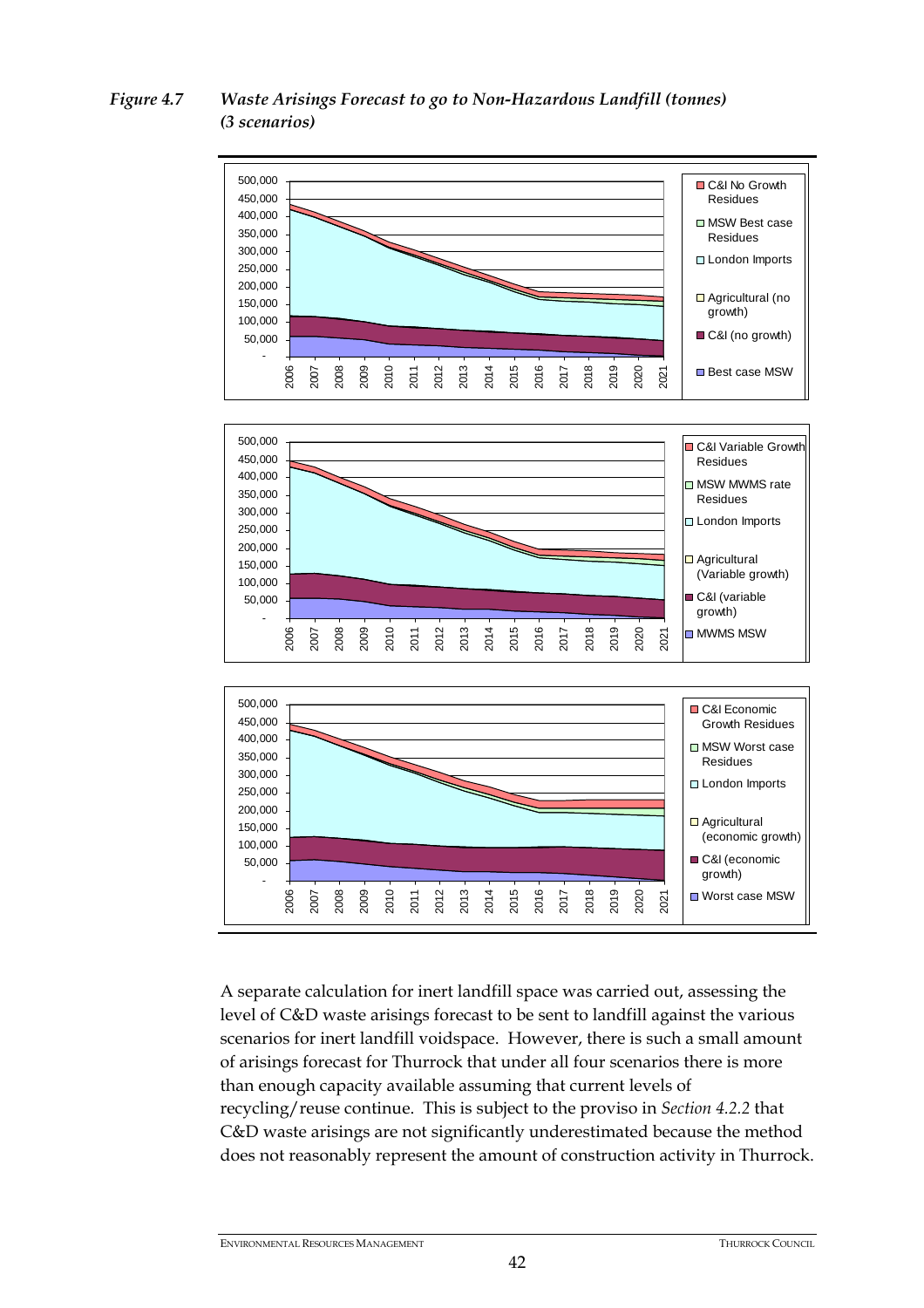*Figure 4.8* presents the worst case growth scenario. This shows that, even under Scenario 1, with the least inert landfill capacity, there is over 1.5 million tonnes worth of capacity remaining. This equates to a void of over 3 million cubic metres. It is conceivable that this extra voidspace may be being used by inert wastes being exported from London. The data for this has not been made available to this study and a survey of C&D wastes in Thurrock would provide more detail into the origin and amounts of C&D wastes found in the area.





#### *4.2.5 Hazardous Waste Landfill Capacity Gap Analysis*

Hazardous waste capacity was only recorded in terms of landfill. Facilities recycling, reusing and recovering hazardous wastes were not identified. An average percentage of the amount of waste sent to landfill over the past four years was used to estimate how much would be sent to landfill over the plan period. This percentage of waste arisings was then compared to the hazardous waste landfill capacity identified in the capacity section. The hazardous waste landfill in Thurrock has been identified as restricted access and as such the forecast hazardous waste would not be sent there. The comparison has been carried out nonetheless to show the level of capacity required for these wastes.

*Figure 4.9* shows the three different scenarios of waste growth used for the hazardous waste forecasts over the period to 2021. All four capacity estimates provided the same level of hazardous landfill capacity (219,000 cubic metres) and, as such, one line on the figure has been used to signify the four capacity estimates. The capacity gap calculations for the worst case growth scenario show that landfill capacity is predicted to become exhausted in 2016. The other two scenarios show the point of exhaustion to be 2018 and 2020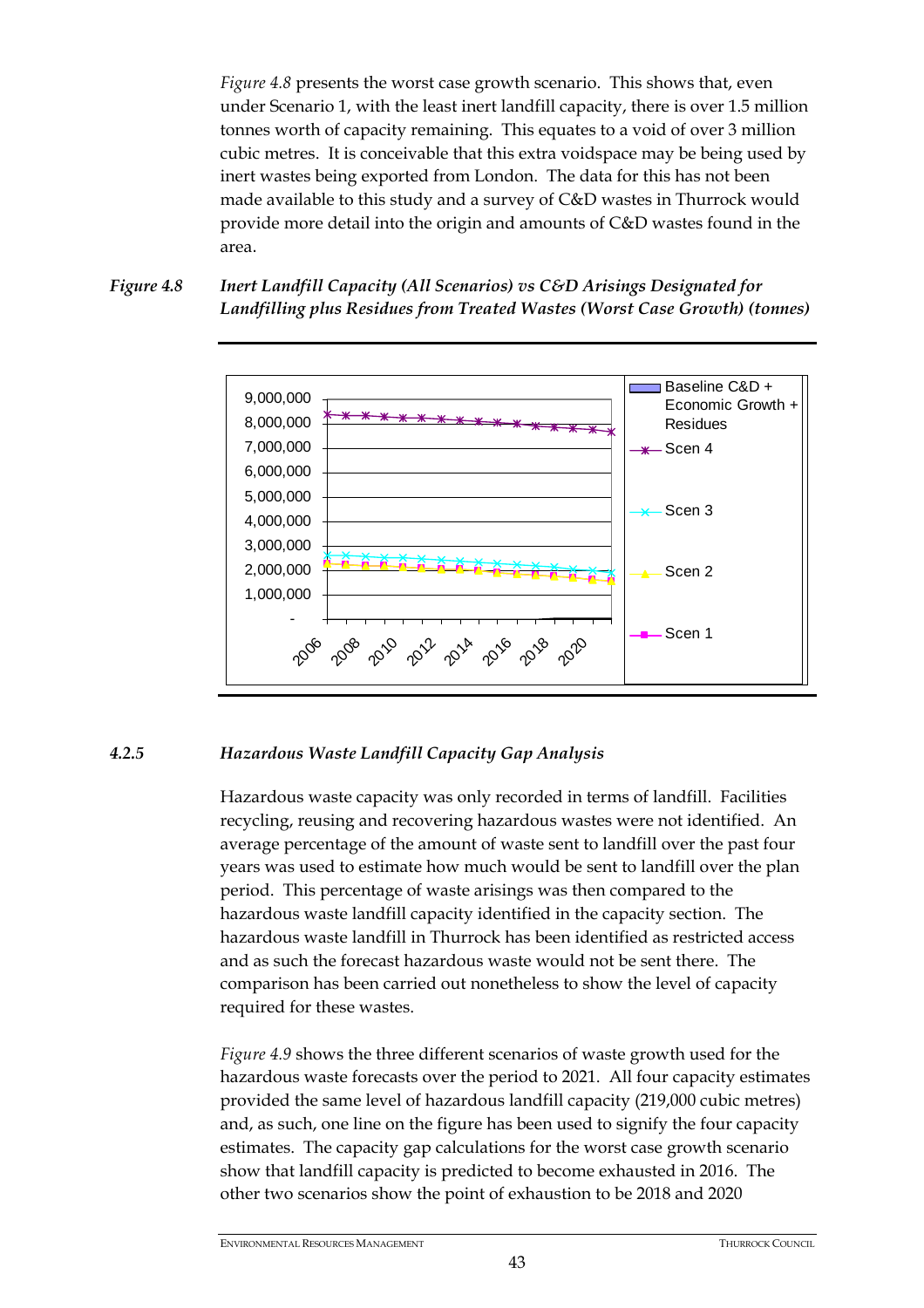respectively. The range of extra capacity required in 2021 for the three scenarios ranges from 150,000 cubic metres to 35,000 cubic metres.

*Figure 4.9 Hazardous Waste to Landfill (Average Percentage Landfilled in Last Four Years) vs Hazardous Landfill Capacity (tonnes) (All Four Capacity Scenarios and all Three Growth Forecasts)* 

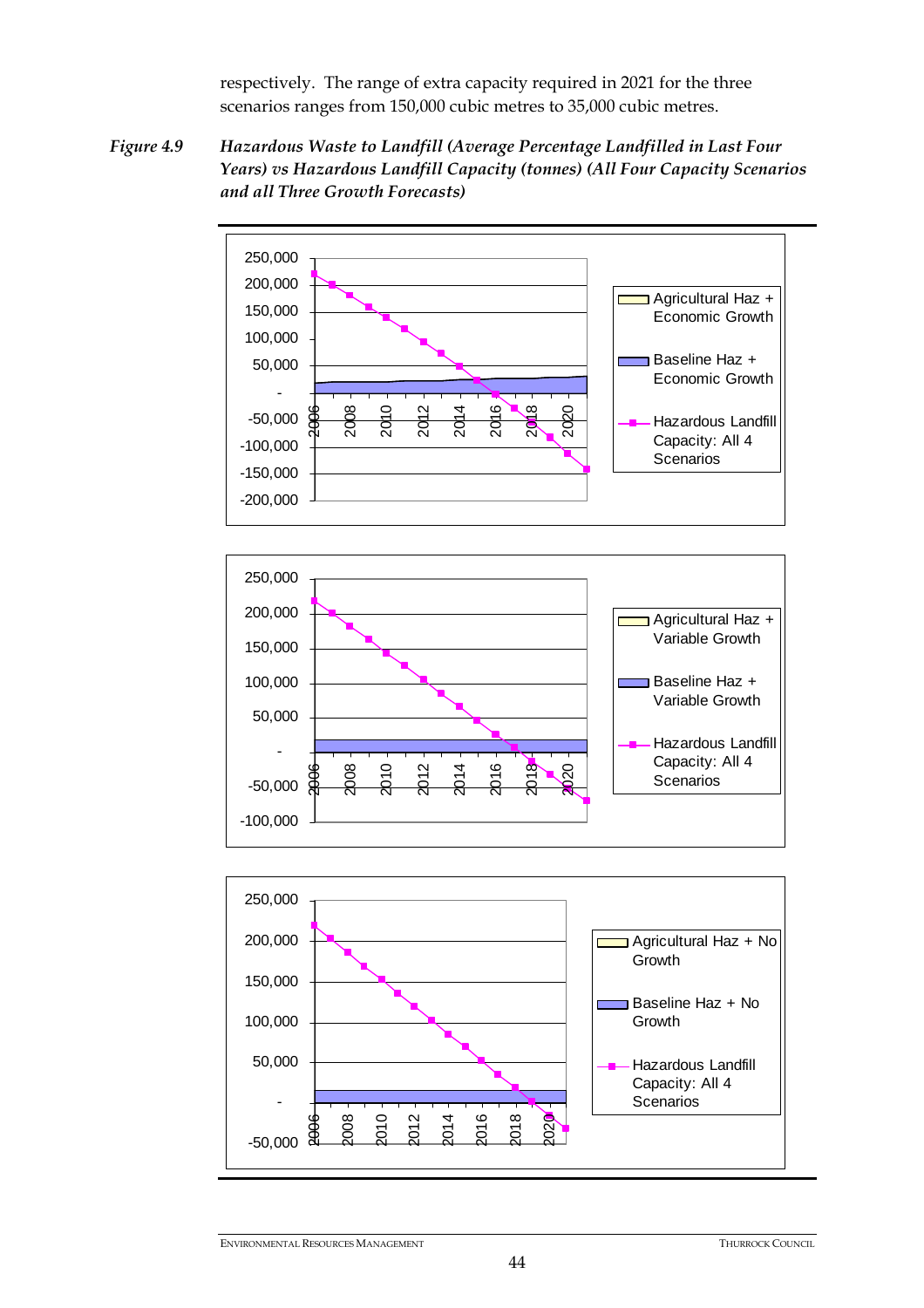The results of the modelling show there is a gap between the anticipated level of arisings and the estimated current/planned recycling and composting capacity. As expected, the varying growth scenarios and capacity estimates give a range of results. However, even under the best case scenario, where C&I growth is zero and MSW growth is at its lowest, there is a need in 2021 for over 65,000 tonnes per annum of additional capacity. This estimate grows significantly when the highest growth rates are applied. At a maximum, over 160,000 tonnes per annum of capacity are needed.

For recovery targets to be met, the estimated necessary capacity ranges from 50,000 to 115,000 tonnes per annum, depending on the growth rate experienced over the next 15 years. This could be the difference between one or two small treatment plants, or a medium-sized facility. In all cases, the gap between current capacity and forecast arisings is likely to require a single additional plant, with the gap being a maximum of 20,000 tonnes per annum.

C&D waste recycling capacity in Thurrock is much greater than the arisings forecast up to 2021. For these facilities/capacity to be operational and profitable, they must be importing a large amount of waste from surrounding areas or the estimate of C&D waste generating activity in Thurrock is significantly at error. It is recommended that a survey into C&D waste arisings be carried out in Thurrock to provide a more robust set of data upon which to base such comparisons on, and to make representations with regard to apportionment.

As well as C&D recycling capacity being in abundance, inert landfill voidspace appears to be sufficient throughout the period to 2021 and beyond. Even using the worst case growth estimate and the lowest capacity estimate, there is predicted to be a surplus of 2 million tonnes of capacity – equating to 4 million cubic metres of voidspace.

Once again, importing waste from surrounding areas could have a large impact on this capacity. Imports from London are not quantified, but the Symonds report for ODPM/DCLG in 2003 suggested that London exports the majority of its C&D waste to surrounding regions. C&D waste data is particularly unreliable, and when combined with data only being available at a regional level, this leads to uncertainties that can not currently be overcome.

The passage in *Box 5.1* is taken from the East of England Regional Waste Management Strategy 2002. It shows that, whilst improving the data available on C&D wastes is important and useful for future planning, it does not present a large problem if this data can not be used due to the nature of the waste itself.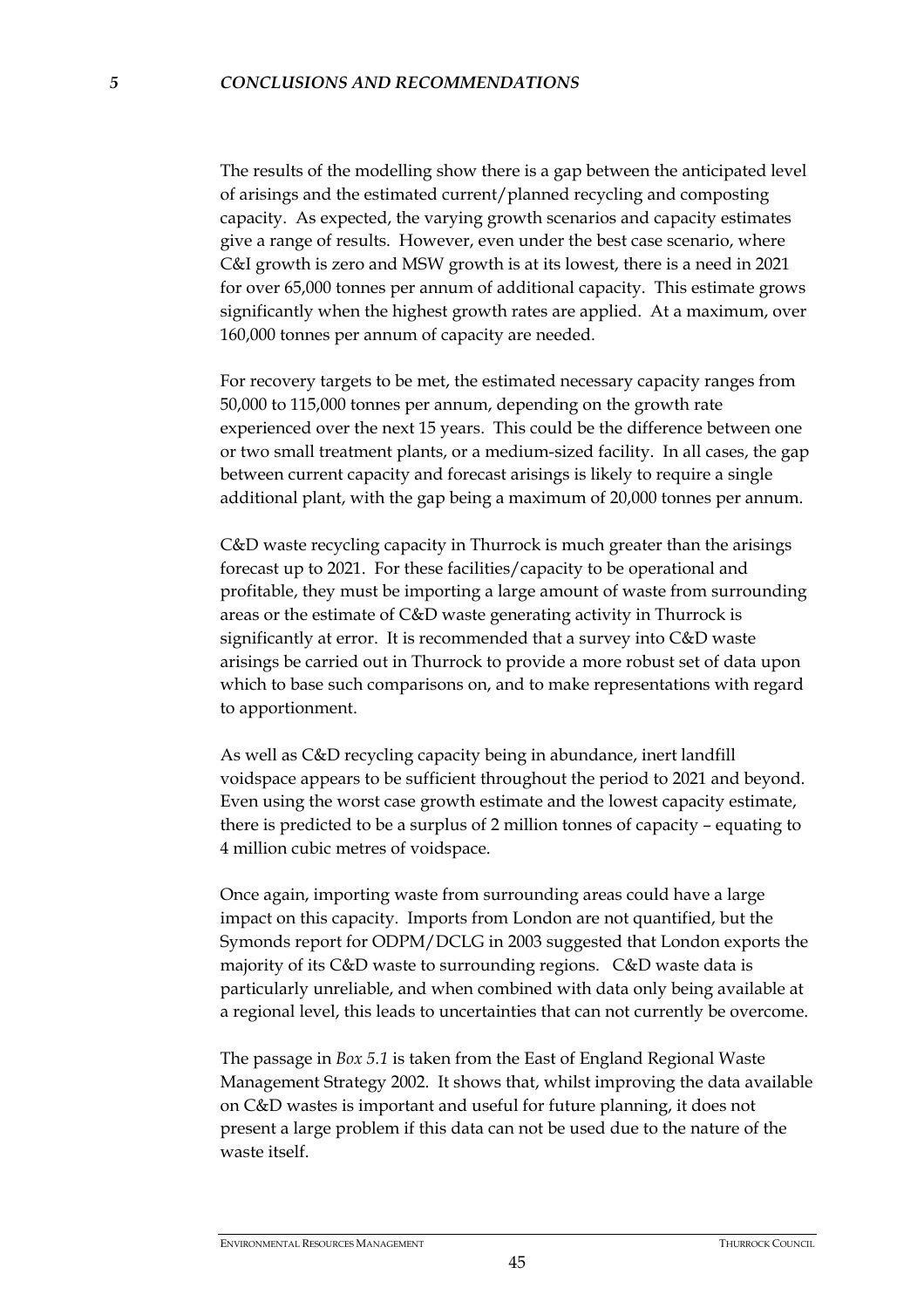Inert construction and demolition wastes are not generally seen as presenting a waste management problem as the materials have considerable recycling potential, are needed for restoration of mineral workings and have other engineering uses. This has been clearly demonstrated in other countries, for example in the Netherlands where very high levels of recovery have been achieved through the development of specialised plant and attention to the quality of the product. Care at the production stage to reduce the amount of mixed waste could improve recycling rates (for example the builders' skip with its content of plasterboard, bricks, wood and metal waste and miscellaneous items such as discarded paint tins makes recycling difficult and expensive) and greater commitment to the use of recycled materials.

A number of scenarios have been examined in relation to the need for nonhazardous landfill capacity. The lowest estimate of current capacity and the highest growth in arisings, would lead to current/planned voidspace becoming exhausted by 2020/2021. Once again, given the range of capacity estimates and growth projections, the estimated abundance in capacity is varied. Under all scenarios, no new facilities are required. Under the best case scenario, there is a surplus of 8 million cubic metres of voidspace in 2021.

Hazardous landfill capacity is shown to become exhausted between 2016 and 2020, requiring between 35,000 and 150,000 cubic metres of additional capacity by 2021. This is based on the assumption that the types of hazardous waste will not change, the method of disposal for these wastes will not change and that for hazardous waste the bulk density is 1 tonne per cubic metre. The landfill in Thurrock that provided the capacity is actually a restricted access landfill and is not therefore available as voidspace, these calculations are shown to provide a picture of the level of capacity required.

This study presents a range of scenarios in order to inform Thurrock Council's deliberations and to advise on the potential range of outcomes given the uncertainties inherent in the prediction of future arisings. It is important to note that the predicted need for provision for additional capacity will be informed by new sources of data and annual monitoring in line with PPS 10 during the plan period.

The capacity available assumes that targets for recovery etc are achieved at levels and to dates set in National Waste Strategy (consultation draft). Failure to achieve these levels will mean that more waste to landfill and that there is a consequent reduction in particular in non-hazardous landfill capacity over longer term.

Significant elements of planned landfill capacity in Scenarios 3 and 4 is not available to Thurrock as it is contracted to London waste.

Non-Hazardous Landfill capacity available for Thurrock is dependant in the longer term on potential voidspace at the right sites coming forward at the right time.

ENVIRONMENTAL RESOURCES MANAGEMENT THURROCK COUNCIL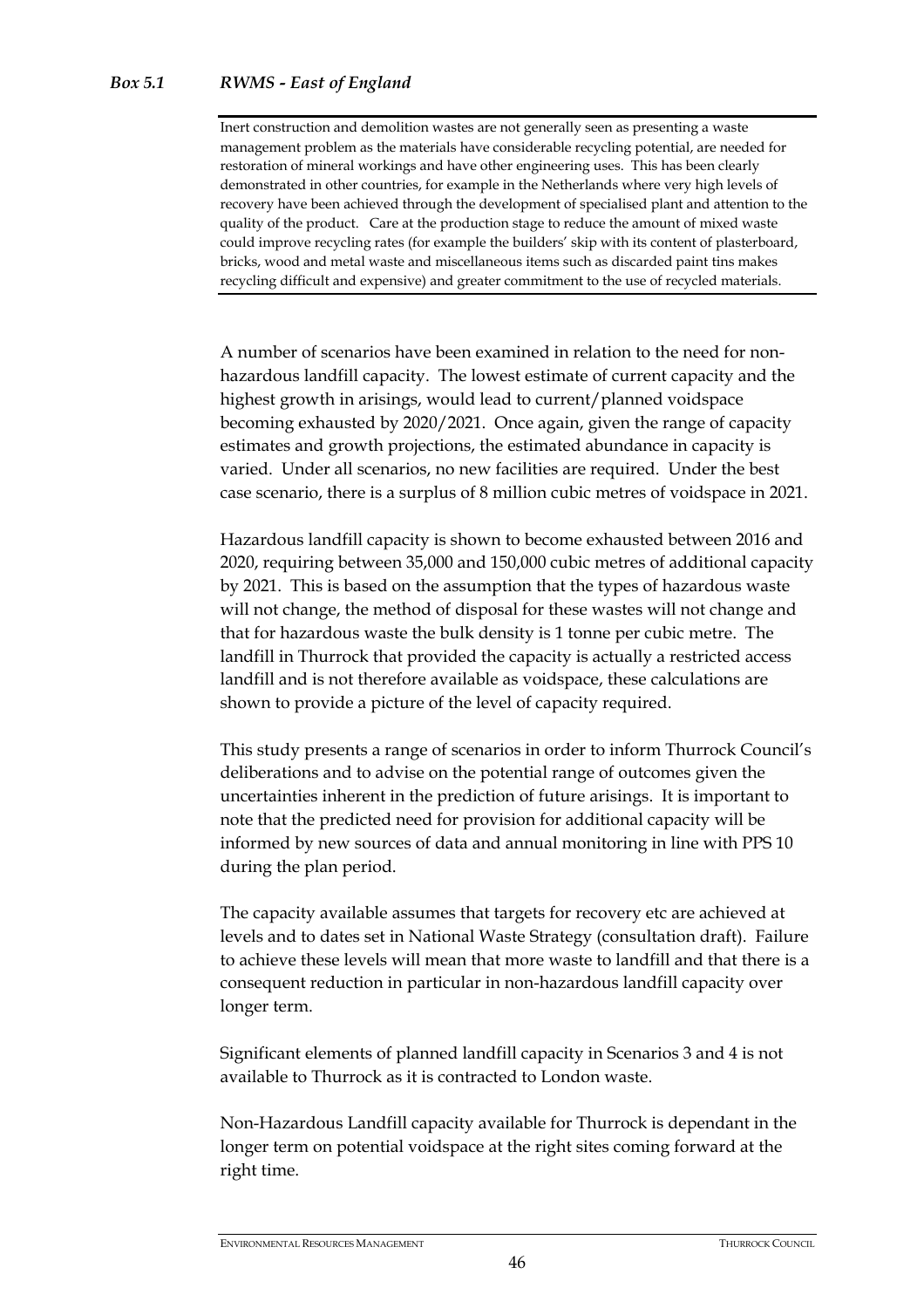Robust monitoring and updating of arisings and capacity information is required to assess the implications of the above issues when planning for additional capacity in Thurrock.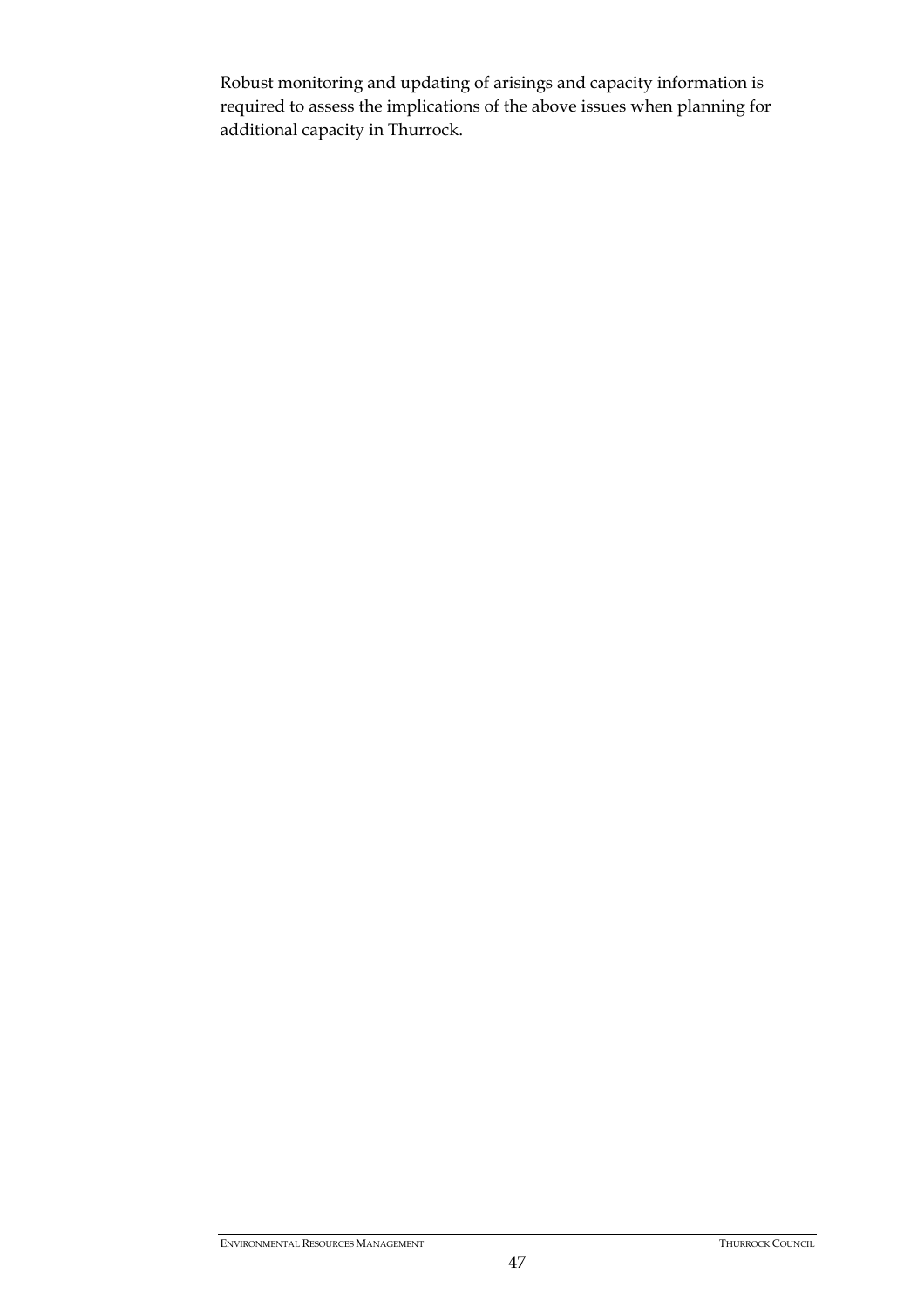Annex A

# MSW Arisings Figures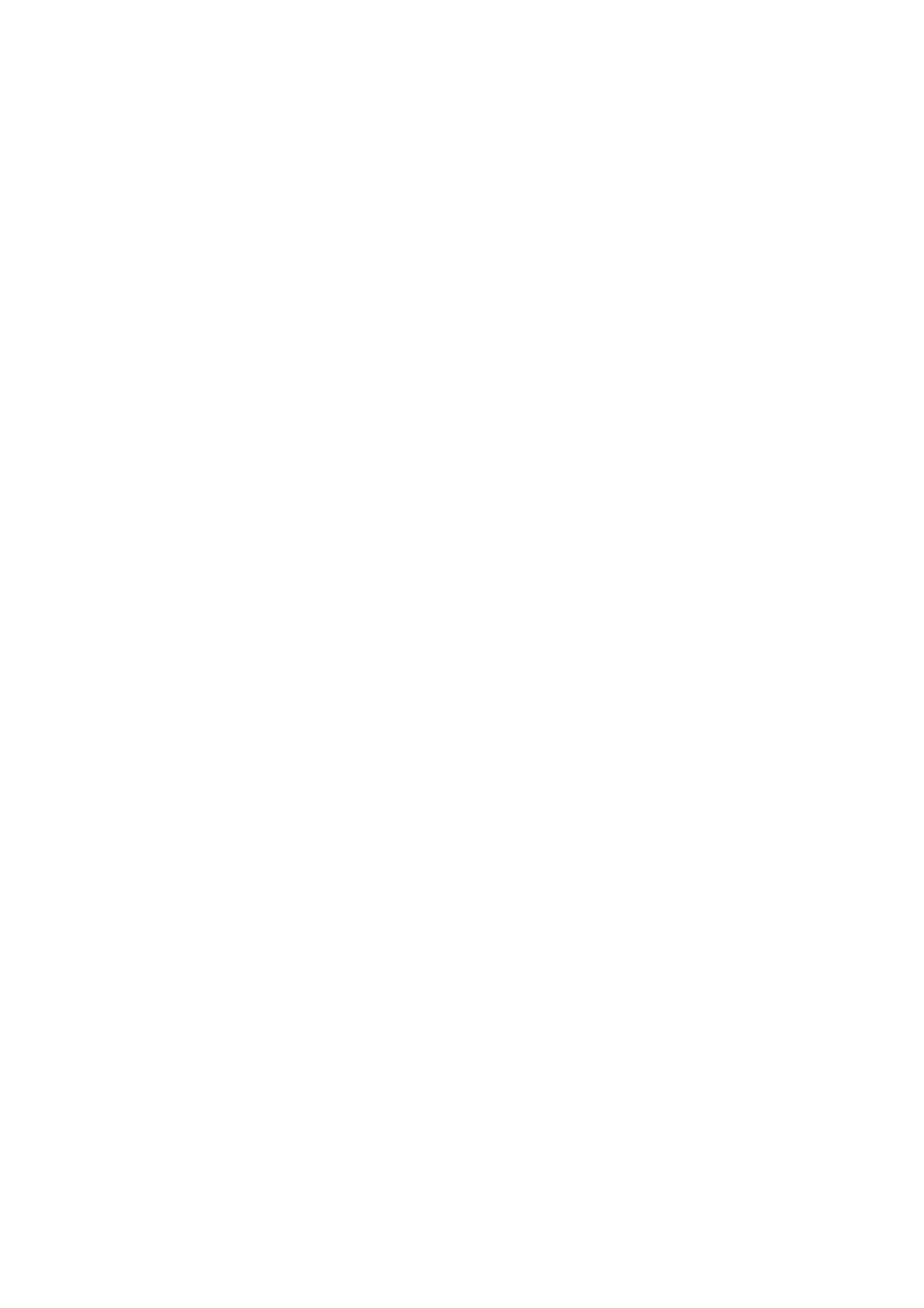### *Table 1.1 Total MSW (tonnes)*

|                     | 2006   | 2007   | 2008   | 2009   | 2010   | 2011   | 2012   | 2013   | 2014   | 2015   | 2016   | 2017    | 2018   | 2019            | 2020    | 2021    |
|---------------------|--------|--------|--------|--------|--------|--------|--------|--------|--------|--------|--------|---------|--------|-----------------|---------|---------|
| <b>Best</b><br>case | 73,000 | 73,000 | 73,000 | 73,000 | 73,000 | 73,000 | 73,000 | 73,000 | 73,000 | 73,000 | 73,000 | 73,000  | 73,000 | 73,000          | 73,000  | 73,000  |
| MWMS<br>Worst       | 73,000 | 73,000 | 73,000 | 73,000 | 74,000 | 75,000 | 75,000 | 75,000 | 76,000 | 76,000 | 76,000 | 77,000  | 77.000 | 78,000          | 78,000  | 78,000  |
| case                | 73,000 | 75,000 | 77.000 | 79,000 | 82,800 | 84,000 | 87,000 | 89,000 | 92,000 | 95,000 | 98,000 | 101,000 |        | 104,000 107,000 | 110.000 | 113,000 |

## *Table 1.2 Waste to recycling (tonnes)*

| <b>MSW</b>  | 2006   | 2007   | 2008   | 2009   | 2010   | 2011   | 2012   | 2013   | 2014   | 2015   | 2016   | 201"   | 2018   | 2019   | 2020   | 2021   |
|-------------|--------|--------|--------|--------|--------|--------|--------|--------|--------|--------|--------|--------|--------|--------|--------|--------|
| Best case   | 15.000 | 15.000 | 19.000 | 21,000 | 25,000 | 25,000 | 25,000 | 25,000 | 25,000 | 25,000 | 25,000 | 25,000 | 25,000 | 25,000 | 25.000 | 25,000 |
| <b>MWMS</b> | 15.000 | 15.000 | 19.000 | 21,000 | 26.000 | 26,000 | 26,000 | 26,000 | 26,000 | 27,000 | 27,000 | 27,000 | 27,000 | 27,000 | 27.000 | 27,000 |
| Worst case  | 15.000 | 15.000 | 20,000 | 23,000 | 29,000 | 29,000 | 30,000 | 31,000 | 32,000 | 33,000 | 34,000 | 35,000 | 36,000 | 37.000 | 38.000 | 40.000 |

### *Table.1.3 Waste to treatment (tonnes)*

| <b>MSW</b>  | 2006     | 2007     | 2008     | 2009  | <b>2010</b>   | 2011 | 2012   | 2013          | 2014   | 2015 | 2016          | 2017   | 2018   | 2019   | 2020                 | 2021 |
|-------------|----------|----------|----------|-------|---------------|------|--------|---------------|--------|------|---------------|--------|--------|--------|----------------------|------|
| Best case   |          | $\theta$ | $\theta$ | 4.000 | 11,000 13,000 |      | 16,000 | 20,000        | 22,000 |      | 25,000 28,000 | 31.000 | 35,000 | 38,000 | 42,000 46,000        |      |
| <b>MWMS</b> | $\theta$ | $\theta$ | $\Omega$ | 4.000 | 11,000 14,000 |      | 17,000 | 22,000        | 23,000 |      | 27,000 30,000 | 33,000 | 37,000 | 41,000 | 45,000 49,000        |      |
| Worst case  |          | $\theta$ | 2,000    | 8.000 | 12,000 18,000 |      | 24,000 | 31,000 34,000 |        |      | 37,000 40,000 | 44,000 | 50,000 |        | 56,000 64,000 71,000 |      |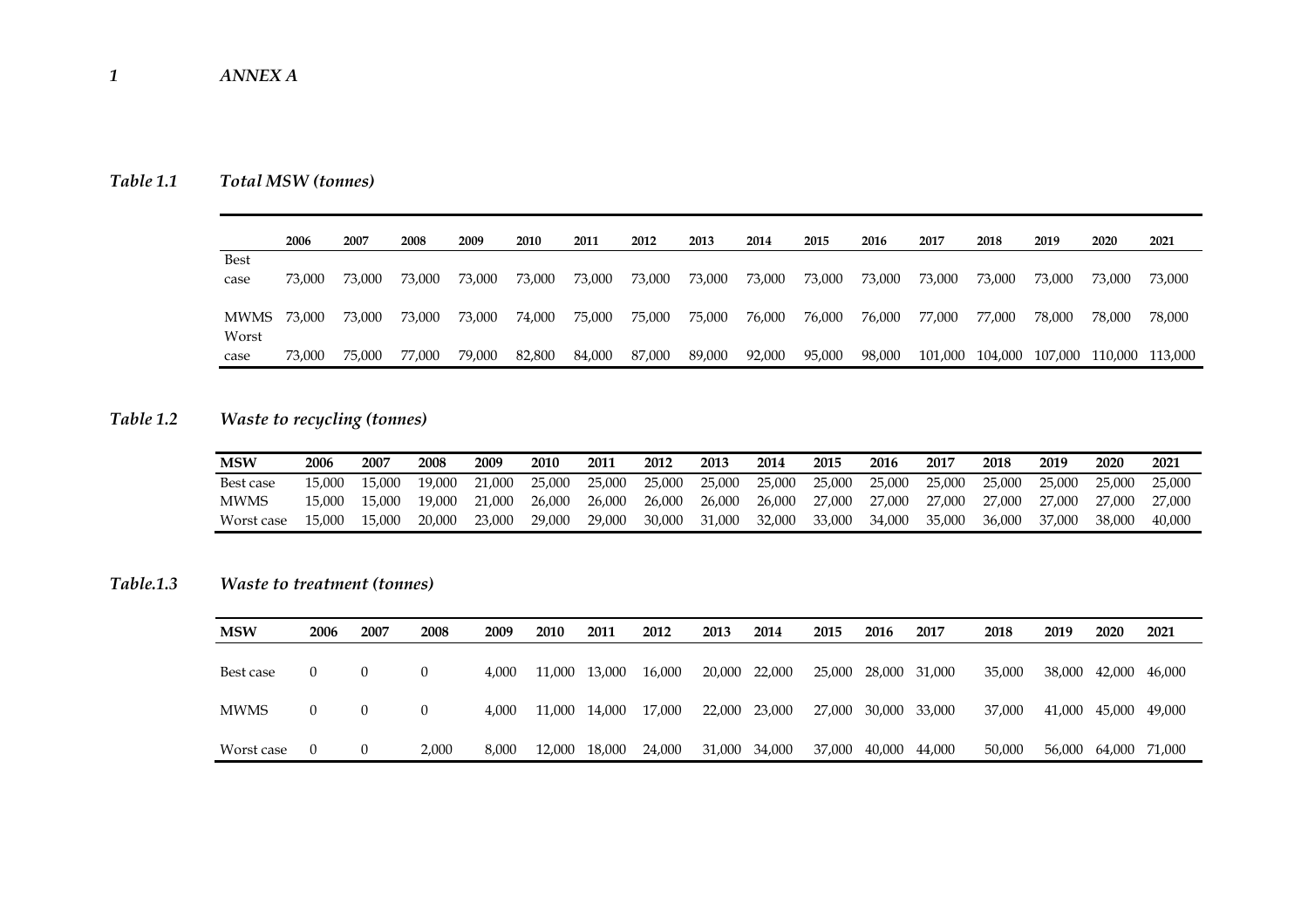#### *Table 1.4 Waste to landfill (tonnes)*

| <b>MSW</b>  | 2006   | 2007   | 2008   | 2009   | 2010 | 2011                 | 2012                        | 2013   | 2014   | 2015   | 2016   | 2017   | 2018   | 2019   | 2020  | 2021  |
|-------------|--------|--------|--------|--------|------|----------------------|-----------------------------|--------|--------|--------|--------|--------|--------|--------|-------|-------|
| Best case   | 58.000 | 58.000 | 54,000 | 48.000 |      |                      | 36,000 34,000 31,000        | 27.000 | 25.000 | 22.000 | 19.000 | 16.000 | 12.000 | 9.000  | 5.000 | .000  |
| <b>MWMS</b> | 58.000 | 58,000 | 54.000 |        |      |                      | 48,000 37,000 35,000 32,000 | 27,000 | 26.000 | 23.000 | 20.000 | 17.000 | 13.000 | 10.000 | 6.000 | 2,000 |
| Worst case  | 58,000 | 60.000 | 55,000 | 49.000 |      | 41,000 36,000 32,000 |                             | 27,000 | 26.000 | 25,000 | 24,000 | 22,000 | 18.000 | 13,000 | 8.000 | 2,000 |

#### *Table 1.5 Residues from treatment (tonnes)*

|             | 2006 | 2007 | 2008 | 2009  | 2010  | 2011  | 2012  | 2013  | 2014   | 2015   | 2016   | 2017   | 2018   | 2019   | 2020   | 2021   |
|-------------|------|------|------|-------|-------|-------|-------|-------|--------|--------|--------|--------|--------|--------|--------|--------|
| Best case   |      |      |      | .000  | 3.000 | 4.000 | 5.000 | 6,000 | 7,000  | 8,000  | 8.000  | 9.000  | 10.000 | 11.000 | 13.000 | 14,000 |
| <b>MWMS</b> |      |      |      | .000  | 3,000 | 4,000 | 5,000 | 6,000 | 7,000  | 8,000  | 9,000  | 10.000 | 11.000 | 12.000 | 13,000 | 15,000 |
| Worst case  |      |      | 600  | 2.000 | 4,000 | 5,000 | 7,000 | 9,000 | 10,000 | 11,000 | 12,000 | 13,000 | 15.000 | 17,000 | 19,000 | 21,000 |

All waste to recovery subject to 30% residue rate - the destination of which is assumed to be either non hazardous or inert landfill (both are shown in the report).

**Note:** This table is based on LATS diversion as not all the required facilities are operational. Diversion may take place at a greater rate if and when a facility is commissioned and operational.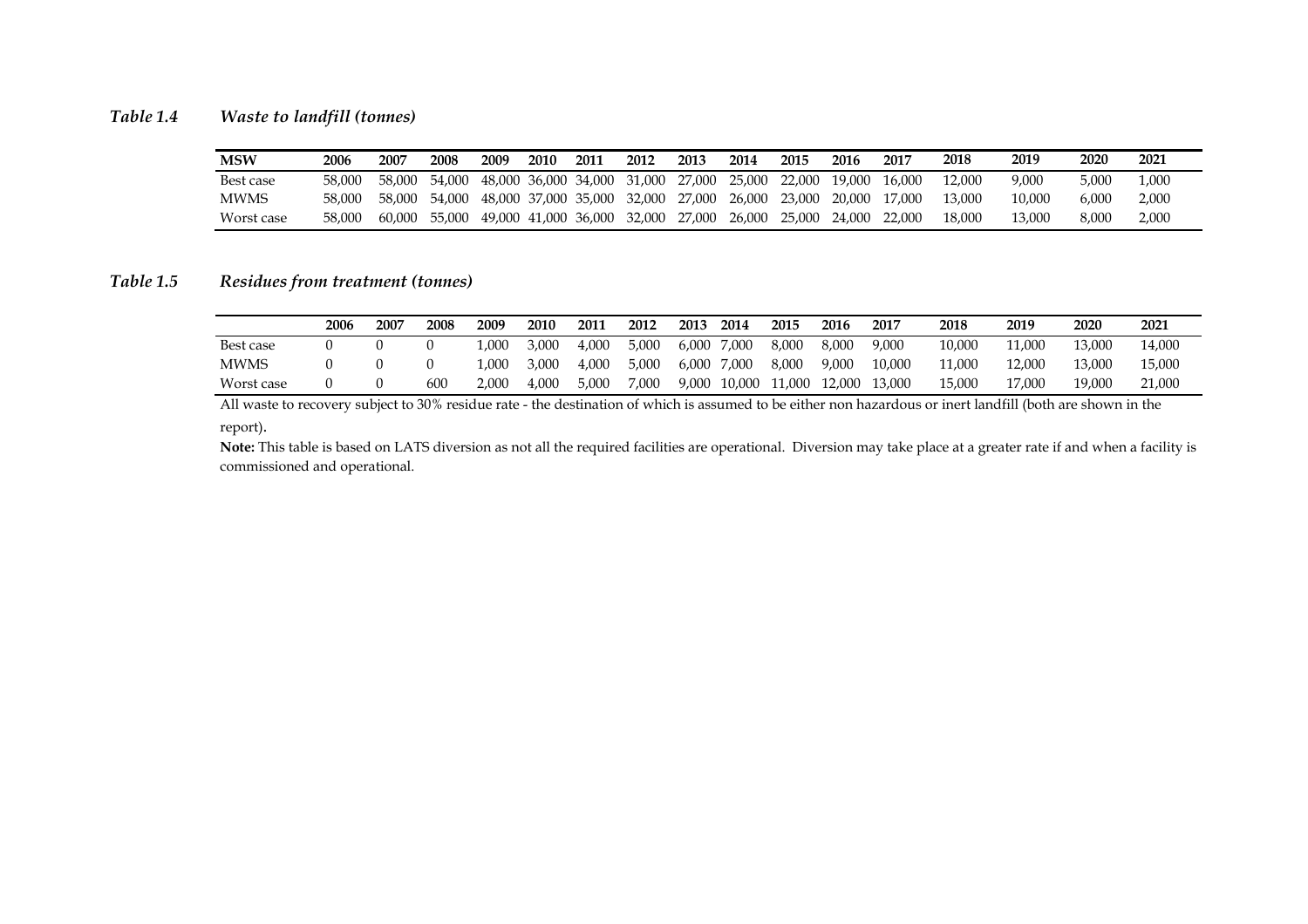*Figure 1.1 MSW - Best Growth Scenario (tonnes)* 



*Figure 1.2 MSW - MWMS Growth Scenario (tonnes)* 

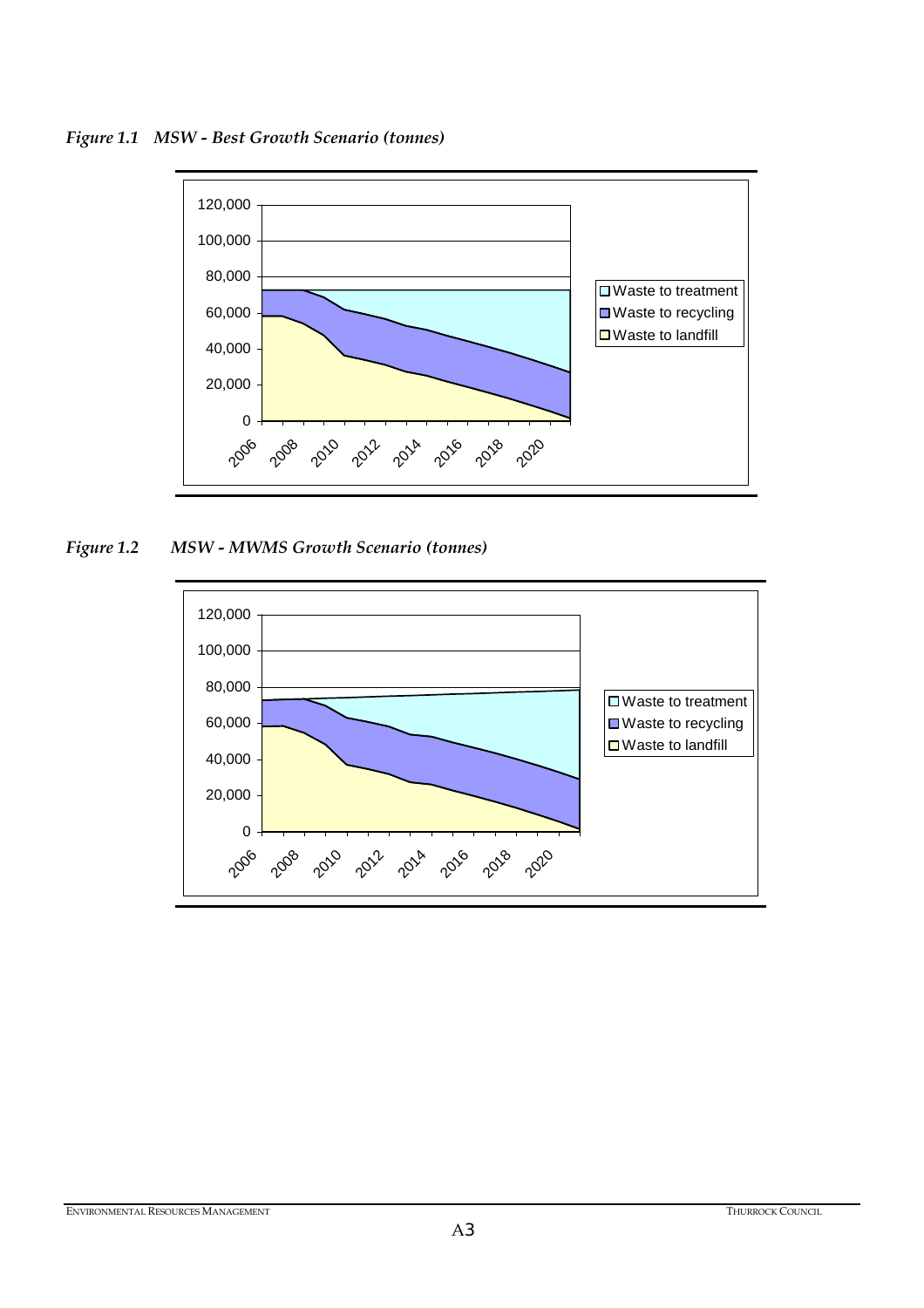



ENVIRONMENTAL RESOURCES MANAGEMENT **THURROCK COUNCIL**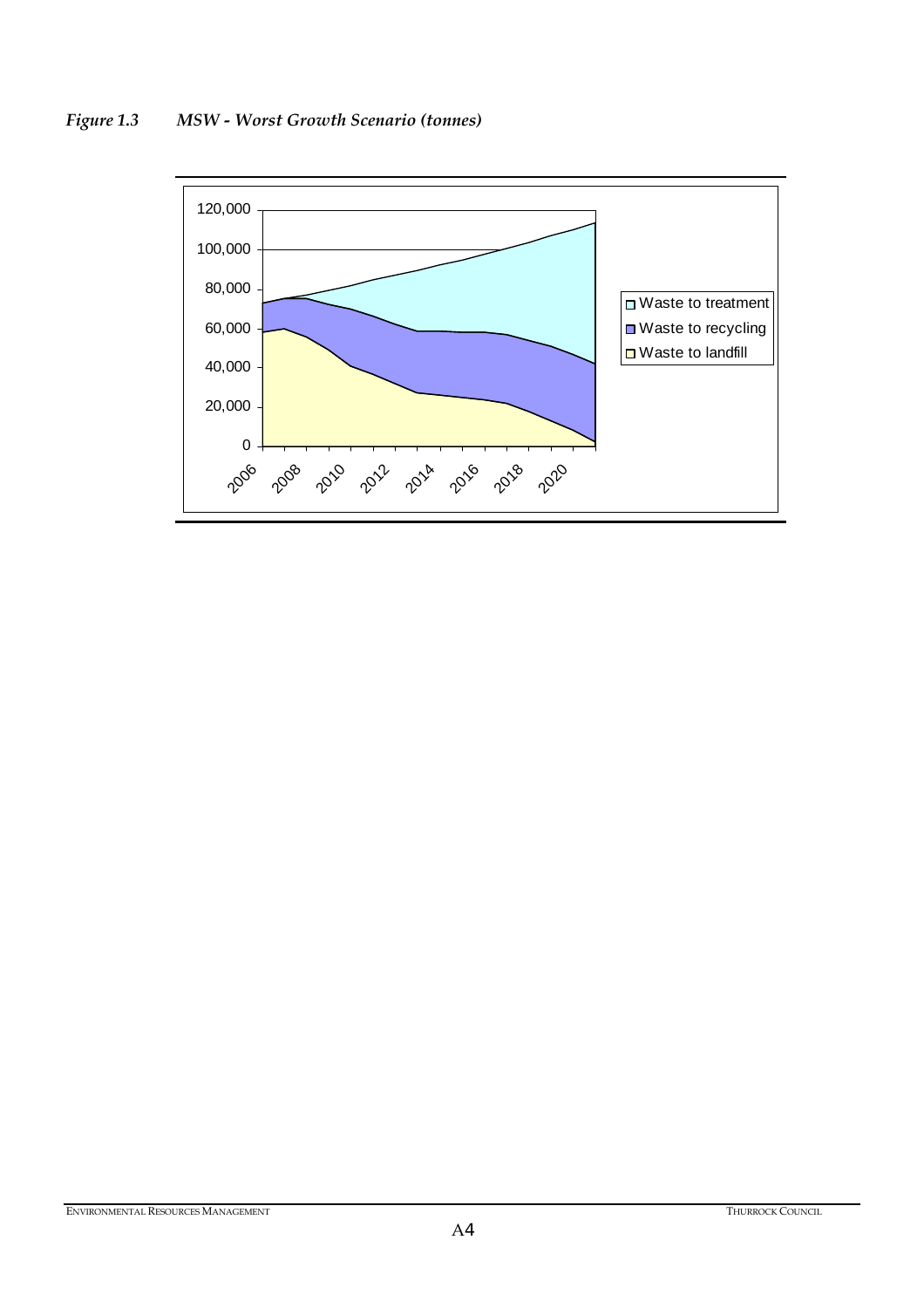Annex B

Waste Site Capacity Figures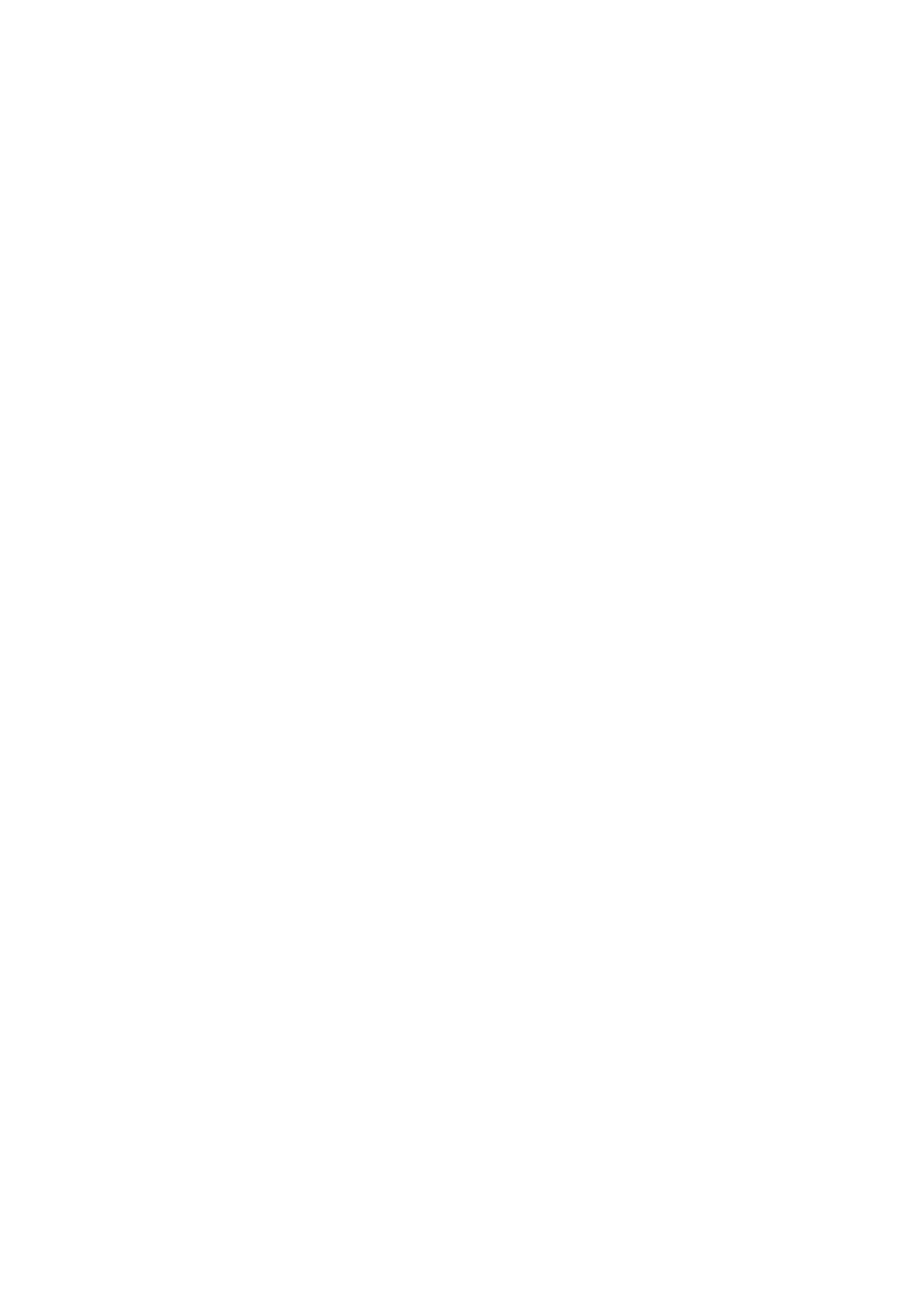#### *Table 1.1 Scenario 1 (tonnes)*

|                    |            |           | Capacity | Sites with | Extrapolated |
|--------------------|------------|-----------|----------|------------|--------------|
|                    | Capacity   | No. Sites | blanks   | capacity   | value        |
| Transfer           | 35,000     | 4         |          | 3          | 46,667       |
| Treatment          | 10,980     | 4         |          | 3          | 43,920       |
| Non Haz Landfill   | 3,950,000  | 2         |          |            | 3,950,000    |
| Inert Landfill     | 2,270,000  | 5         |          | 5          | 2,270,000    |
| Incinerator        |            |           |          |            |              |
| Composting         |            |           |          |            |              |
| Recycling          | 20,000     | 4         |          |            | 40,000       |
| C&D recycling      | 1,475,000  | 5         |          | 4          | 1,843,750    |
| Ignore             | 100,000    | 5         |          | 5          | 100,000      |
| Metal/ELV Facility | 2,299,370  | 10        |          | 10         | 2,299,370    |
| <b>CLOSED</b>      |            |           |          |            |              |
| Hazardous Landfill | 219,000    |           |          |            | 219,000      |
| Tf - recycling     | 7,000      | 4         |          | 3          | 9,333        |
| <b>TOTAL</b>       | 10,379,350 | 41        | 5        | 36         | 10,812,707   |

# *Table 1.2 Scenario 2 (tonnes)*

|                    |            |           | Capacity | Sites with | Extrapolated |
|--------------------|------------|-----------|----------|------------|--------------|
|                    | Capacity   | No. Sites | blanks   | capacity   | value        |
| Transfer           | 35,000     | 4         |          | 3          | 46,667       |
| Treatment          | 10.980     | 4         |          | 3          | 43,920       |
| Non Haz Landfill   | 6,150,000  | 3         |          | 3          | 6,150,000    |
| Inert Landfill     | 2,270,000  | 5         |          | 5          | 2,270,000    |
| Incinerator        |            |           |          |            |              |
| Composting         |            |           |          |            |              |
| Recycling          | 20,000     | 4         |          | 2          | 40,000       |
| C&D recycling      | 1,475,000  | 5         |          | 4          | 1,843,750    |
| Ignore             | 100,000    | 5         |          | 5          | 100,000      |
| Metal/ELV Facility | 2,299,370  | 10        |          | 10         | 2,299,370    |
| <b>CLOSED</b>      |            |           |          |            |              |
| Hazardous Landfill | 219,000    |           |          |            | 219,000      |
| Tf - recycling     | 7,000      | 4         |          | 3          | 9.333        |
| TOTAL              | 12,579,350 | 42        | 5        | 37         | 13,012,707   |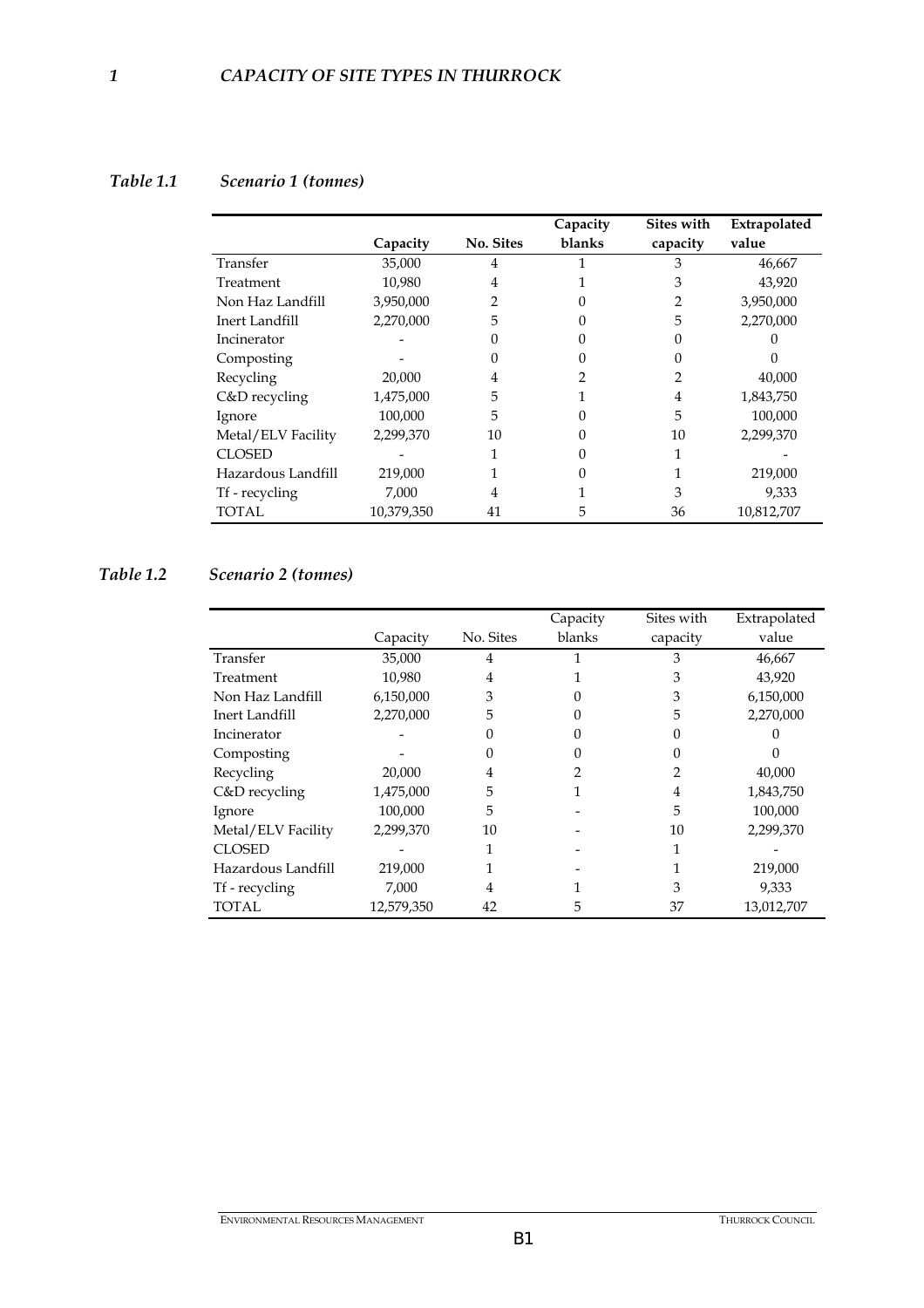# *Table 1.3 Scenario 3 (tonnes)*

|                    |            |           | Capacity | Sites with | Extrapolated |
|--------------------|------------|-----------|----------|------------|--------------|
|                    | Capacity   | No. Sites | blanks   | capacity   | value        |
| Transfer           | 35,000     | 5         |          | 4          | 43,750       |
| Treatment          | 10,980     | 4         |          | 3          | 43,920       |
| Non Haz Landfill   | 7,350,000  | 4         | 0        | 4          | 7,350,000    |
| Inert Landfill     | 2,630,000  | 6         |          | 6          | 2,630,000    |
| Incinerator        |            |           |          |            |              |
| Composting         |            |           |          |            |              |
| Recycling          | 20,000     | 4         |          | 2          | 40,000       |
| C&D recycling      | 1,475,000  | 5         |          | 4          | 1,843,750    |
| Ignore             |            | 0         |          | 0          |              |
| Metal/ELV Facility | 2,299,370  | 10        |          | 10         | 2,299,370    |
| <b>CLOSED</b>      |            | 0         |          | $\Omega$   |              |
| Hazardous          |            |           |          |            |              |
| Landfill           | 219,000    |           | $\theta$ | 1          | 219,000      |
| Tf - recycling     | 7,000      | 5         |          | 4          | 8,750        |
| TOTAL              | 14,039,350 | 39        | 5        | 34         | 14,469,790   |

#### *Table 1.4 Scenario 4 (tonnes)*

|                    |            |           | Capacity | Sites with     | Extrapolated |
|--------------------|------------|-----------|----------|----------------|--------------|
|                    | Capacity   | No. Sites | blanks   | capacity       | value        |
| Transfer           | 35,000     | 5         |          | 4              | 43,750       |
| Treatment          | 10,980     | 4         |          | 3              | 43,920       |
| Non Haz Landfill   | 13,300,000 | 5         |          | 5              | 13,300,000   |
| Inert Landfill     | 8,376,000  | 10        | 0        | 10             | 8,376,000    |
| Incinerator        |            |           |          | 0              |              |
| Composting         |            |           |          |                |              |
| Recycling          | 20,000     | 4         | 2        | $\overline{2}$ | 40,000       |
| $C&D$ recycling    | 1,475,000  | 5         |          | $\overline{4}$ | 1,843,750    |
| Ignore             |            | 6         |          | 6              |              |
| Metal/ELV Facility | 2,299,370  | 10        | 0        | 10             | 2,299,370    |
| <b>CLOSED</b>      | 3,000,000  | 8         | 0        | 8              | 3,000,000    |
| Hazardous          |            |           |          |                |              |
| Landfill           | 219,000    |           | 0        |                | 219,000      |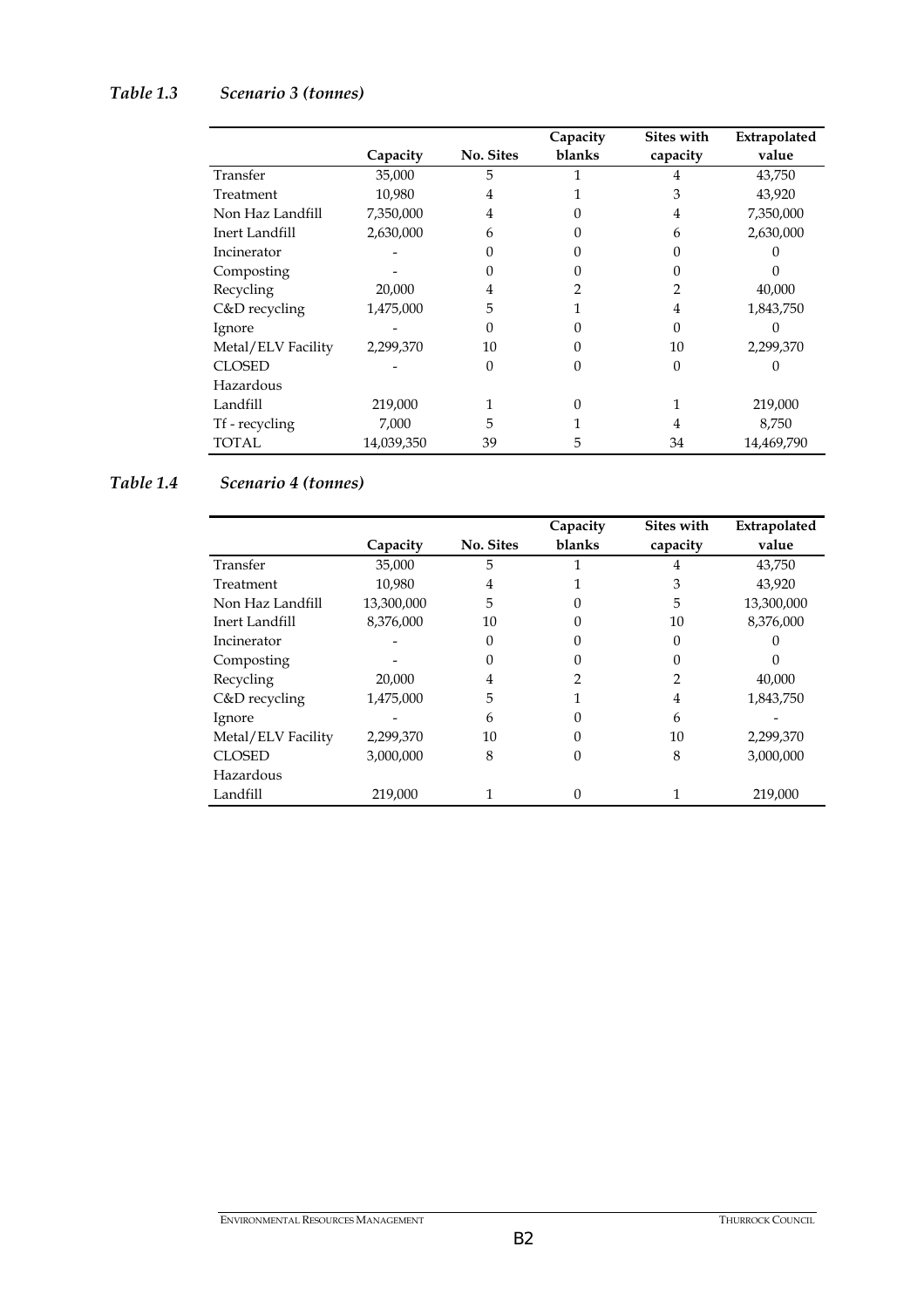# *Table 1.5 All Scenarios (tonnes)*

|                    | Scenario 1 | Scenario 2 | Scenario 3 | Scenario 4 |
|--------------------|------------|------------|------------|------------|
| Transfer           | 46,667     | 46,667     | 43,750     | 43,750     |
| Treatment          | 43,920     | 43,920     | 43,920     | 43,920     |
| Non Haz Landfill   | 3,950,000  | 6,150,000  | 7,350,000  | 13,300,000 |
| Inert Landfill     | 2,270,000  | 2,270,000  | 2,630,000  | 8,376,000  |
| Incinerator        |            |            |            | 0          |
| Composting         |            |            |            |            |
| Recycling          | 40,000     | 40,000     | 40,000     | 40,000     |
| C&D recycling      | 1,843,750  | 1,843,750  | 1,843,750  | 1,843,750  |
| Ignore             | 100,000    | 100,000    |            |            |
| Metal/ELV Facility | 2,299,370  | 2,299,370  | 2,299,370  | 2,299,370  |
| CLOSED             |            |            | $\Omega$   | 3,000,000  |
| Hazardous Landfill | 219,000    | 219,000    | 219,000    | 219,000    |
| Tf - recycling     | 9,333      | 9,333      | 8,750      | 8,750      |
| TOTAL.             | 10,812,707 | 13,012,707 | 14,469,790 | 29,165,790 |
| Total landfill     | 6,439,000  | 8,639,000  | 10,199,000 | 21,895,000 |
| Total non landfill | 4,273,707  | 4,273,707  | 4,270,790  | 7,270,790  |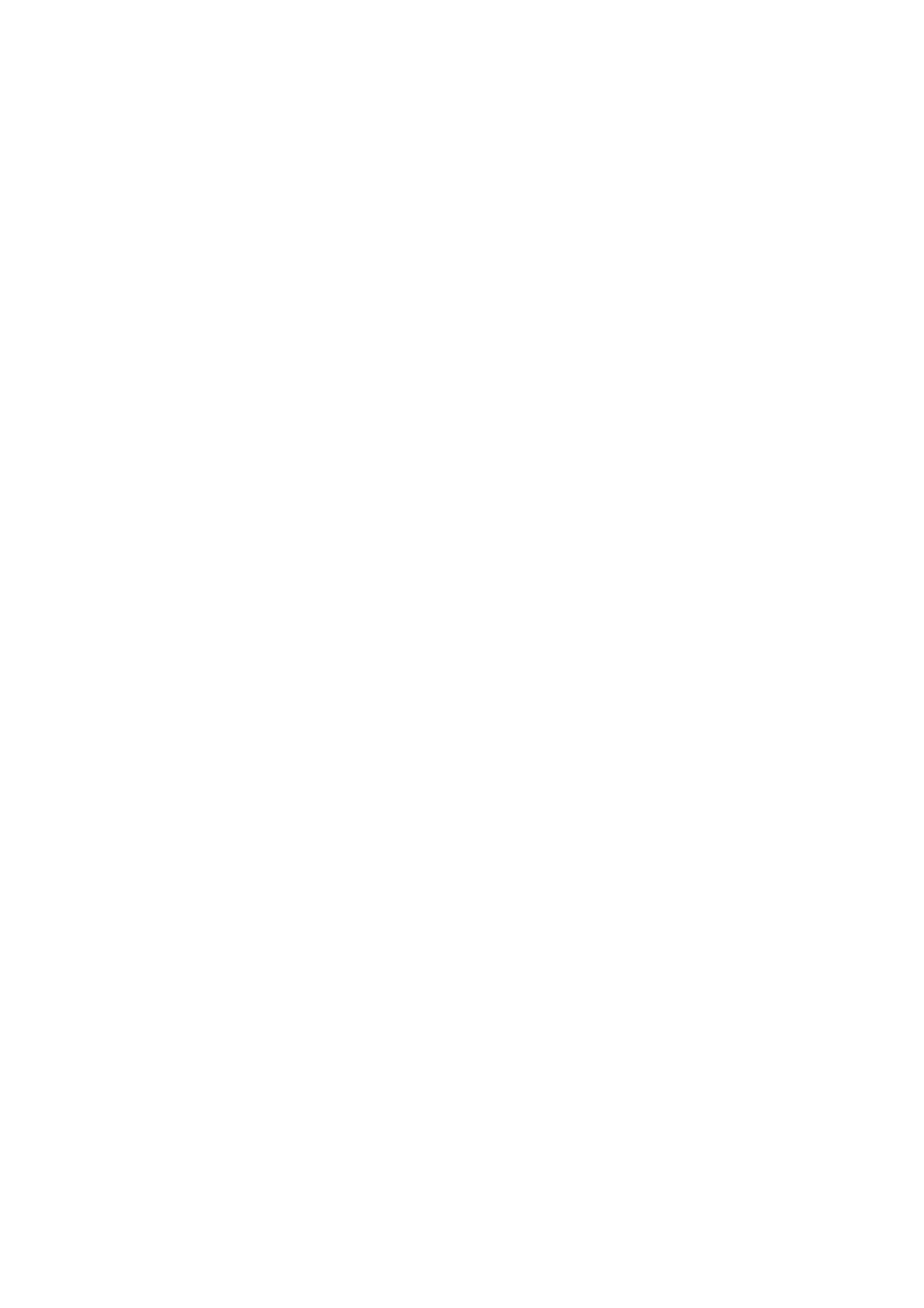Annex C

Capacity Gap Analysis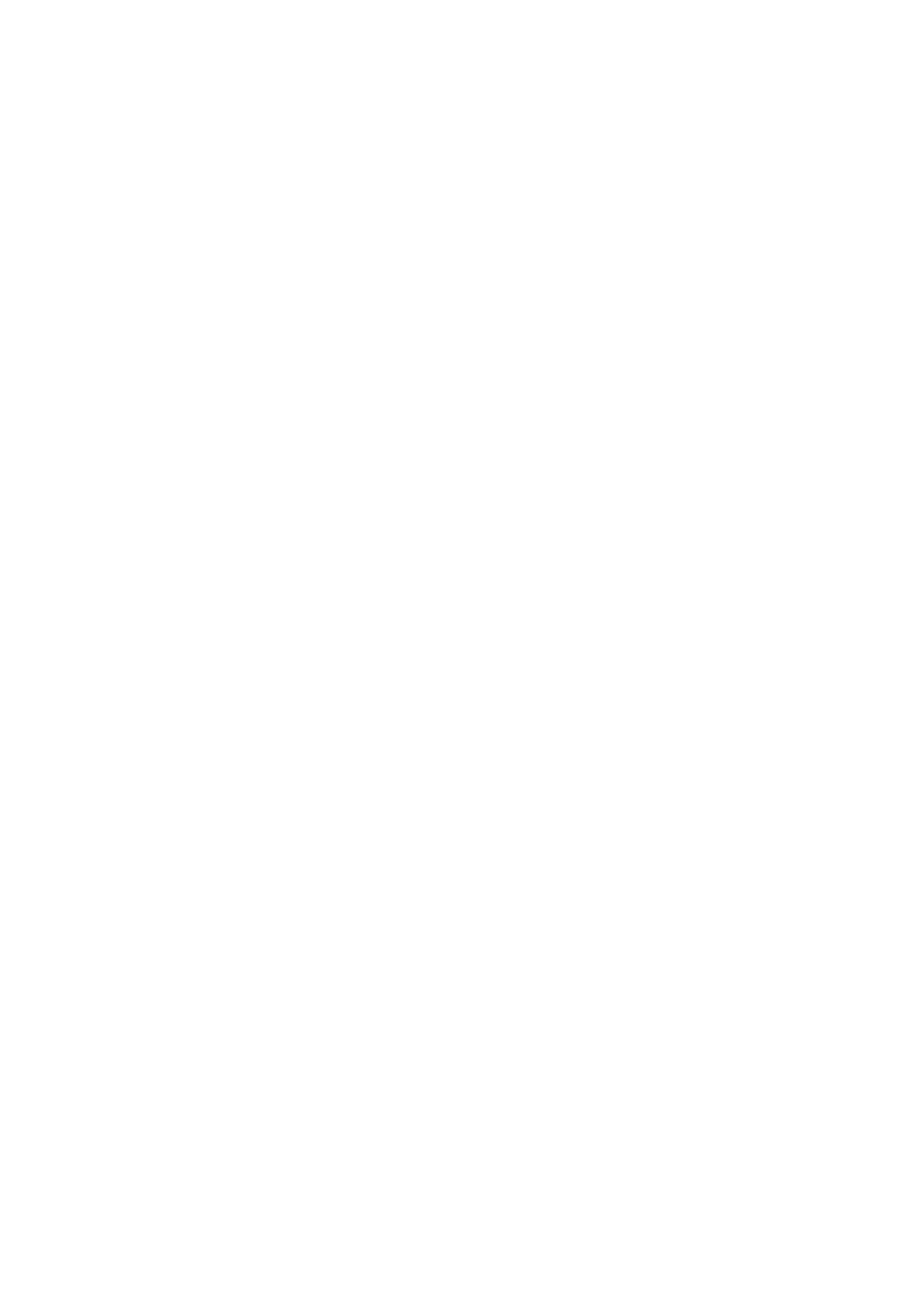



*Figure 1.2 Best Case MSW and Medium Case C&I Waste Designated for Recycling vs Recycling Capacity (tonnes)* 

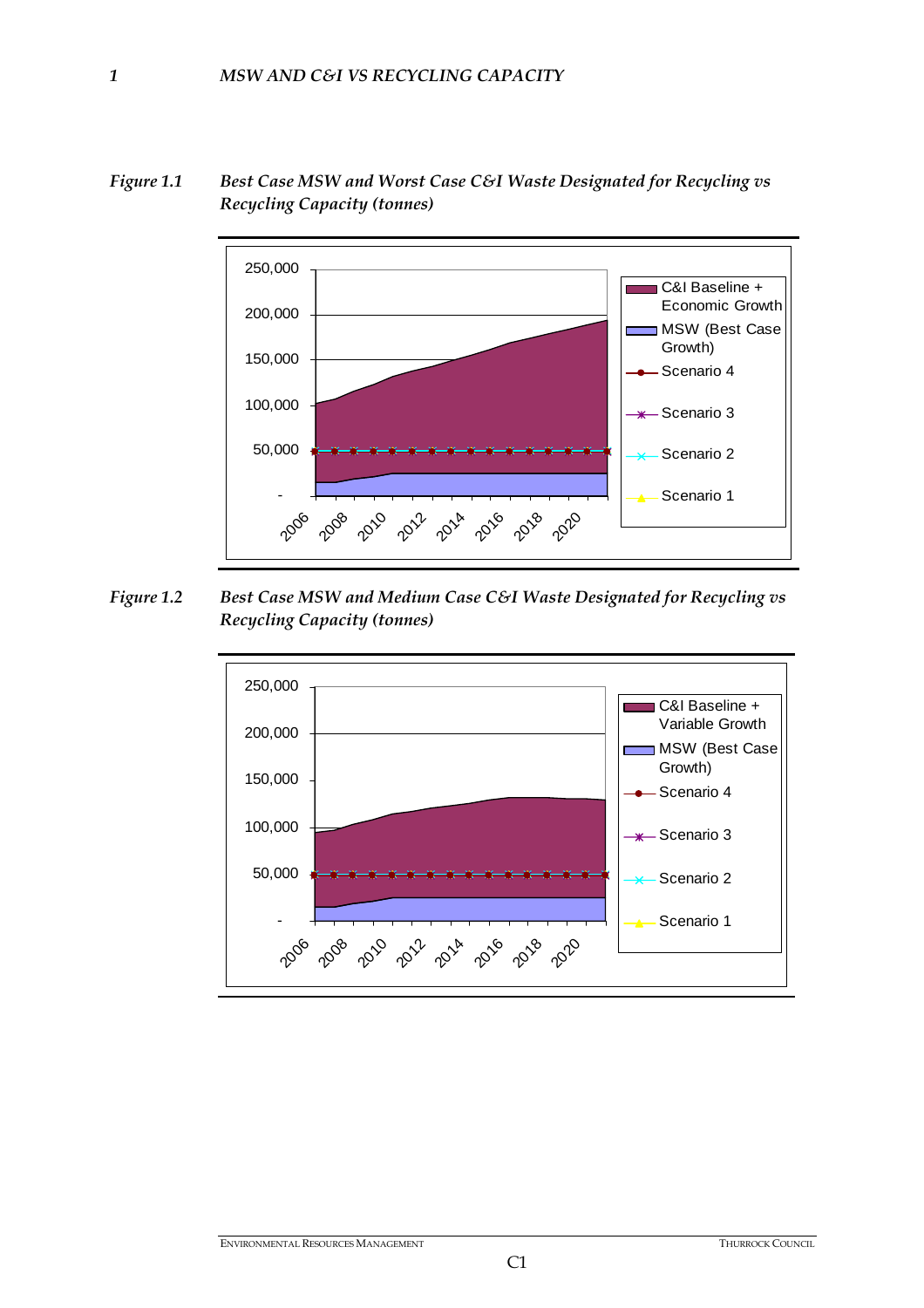*Figure 1.3 Best Case MSW and Best Case C&I waste Designated for Recycling vs Recycling Capacity (tonnes)* 



*Figure 1.4 Medium Case MSW and Worst Case C&I Waste Designated for Recycling vs Recycling Capacity (tonnes)* 

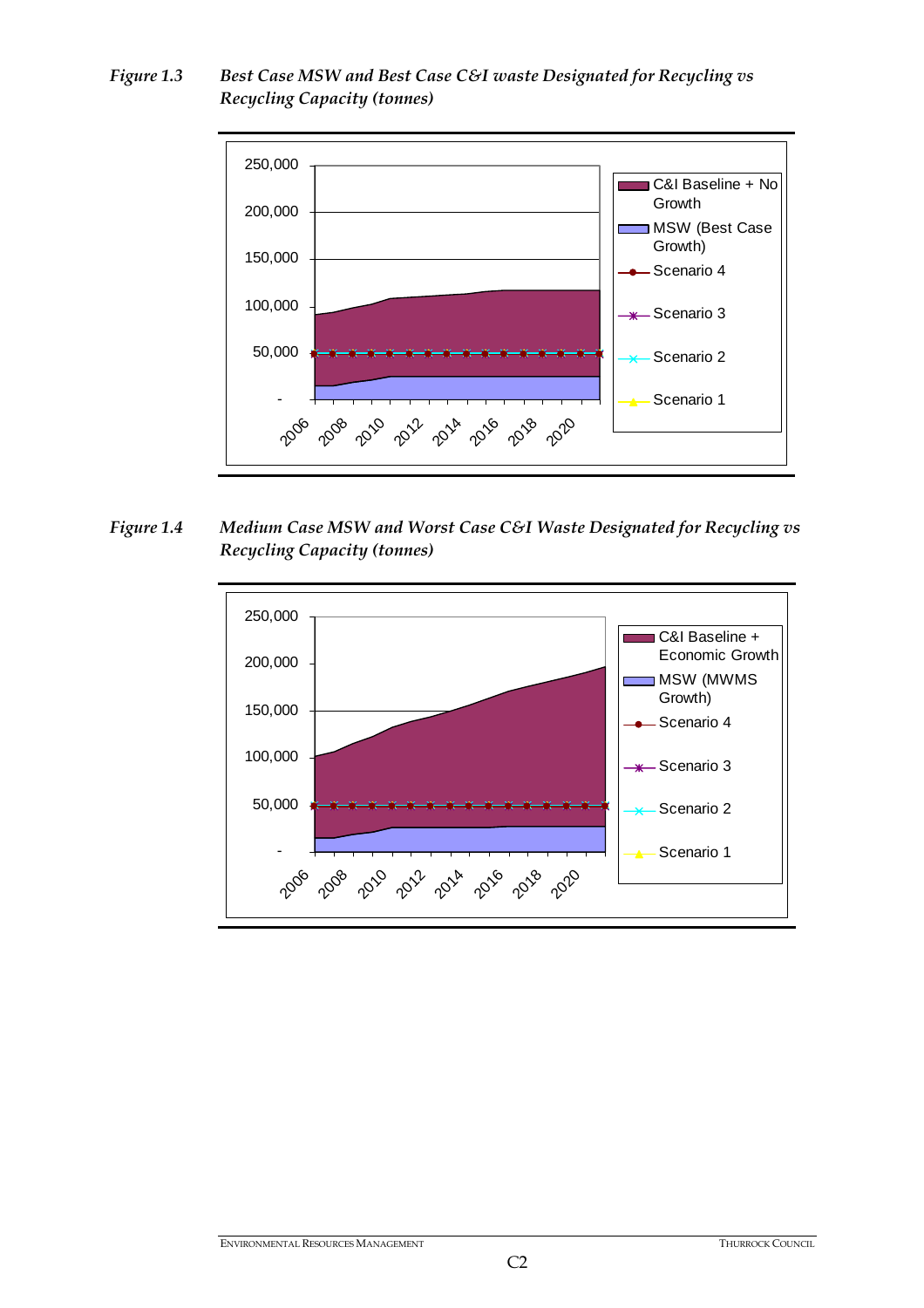*Figure 1.5 Medium Case MSW and Medium Case C&I Waste Designated for Recycling vs Recycling Capacity (tonnes)* 



*Figure 1.6 Medium Case MSW and Best Case C&I Waste Designated for Recycling vs Recycling Capacity (tonnes)* 

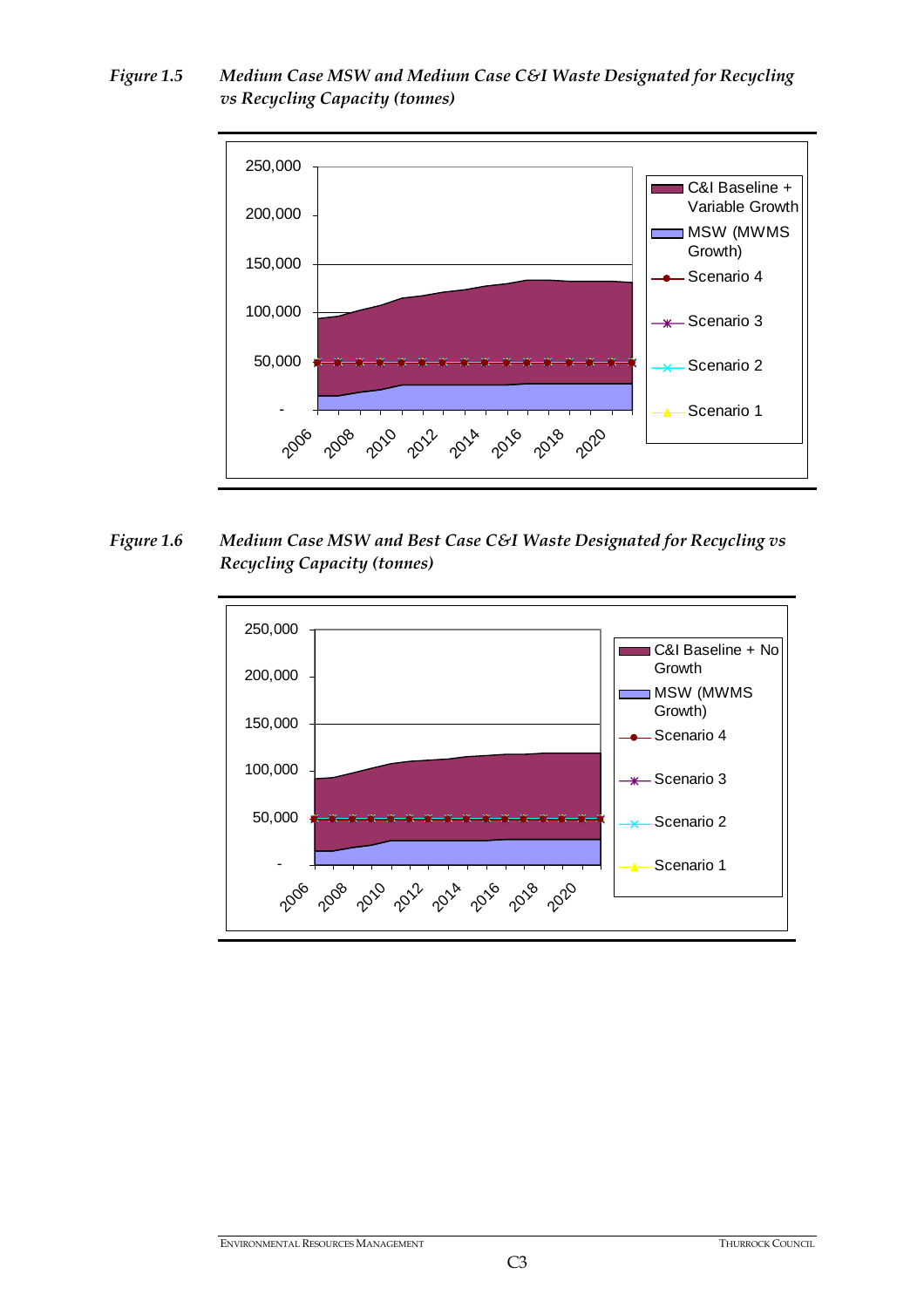*Figure 1.7 Worst Case MSW and Worst Case C&I Waste Designated for Recycling vs Recycling Capacity (tonnes)* 



*Figure 1.8 Worst Case MSW and Medium Case C&I Waste Designated for Recycling vs Recycling Capacity (tonnes)* 

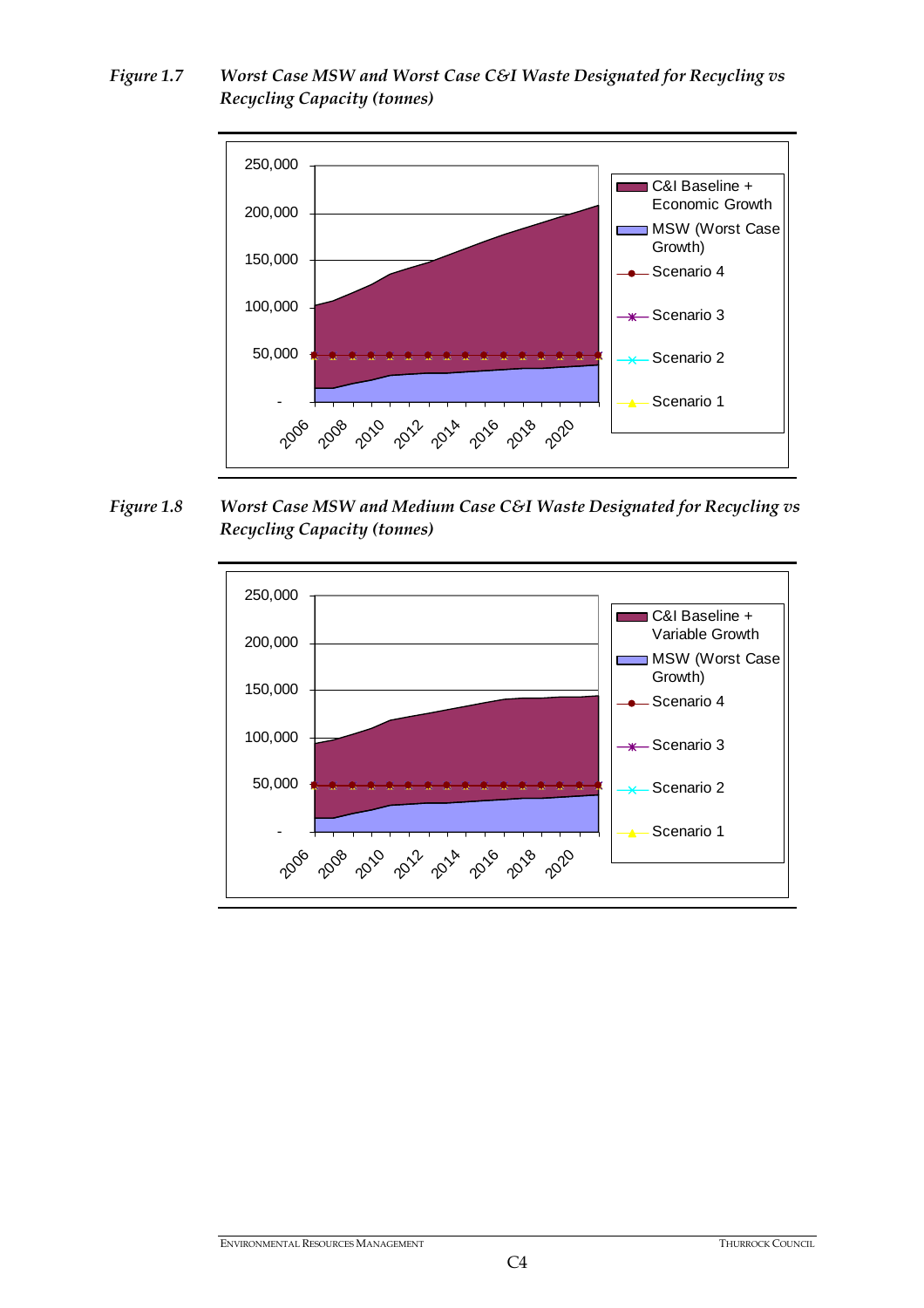*Figure 1.9 Worst Case MSW and Best Case C&I Waste Designated for Recycling vs Recycling Capacity (tonnes)* 

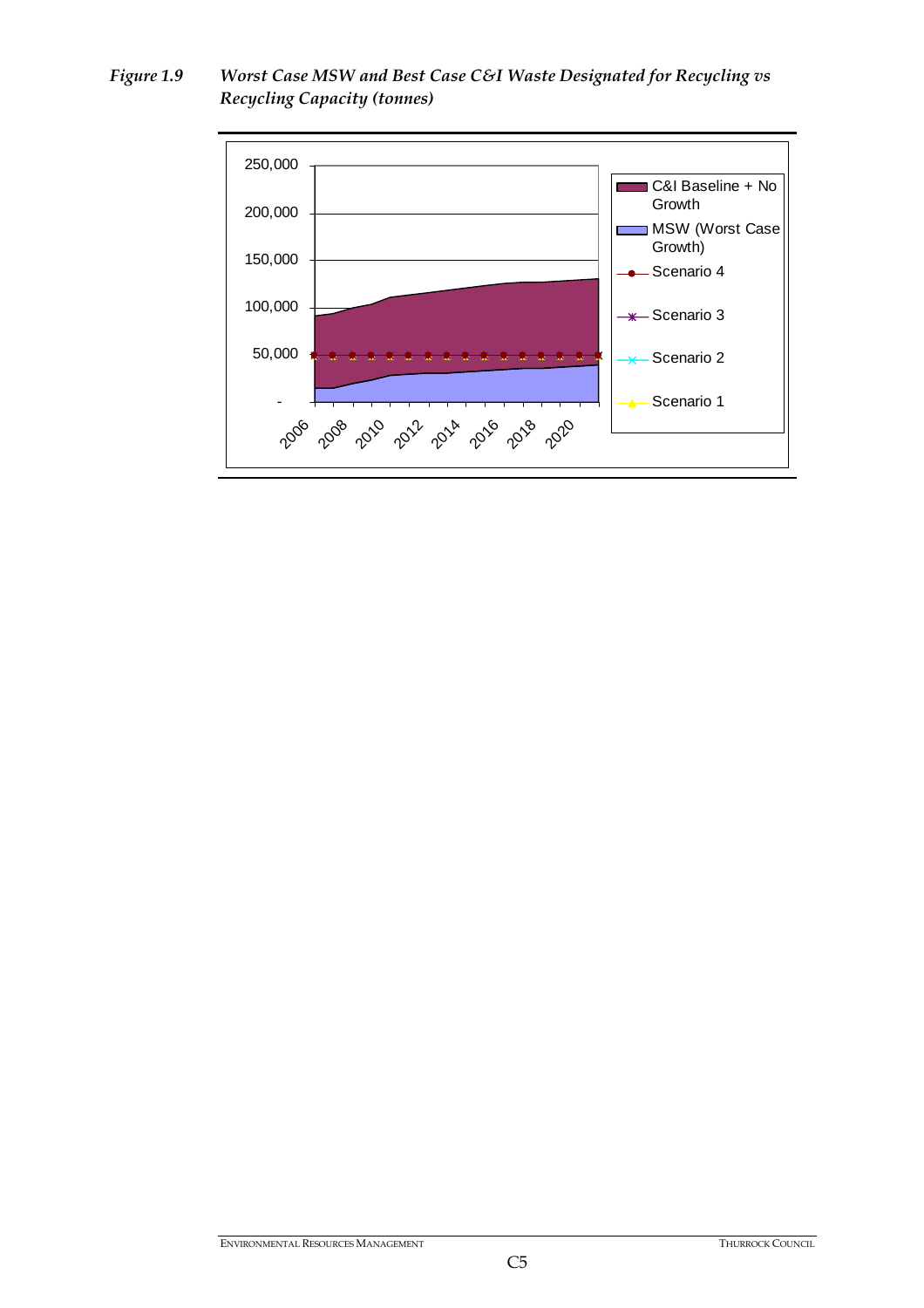*Figure 2.1 Three Growth Scenarios for C&D Waste Designated for Recycling vs C&D Recycling Capacity (Best, Medium, Worst) (tonnes)* 

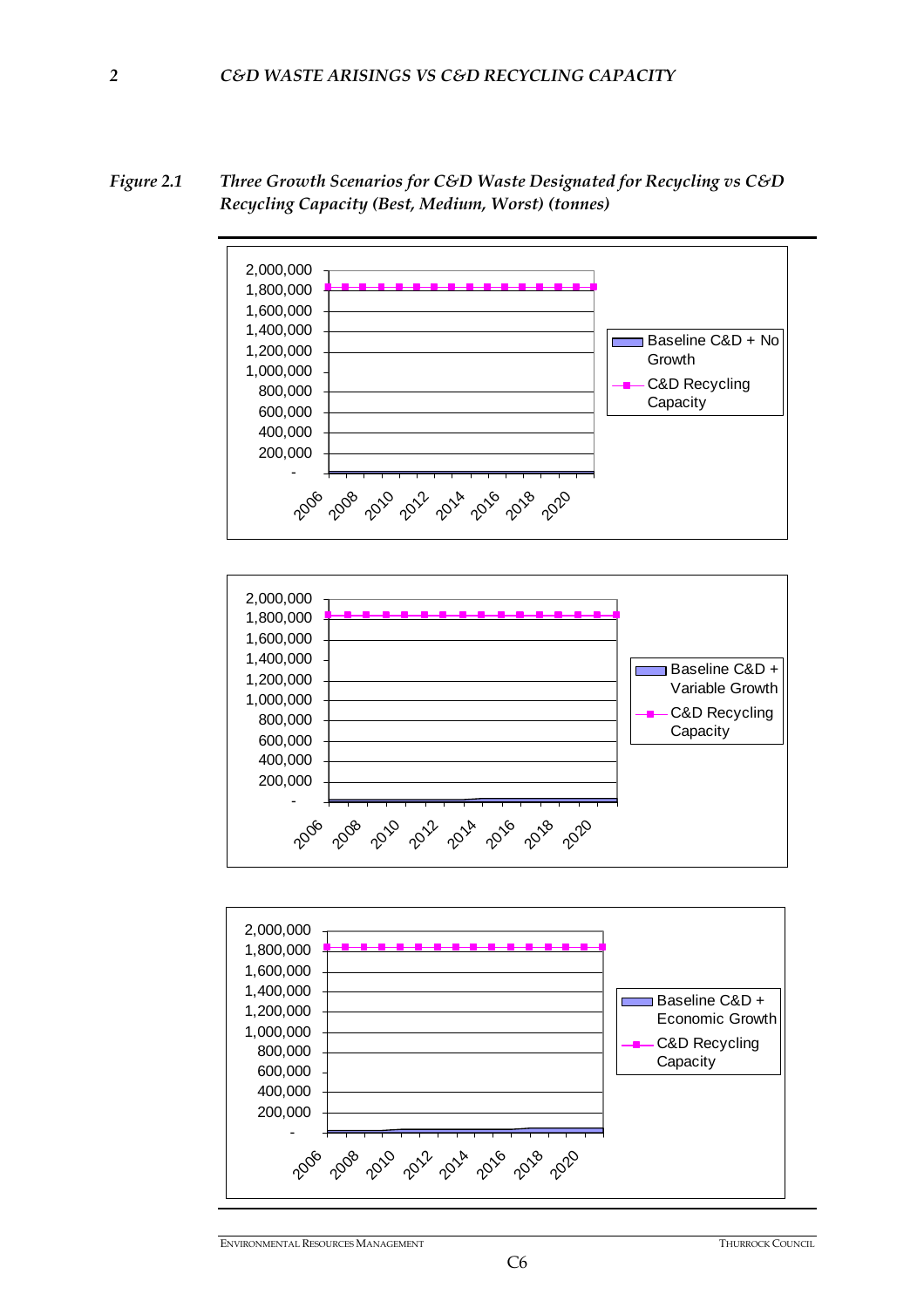

*Figure 3.1 MSW and C&I Waste Designated for Treatment vs Treatment Capacity (Best, Medium and Worst Case Scenarios) (tonnes)*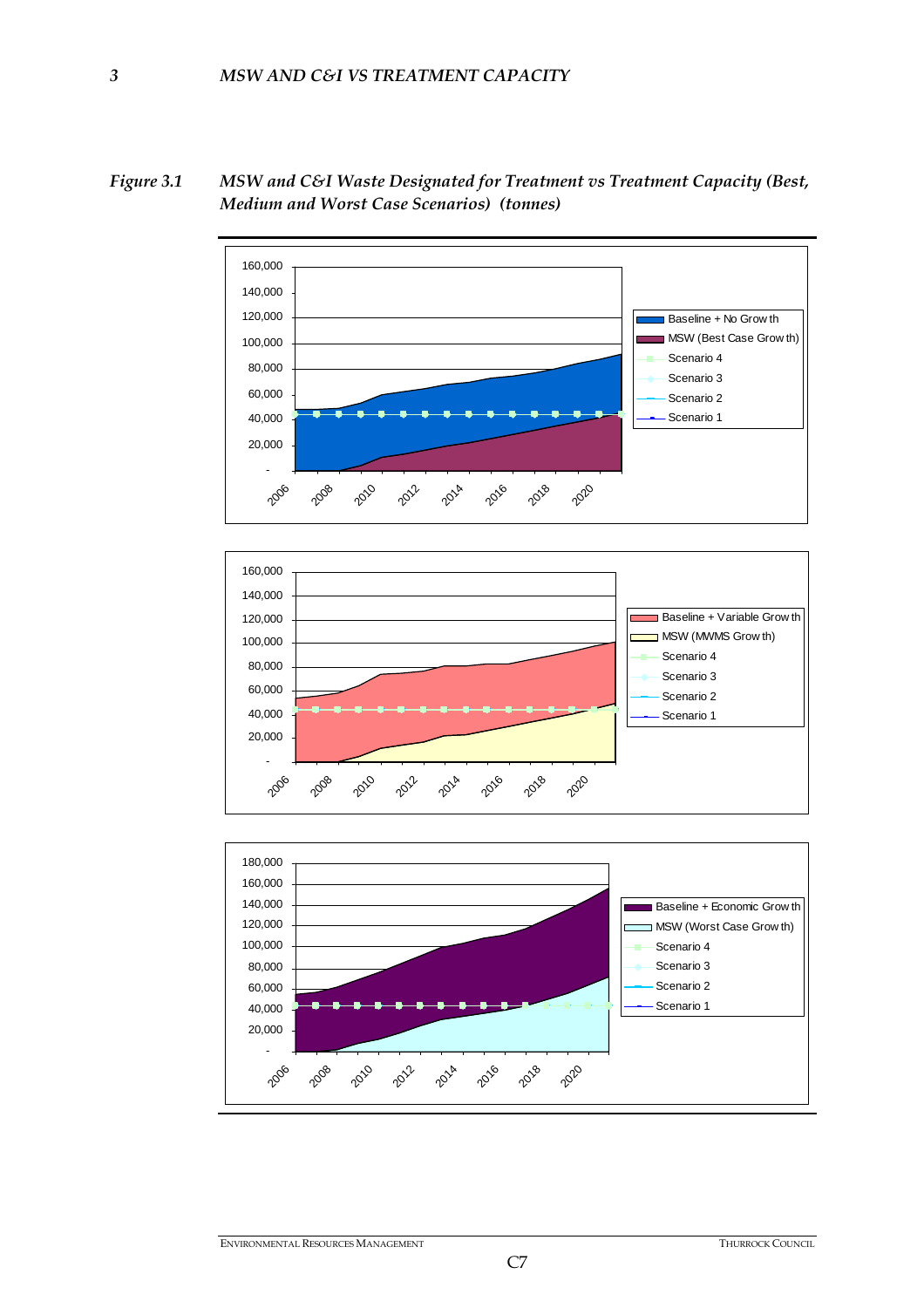#### *4LANDFILL*

*Figure 4.1 Best Case MSW, C&I, Agricultural and Treatment Residues, with 12.8% Apportionment of London's Waste vs Non Hazardous Landfill Capacity (tonnes)* 

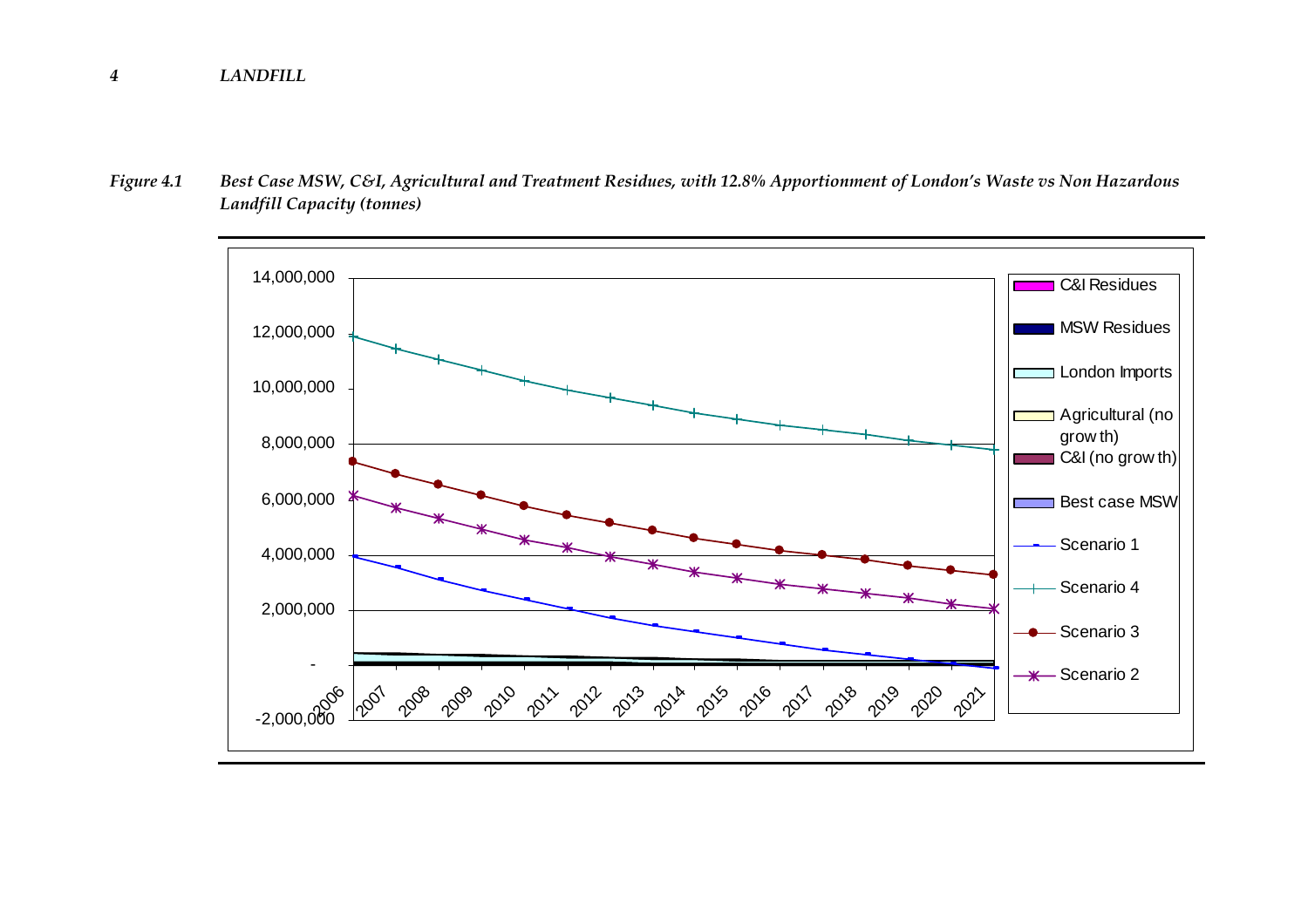*Figure 4.2 Medium Case MSW, C&I, Agricultural and Treatment Residues, with 12.8% Apportionment of London's Waste vs Non Hazardous Landfill Capacity (tonnes)* 

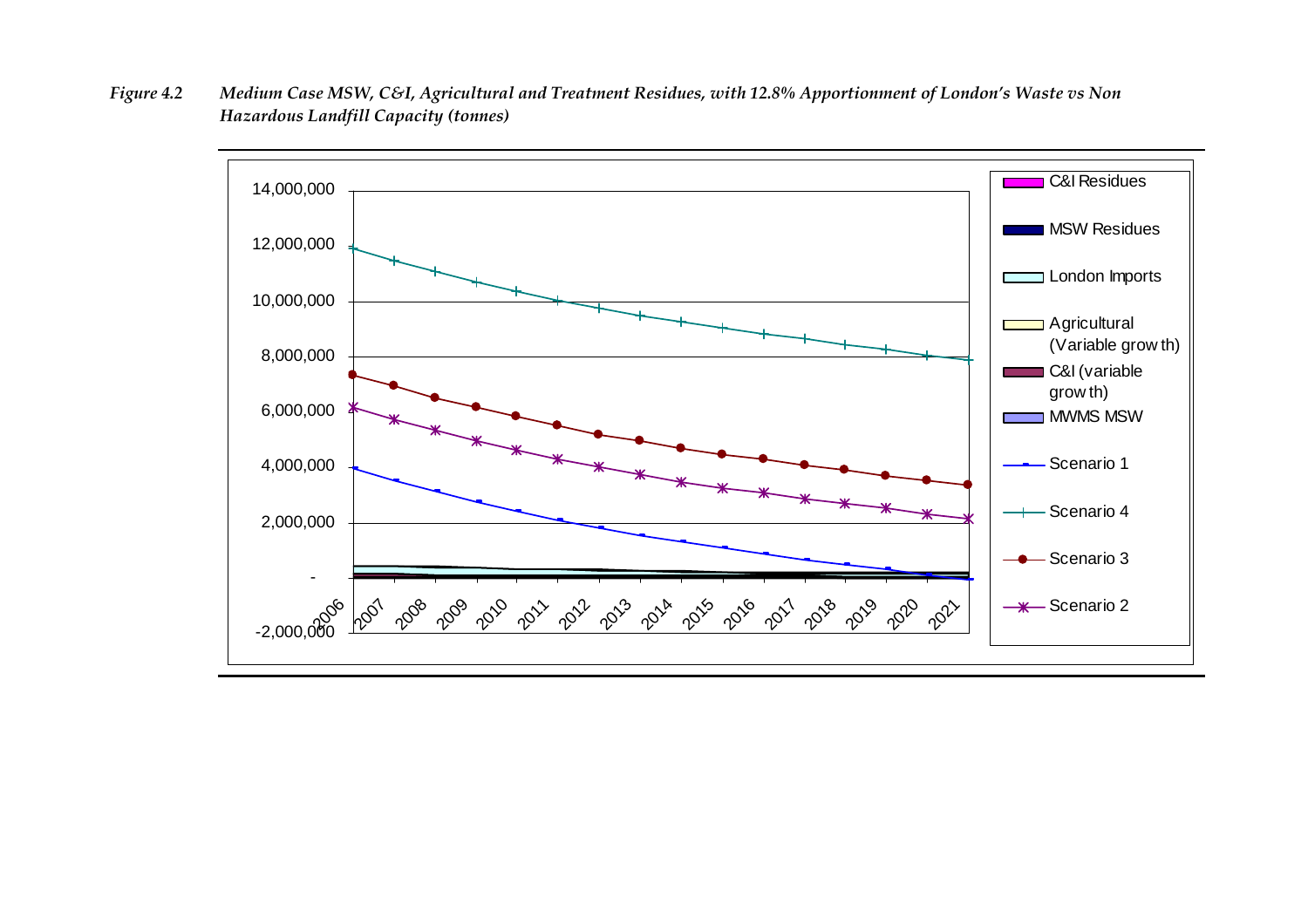*Figure 4.3 Worst Case MSW, C&I, Agricultural and Treatment Residues, with 12.8% Apportionment of London's Waste vs Non Hazardous Landfill Capacity (tonnes)* 

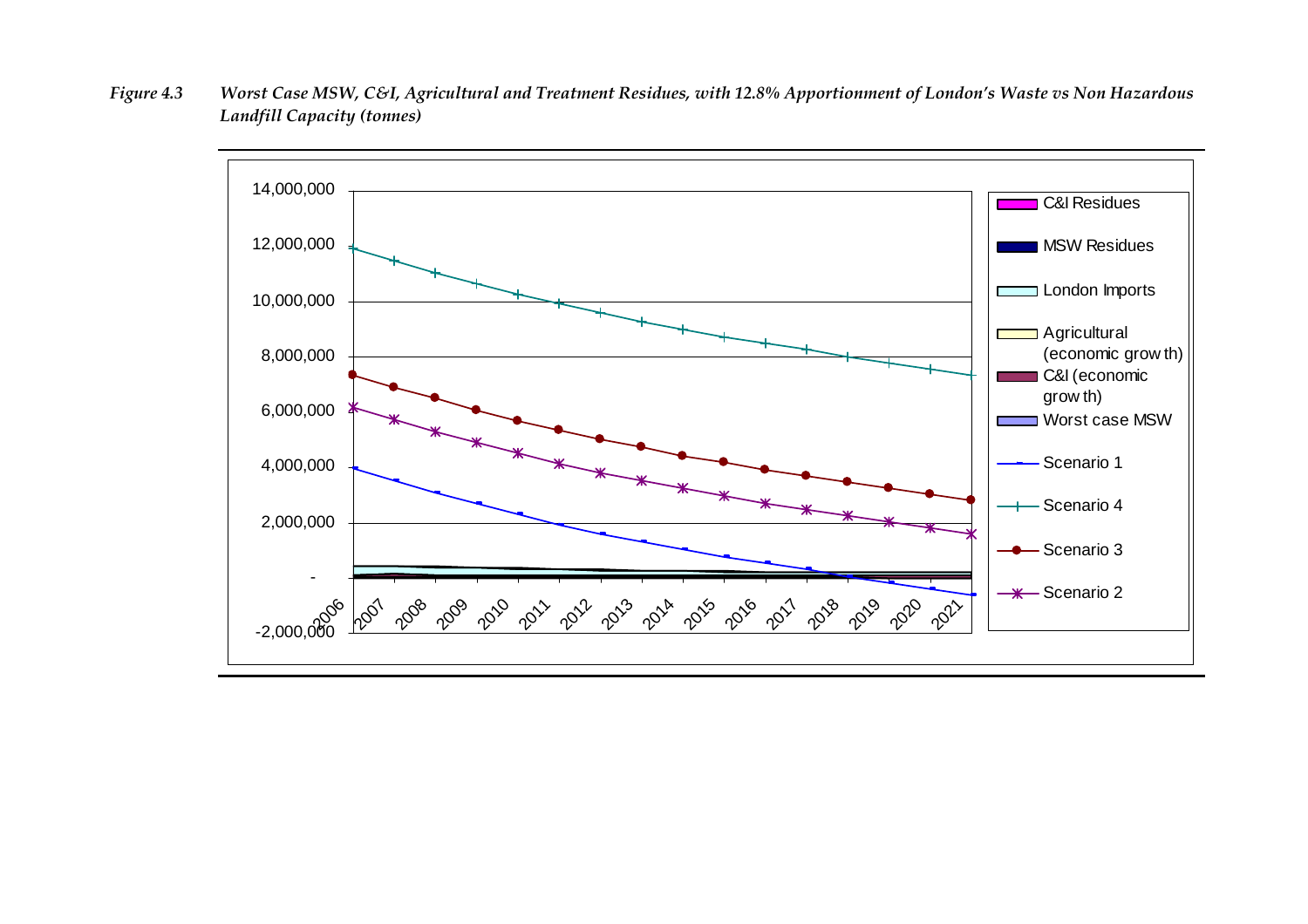*Figure 4.4 C&D Waste for Landfill and Treatment Residues vs Inert Landfill Capacity (Worst Case Scenario) (tonnes)* 



*Figure 4.5 C&D Waste for Landfill and Treatment Residues vs Inert Landfill Capacity (Medium Case Scenario) (tonnes)* 



**ENVIRONMENTAL RESOURCES MANAGEMENT THURROCK COUNCIL**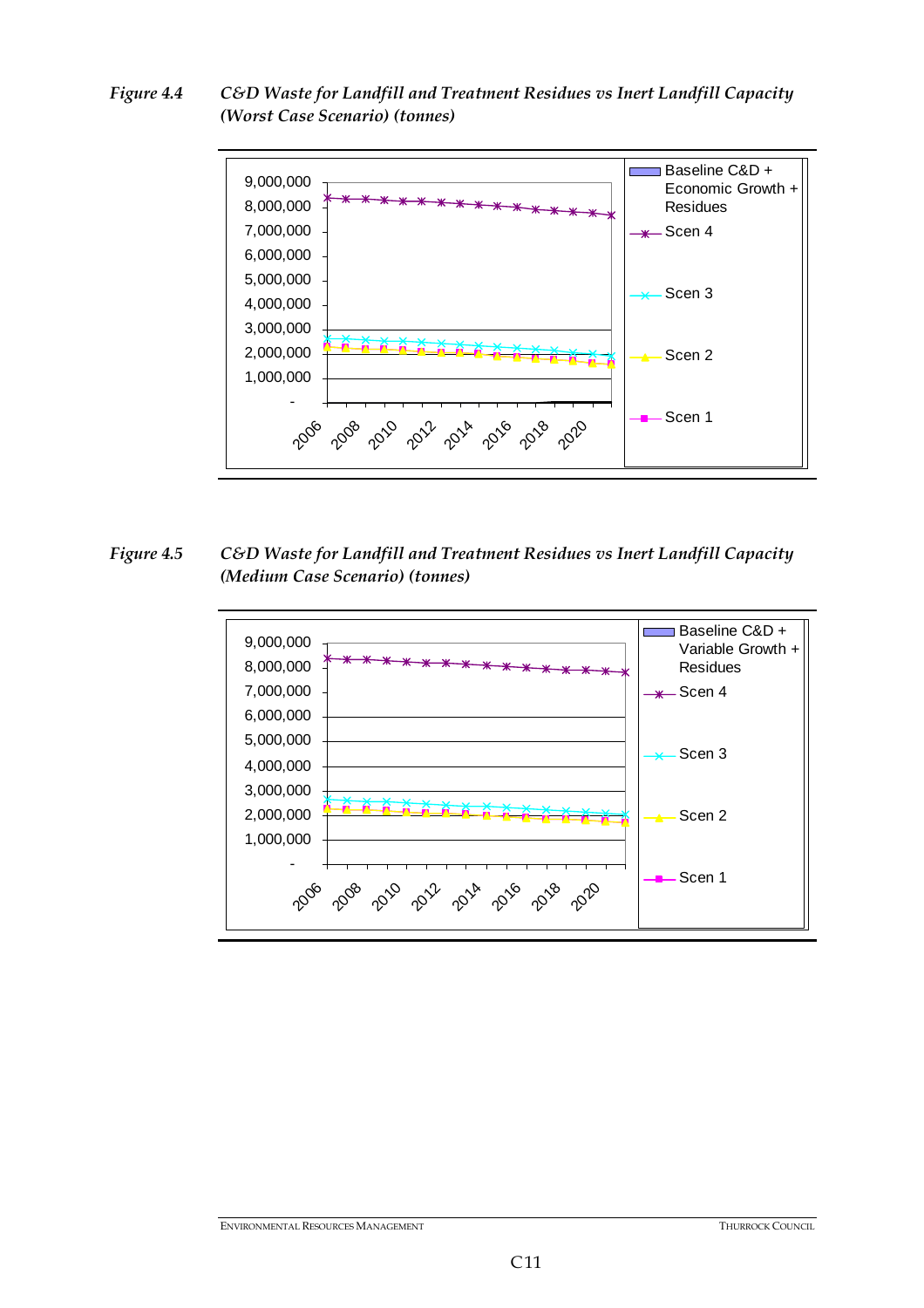*Figure 4.6 C&D Waste for Landfill and Treatment Residues vs Inert Landfill Capacity (Best Case Scenario) (tonnes)* 



**ENVIRONMENTAL RESOURCES MANAGEMENT** THURROCK COUNCIL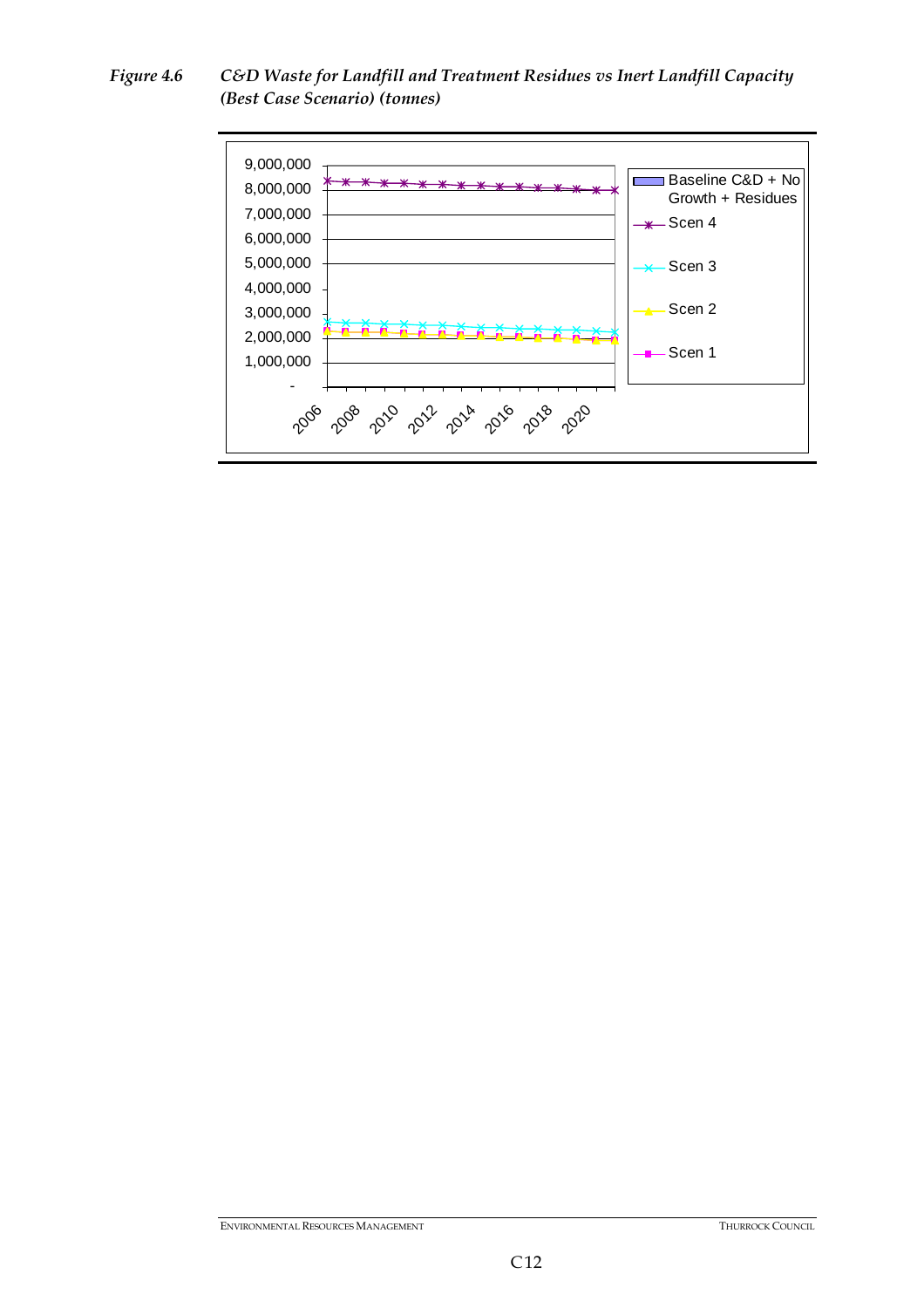Annex D

# Apportionment Sensitivity Analysis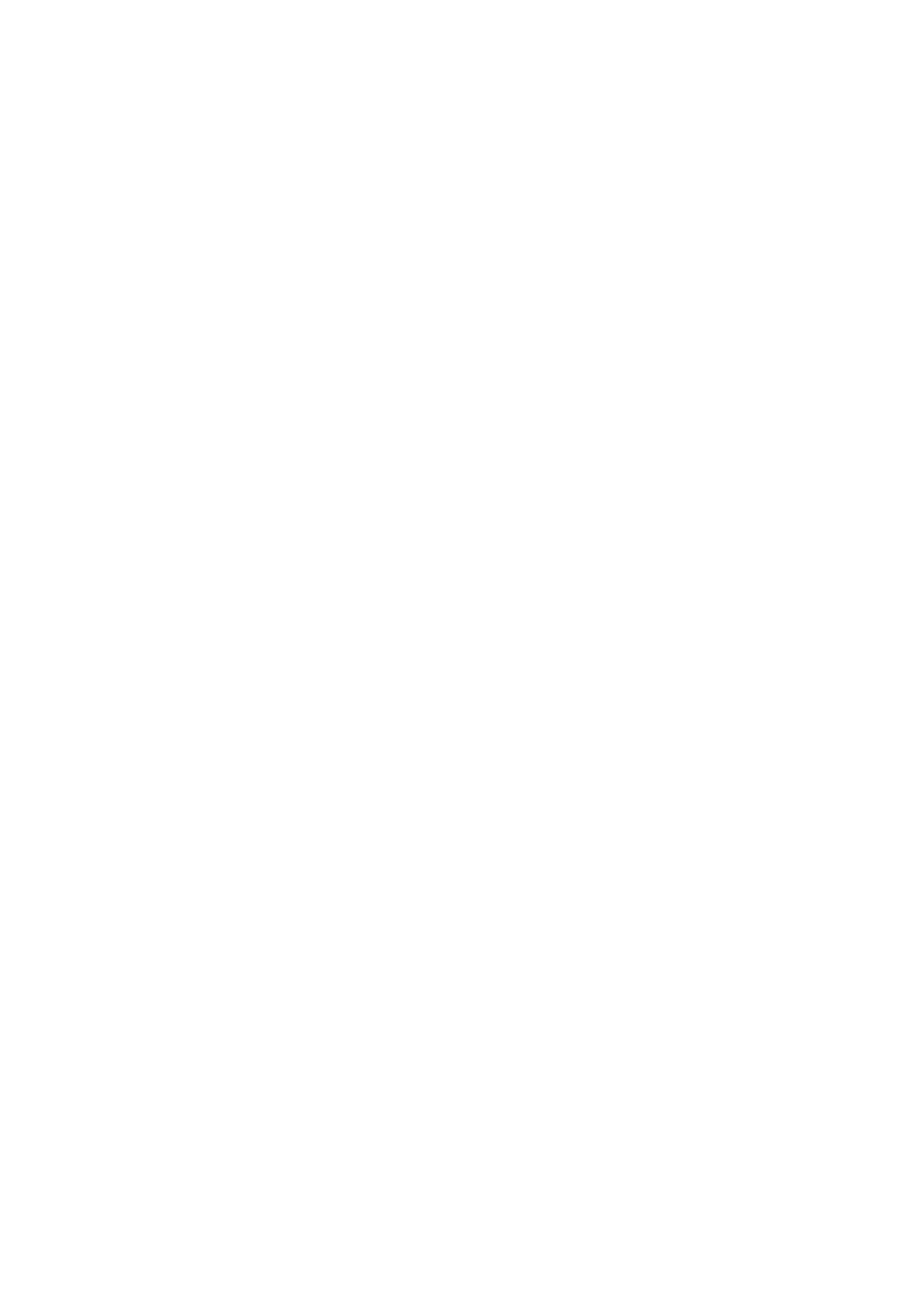### *1 SENSITIVITY ANALYSIS*

## *1.1 THURROCK ALTERNATE APPORTIONMENT*

## *Table 1.1 Imports of Waste from London to Thurrock Based on Alternate 13.4% Apportionment (tonnes)*

| <b>Thurrock</b> | 2005/06 | 2006/07 | 2007/08 | 2008/09 | 2009/10 | 2010/11 | 2011/2  | 2012/3  |  |
|-----------------|---------|---------|---------|---------|---------|---------|---------|---------|--|
| Tonnes          |         |         |         |         |         |         |         |         |  |
| imported        | 318,250 | 296.266 | 274.281 | 253,344 | 231.359 | 210.422 | 188.438 | 166.453 |  |
|                 |         |         |         |         |         |         |         |         |  |
| <b>Thurrock</b> | 2013/14 | 2014/15 | 2015/16 | 2016/17 | 2017/18 | 2018/19 | 2019/20 | 2020/21 |  |
| Tonnes          |         |         |         |         |         |         |         |         |  |
| imported        | 145.516 | 123.531 | 102.594 | 101.547 | 101.547 | 101.547 | 101.547 | 101.547 |  |
|                 |         |         |         |         |         |         |         |         |  |

The alternate apportionment above is 0.6% higher than that used in the report. The sections below show the relevant sections from the report with amendments associated with the new apportionment.

## *Figure 1.1 Total Arisings (New Apportionment) (tonnes)*



ENVIRONMENTAL RESOURCES MANAGEMENT THURROCK COUNCIL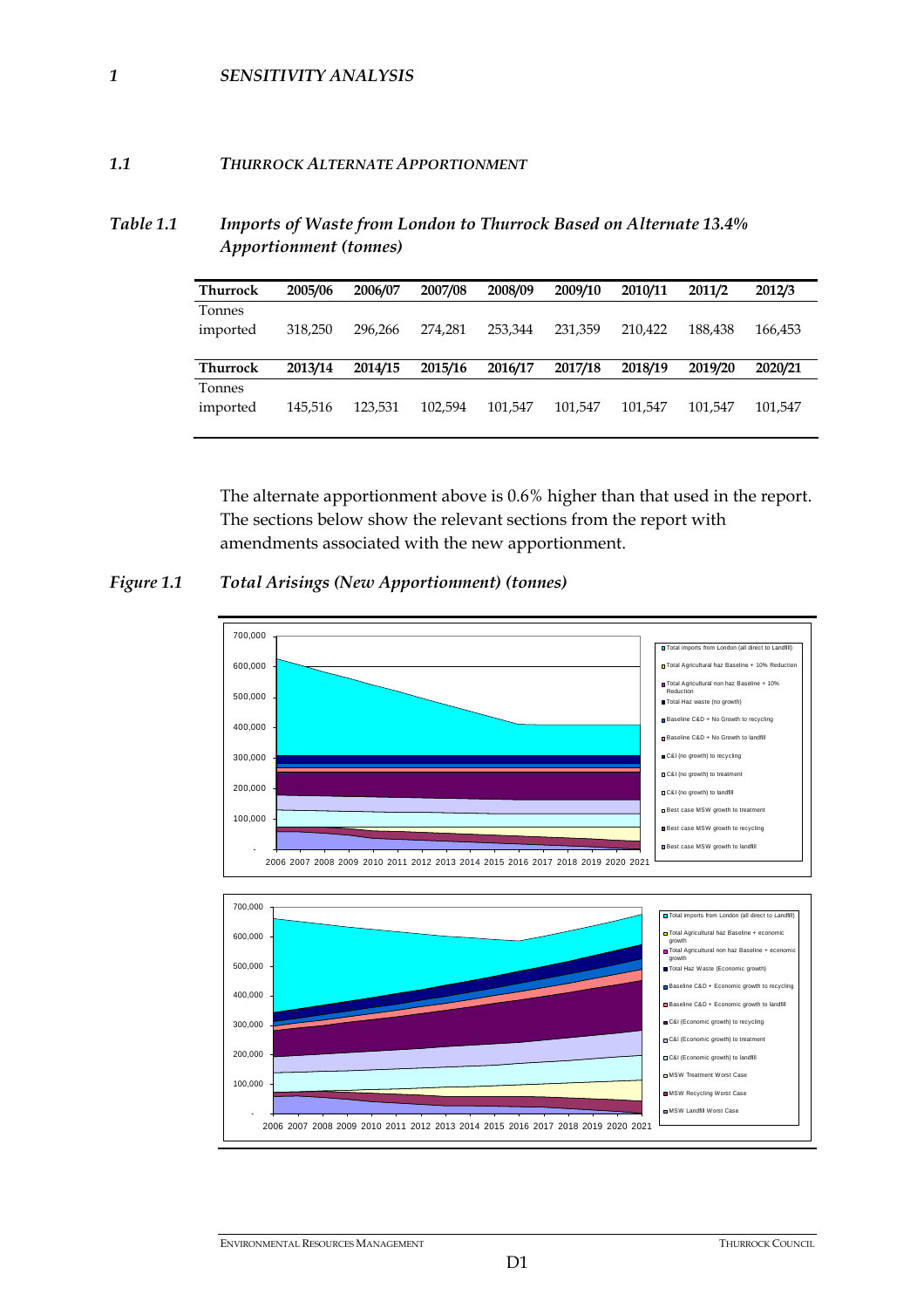





ENVIRONMENTAL RESOURCES MANAGEMENT THURROCK COUNCIL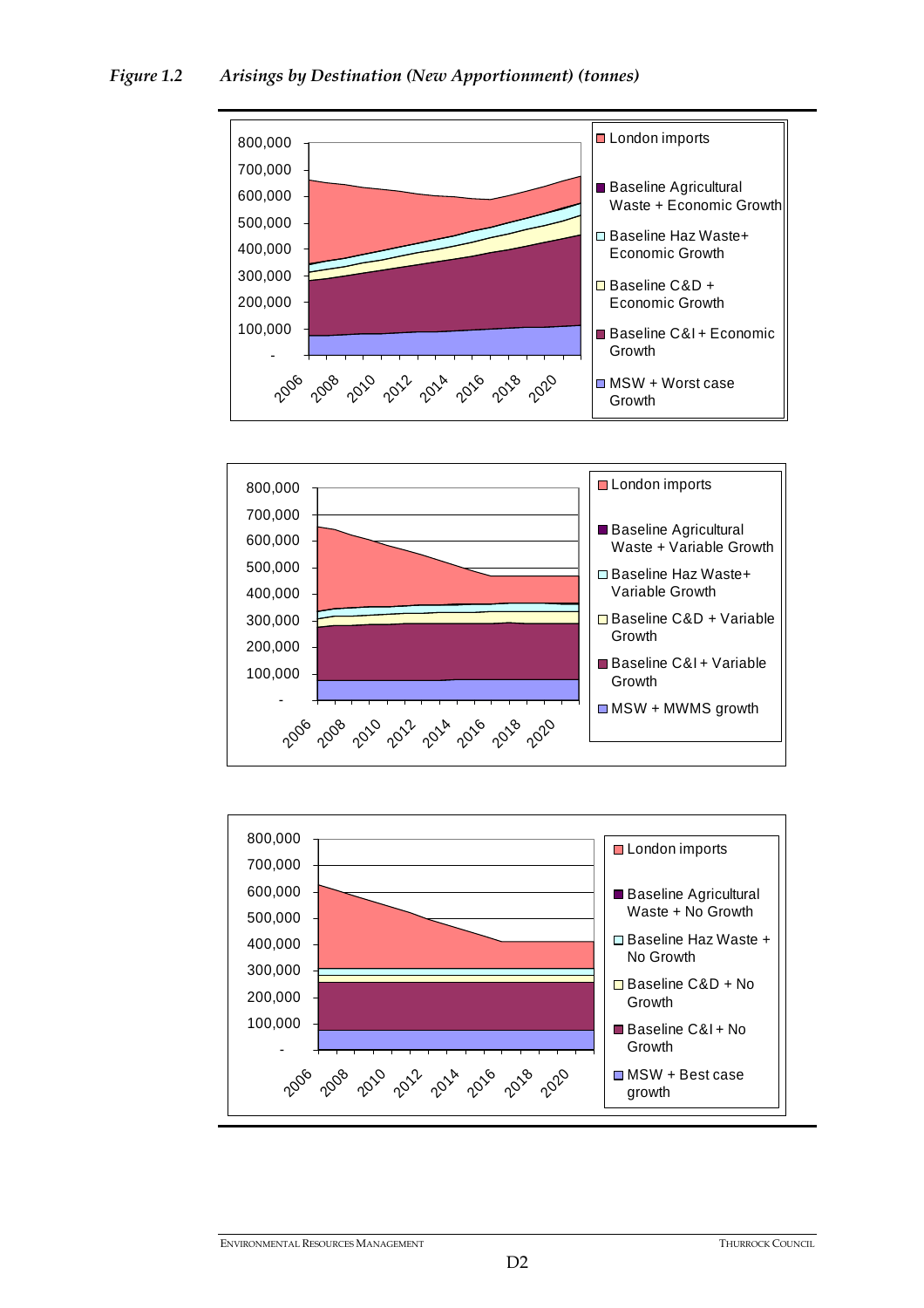#### C&I Residues 14,000,000 **MSW Residues** 12,000,000 London Imports п 10,000,000 ■ Agricultural (no F grow th) 8,000,000 C&I (no grow th) 6,000,000 **Best case MSW** Scenario 1 4,000,000 Scenario 4

20<sup>8</sup> 20<sup>0</sup> 20<sup>0</sup> 20<sup>1</sup> 20<sup>1</sup> 20<sup>1</sup> 20<sup>1</sup> 20<sup>1</sup> 201 201 201 202





The charts show that the new apportionment has very little difference on the outcome of the study and that the effects are largely insignificant. By 2021, Thurrock would require an extra 140,000 tonnes of landfill under the worst case scenario compared with the apportionment used in the report. The date

Scenario 3  $-x$  Scenario 2

ى<br>2,000,000 --

 $\mathcal{C}_0$ 

2,000,000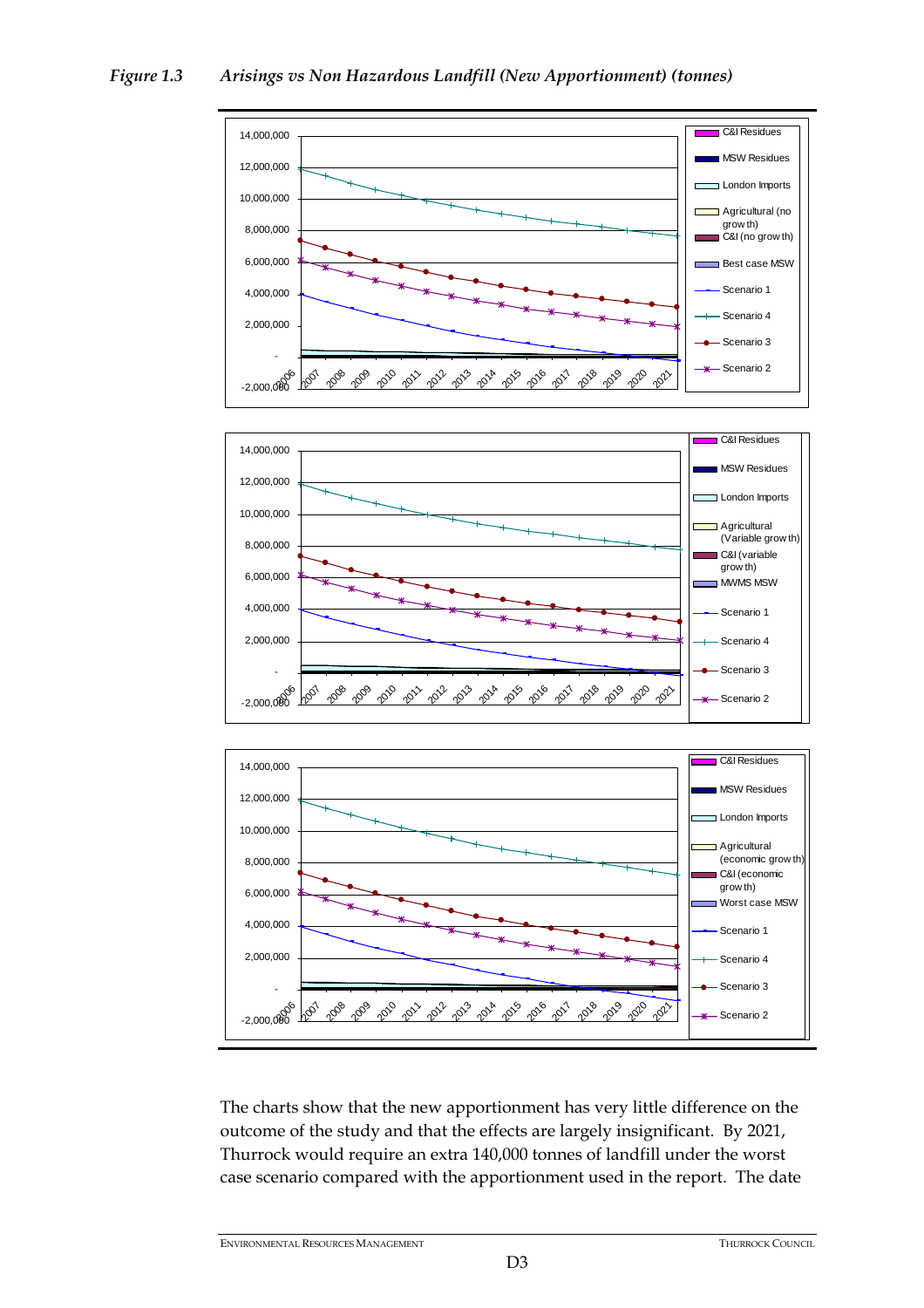when landfill capacity is exhausted does not change, and in most cases is never reached.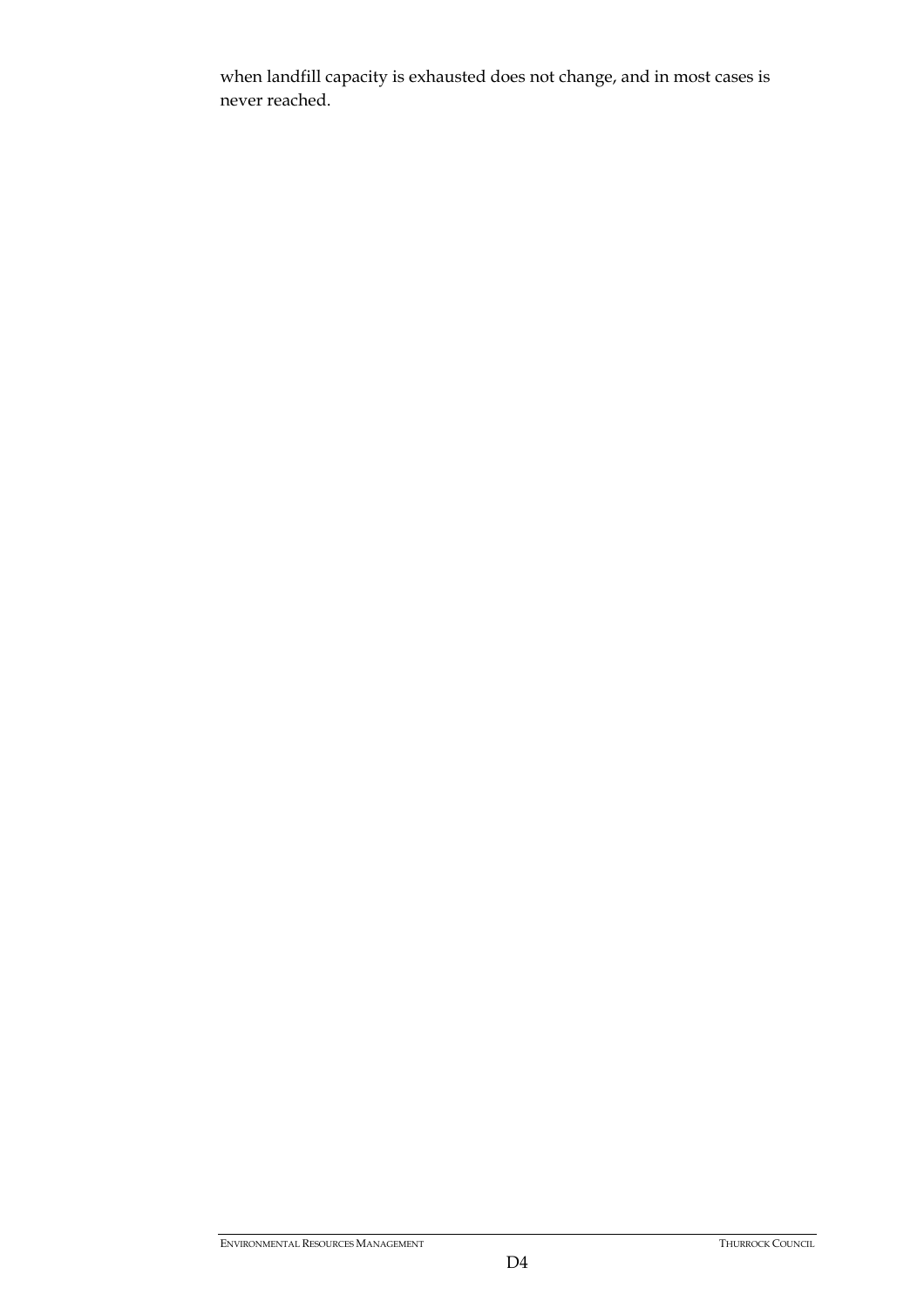Annex E

# C&D Arisings Figures